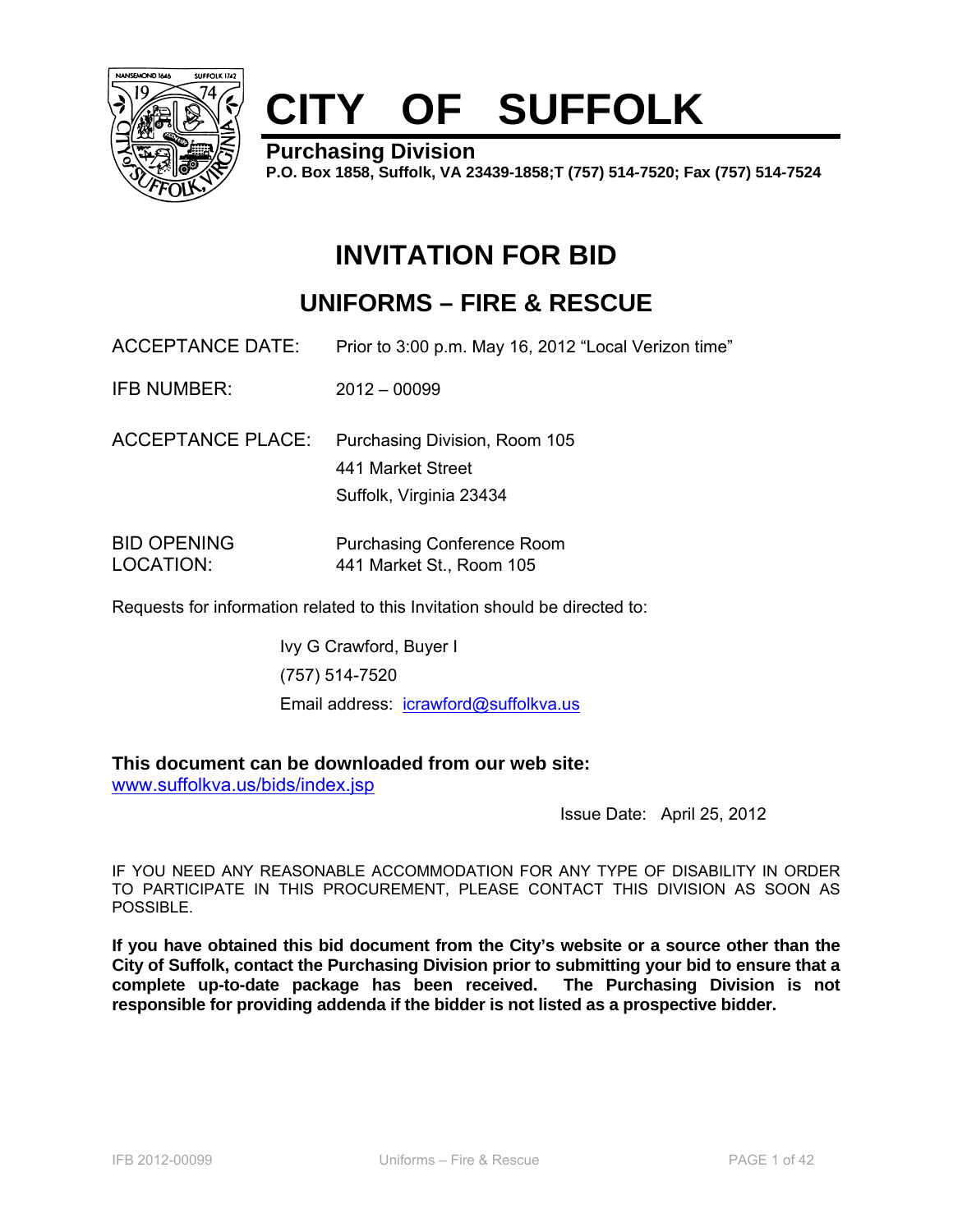# **INVITATION FOR BID**

# UNIFORMS – FIRE & RESCUE

| <b>SECTION/TITLE</b>                                    | PAGE |
|---------------------------------------------------------|------|
|                                                         |      |
|                                                         |      |
|                                                         |      |
|                                                         |      |
|                                                         |      |
|                                                         |      |
|                                                         |      |
|                                                         |      |
| PROOF OF AUTHORITY TO TRANSACT BUSINESS IN VIRGINIA  41 |      |
|                                                         |      |

BID PRICING FORM AND OTHER FORMS TO BE EXECUTED BY THE BIDDER

Prepared By: <u>Ivy Crawford, VCA Date: April 24, 2012</u> **Buyer I**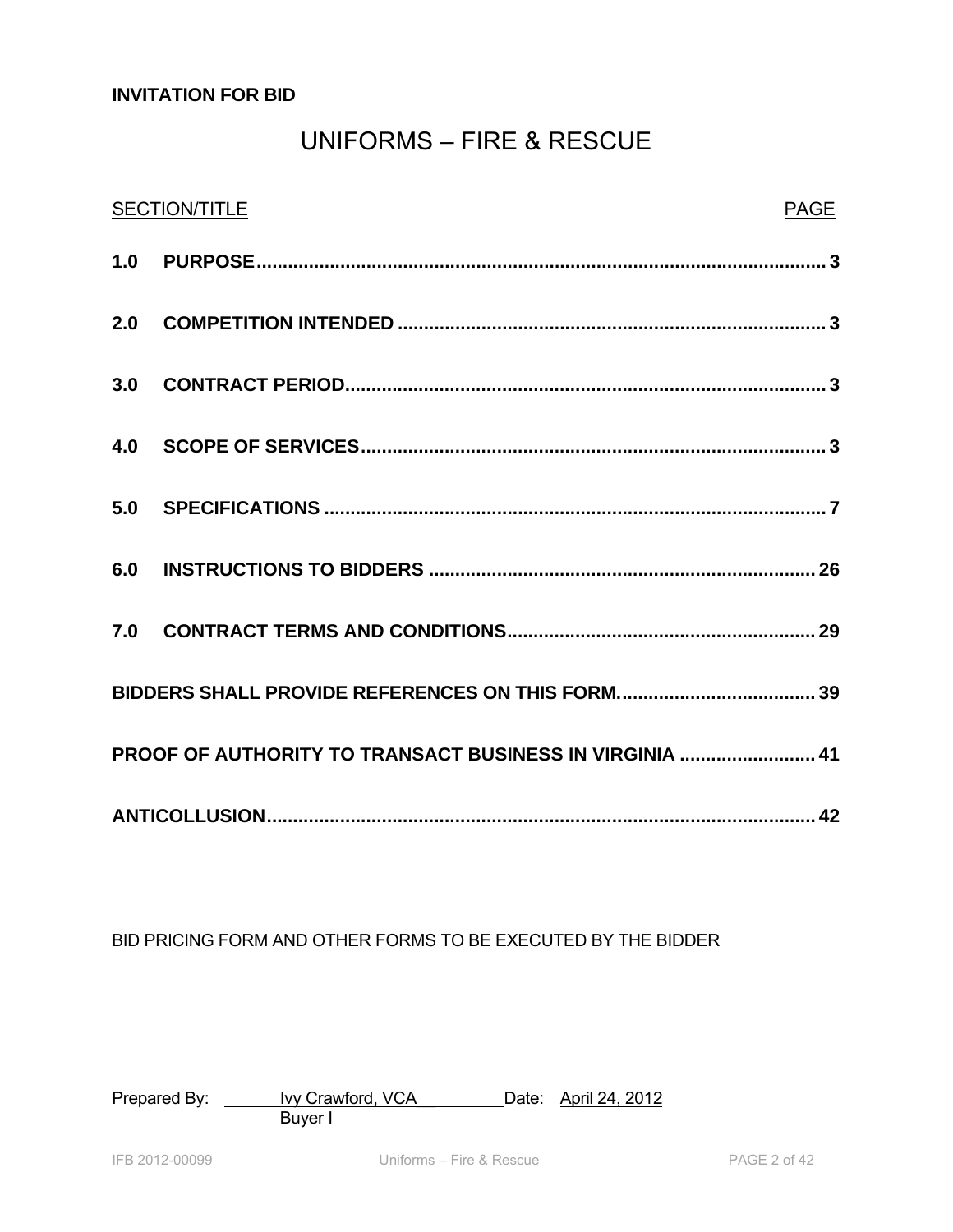# **UNIFORMS – FIRE & RESCUE**

# **1.0 PURPOSE**

The intent of this Invitation for Bid is to establish an annual contract with one or more contractors whereby the City of Suffolk may purchase the annual requirements of firefighter uniforms and accessories on an "as-needed" basis to be furnished and delivered F.O.B. destination to Suffolk Fire & Rescue, 400 Market Street and all other Fire & Rescue locations, in accordance with all specifications, terms, and conditions herein.

#### **2.0 COMPETITION INTENDED**

It is the City's intent that this Invitation for Bid (IFB) permits competition. It shall be the bidder's responsibility to advise the Purchasing Agent in writing if any language, requirement, specification, etc., or any combination thereof, inadvertently restricts or limits the requirements stated in this IFB to a single source. Such notification must be received by the Purchasing Agent not later than five (5) days prior to the date set for bids to close.

#### **3.0 CONTRACT PERIOD**

The contract shall cover the period from executed contract through May 31, 2013.

This contract may be renewed based on the terms and conditions at the expiration of its term by mutual agreement of the contractor and the City. The renewal may be for up to three (3) additional one-year periods.

Notice of intent to renew will be given to the Contractor in writing by the City, normally sixty (60) days before the expiration date of the current contract.

# **4.0 SCOPE OF SERVICES**

# 4.1 General Specifications

 All work shall be on an AS NEEDED BASIS in accordance with specifications and conditions herein and as instructed and scheduled with the using department. The City does not guarantee any minimum amount of expenditures for the Contractor during the contract period; quantity of goods or services needed by Fire & Rescue will be determined by the using department.

Successful Bidder shall have at least five (5) years of experience in providing the services/goods detailed in this Invitation to Bid and the necessary resources to perform the services or provide the goods. Bidder's references shall demonstrate the capability, in all respects, to perform the work specified herein.

#### 4.2 Substitutions/Replacements

Brand names specified herein convey the type and quality of materials and construction required by the Suffolk Fire & Rescue in the performance of their work. It is not the intent of the City for these specifications to be proprietary; equals will be evaluated in accordance with comparable quality, technology,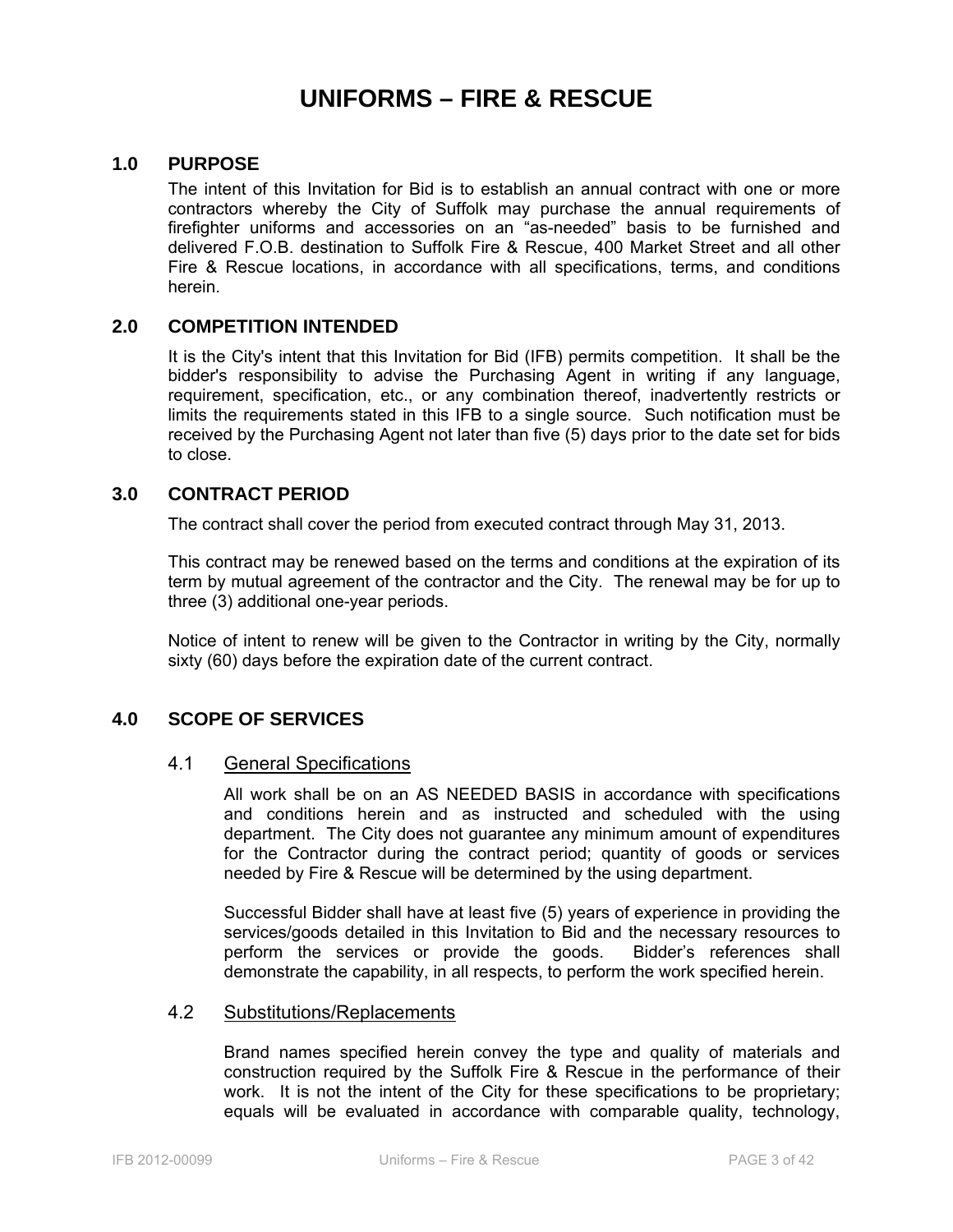function ability, and suitability for the purpose intended. See ATTACHMENT A.

The City, in its sole opinion, will determine whether the clothing/accessories offered are equal to that specified.

In the event any manufacturer discontinues any style of wearing apparel or shoe on this agreement, the Bidder shall supply another style equal to or greater than the specification on that item. Any substituted item shall be subject to the approval of Fire & Rescue personnel.

#### 4.3 Delivery

All clothing/accessories shall be delivered F.O.B. destination to the individual firefighter at their fire station or if indicated to their home address. Pricing should include all shipping costs.

All deliveries shall be inside delivery unless otherwise instructed.

Contractor shall furnish an itemized delivery ticket complete with unit pricing with each order. All delivery tickets shall include the Purchase Order number and must be signed by City of Suffolk personnel and a copy left at the delivery location. Invoices are to be sent to Fire Station 6 located at 300 Kings Fork Road, Suffolk, VA 23434.

All stock/standard sizes shall be delivered within fourteen (14) days after receipt of order and special sizing stock shall be delivered within thirty (30) days after receipt of order.

Successful Bidder shall bag and label all orders per individual firefighter or staff member.

| <b>STATION 1</b> | 400 MARKET STREET            | 23434 | 514-7550<br><b>FAX: 934-FIRE</b> |                       |
|------------------|------------------------------|-------|----------------------------------|-----------------------|
| <b>STATION 3</b> | 1001 WHITEMARSH RD.          | 23434 | 514-7592<br>FAX: 923-4796        |                       |
| <b>STATION 4</b> | 837 LAKE KILBY RD.           | 23434 | 514-7595<br>FAX: 925-5528        |                       |
| <b>STATION 5</b> | 3901 BRIDGE ROAD, 23435      |       | 514-7570<br>FAX: 638-5406        |                       |
| <b>STATION 6</b> | 300 KINGS FORK ROAD          |       | 514-4560                         | <b>ADMINISTRATION</b> |
| <b>STATION 7</b> | 6666 O'KELLY DR.             | 23437 | 514-7598<br>FAX: 657-9497        | <b>HOLLAND</b>        |
| <b>STATION 8</b> | 6235 WHALEYVILLE BLVD. 23438 |       | 514-7599<br>FAX: 986-2805        | <b>WHALEYVILLE</b>    |
| <b>STATION 9</b> | 300 KINGS HIGHWAY            |       | 255-4240                         | <b>CHUCKATUCK</b>     |

#### **Fire Station Locations**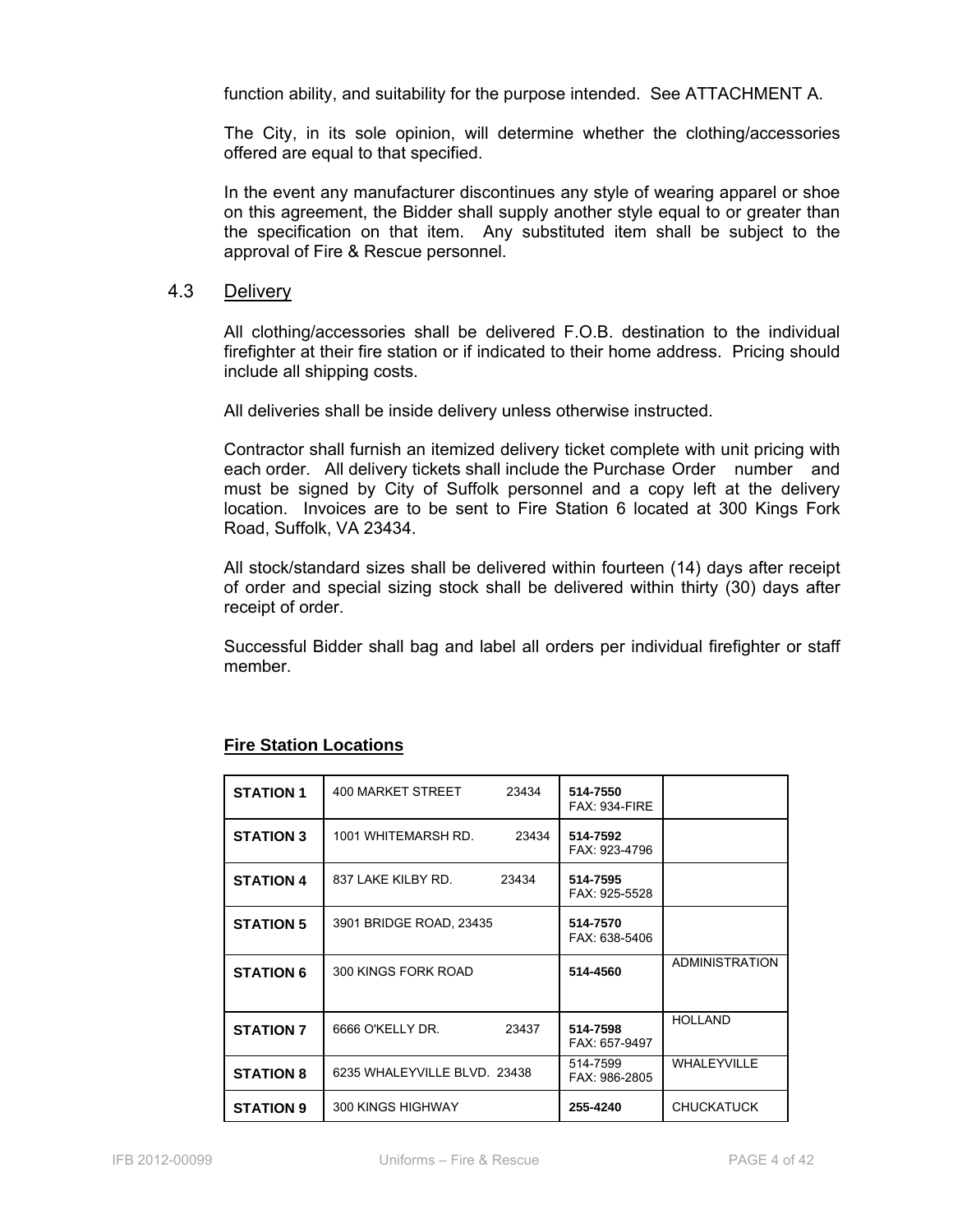|                   | P.O. BOX 2164<br>23438<br>Use PO for mailing                                | FAX: 255-4160             |               |
|-------------------|-----------------------------------------------------------------------------|---------------------------|---------------|
| <b>STATION 10</b> | 4869 BENNETTS PASTURE RD.,<br>P. O. BOX 5243<br>23435<br>Use PO for mailing | 538-0519<br>FAX: 538-1643 | <b>DRIVER</b> |

 Should the contractor fail to deliver an order at the time specified, or within a reasonable period of time thereafter, as determined by the Purchasing Agent or should the contractor fail to make timely replacement of rejected items when so requested, the City may purchase items of comparable quality in the open market to replace the rejected or undelivered items. The contractor shall reimburse the City for all costs above the contract price when purchases are made in the open market.

#### 4.4 Contractor's Inventory

The Contractor shall notify the City of Suffolk within ten (10) days when out of stock on any item due to circumstances beyond his control. The City reserves the right to procure out-of-stock items from other sources in these situations.

Listings of all "in-stock" items shall be maintained at 40% or an adequate level by the vendor at their facility to insure prompt delivery.

#### 4.5 Ordering and Invoicing

- a. Orders will be placed with the vendor as needed by the various individual firefighters. Preferably the department and authorized employees shall log onto the Contractors website and place orders directly through the website.
- b. Contractor shall submit all invoices and credit memos to the City of Suffolk Fire & Rescue Department, 300 Kings Fork Road, Suffolk, VA 23434; each shall reference the appropriate Purchase Order and individual firefighter. Items shall be billed for processing of payments in accordance with the City's normal payment cycle.
- c. All credit memos' must indicate original invoice number.

#### 4.6 Returns

- a. For items delivered incorrectly, the Contractor shall pick up items to be returned on his next regular delivery or within seven (7) days of notification, whichever comes first, and allow full credit for items returned in original condition.
- b. Should the using agency desire to return items which were delivered in accordance with their order (not the error of the Contractor), Contractor shall accept said returns but may assess a restocking fee not to exceed 10% of the City's cost for that item.

#### 4.7 Measurements and Alterations

Successful Bidder shall have the capabilities, facilities, and equipment necessary to fit any and all employees with the proper size, style, and quantity of wearing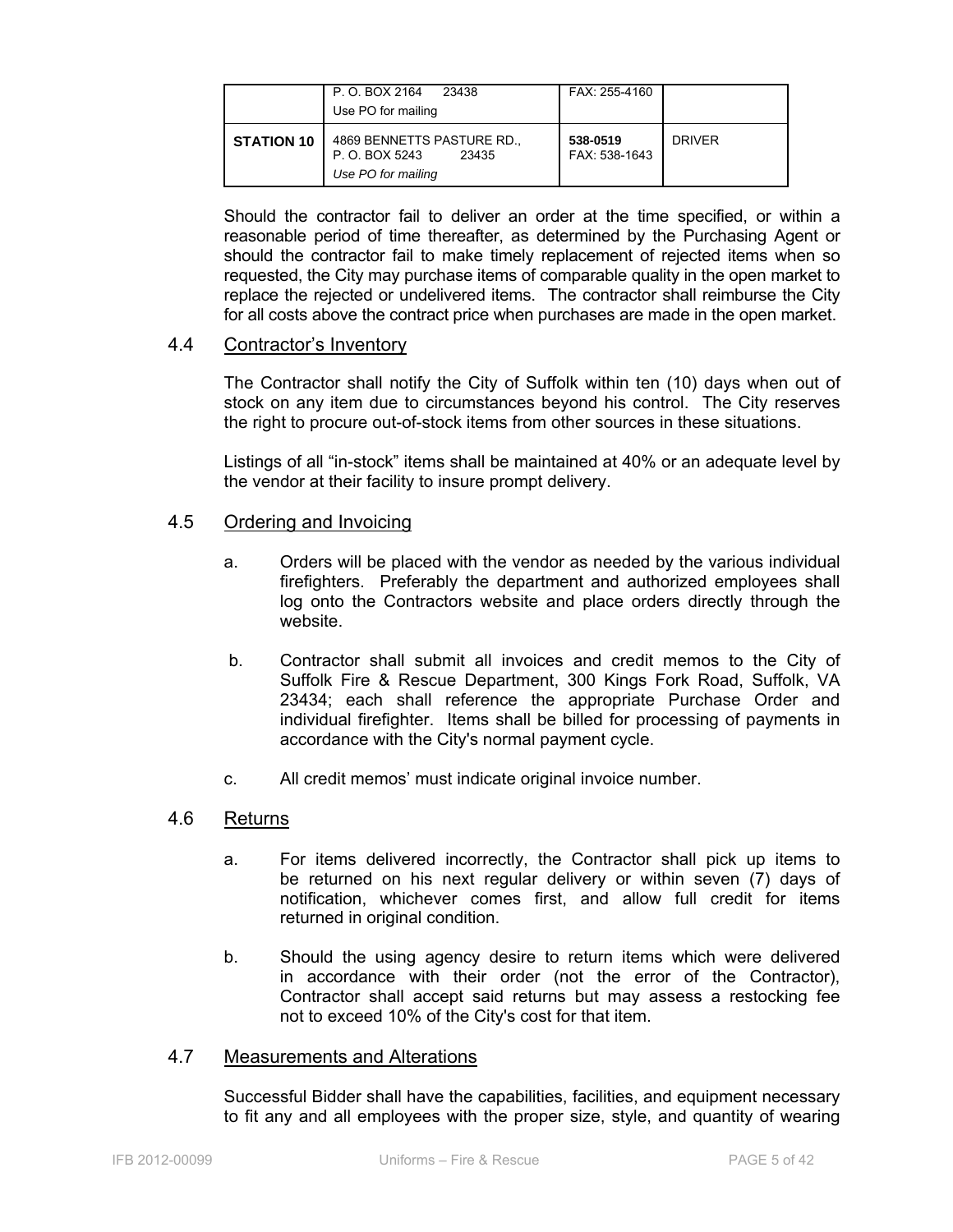apparel and/or shoes specified herein.

If needed and when called upon, the Contractor shall be required to have a representative available to the department within 2 business days.

Successful Bidder shall have on hand at their facility qualified personnel to measure and fit uniforms, and a trained tailor to fit and alter uniforms.

Successful Bidder shall accomplish alterations on all orders as required. **The bid price of all new purchases are to include alterations, attachments, hemming and sewing.** 

#### 4.8 Ownership of Work Product

Any work performed under a contract resulting from this Invitation to Bid shall be deemed to be work made-for-hire and belongs exclusively to the City. The City retains the right to obtain and to hold in its own name copyrights, registrations, or such other protection as may be appropriate to the work performed, and any extension or renewals thereof. Successful Bidder shall assist the City, or the City's designee, in perfecting the rights herein above defined and shall charge the City for such assistance at successful Bidder's then current consultant rates.

#### Examples:

- a. Artwork (logos, typesetting, plates, copy layouts)
- b. Computer Software Development
- c. Dies
- d. Patches, emblems, badges

#### 4.9 Allotment Tracking System

Each Firefighter and some staff members are given an annual allotment of funds to spend for uniforms. The successful Bidder shall have a software generated system that will allow for tracking of each allotment and shall work with City staff to assure that the Firefighters do not exceed the funding available.

#### 4.10 Management Reports

The Contractor shall provide a quarterly year-to-date summary report to the Purchasing Division of items purchased by the City.

#### 4.11 Dedicated Staff

The Contractor shall provide **one** staff member with a minimum of three (3) years experience who shall be responsible for the overall coordination of work performed and shall act as central point of contact with the City of Suffolk Fire and Rescue Department. The dedicated staff member shall manage the orders, deliveries, returns, and Allotment tracking to assure all tasks are performed as specified in the Invitation for Bid.

The Contractor shall furnish and maintain a toll free telephone number 24 hours per day, seven (7) days per week, including weekends and holidays. Contractor shall indicate on the Bid Form a contact person's name and telephone number for normal working hours and also for orders that shall occur after traditional working hours, nights, weekends and/or holidays.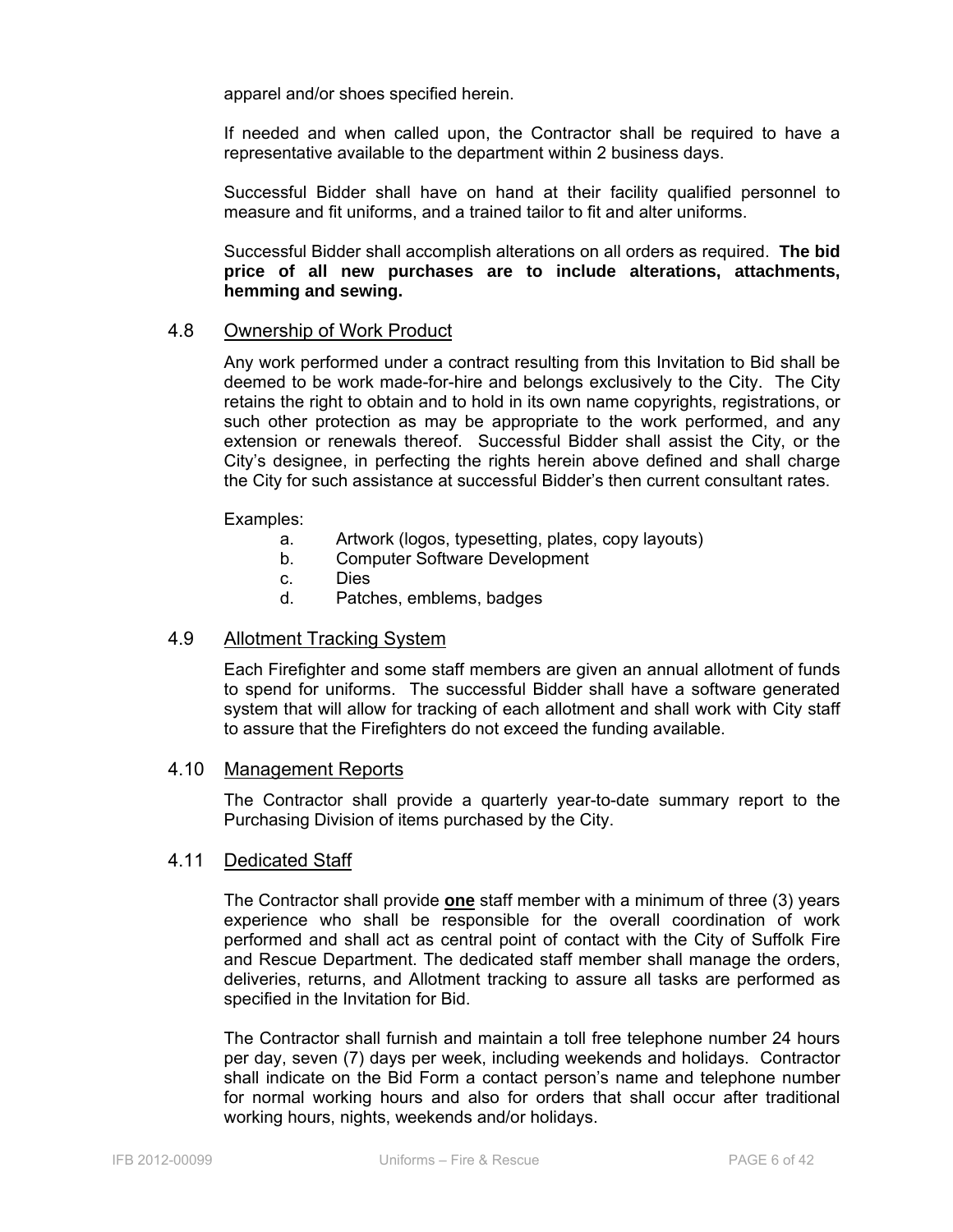# **5.0 SPECIFICATIONS**

# *ALL GARMENTS SHALL BE AVAILABLE IN MEN AND WOMEN'S SIZES AND CUT.*

# **5.1 FOOTWEAR -***Male and Female - SIZES - 4 TO 14*

#### Bates #2263

• 8 inch, side zip, composite toe Bates #2264 • 6 inch, side zip, composite toe Hi Tech #5310 Stealth • 8 inch, size zip, composite toe Hi Tech #5312 Stealth • 6 inch, size zip, composite toe Bates BTS112. • Black, Dress Shoes, Military Specifications. Bates BTS752

• Black, Dress Shoes, Military Specifications.

### **5.2 SHIRTS AND BLOUSES -** *Male and Female – L/S=LONG SLEEVE -- S/S=SHORT SLEEVE*

T-Shirt –

Gildan style #8300

 $Size - S$  thru  $4XI$ 

- Short sleeve
- Color**: Navy Blue with custom department screen print on back and left chest – screen to be one color – white.**
- NO Pocket

Long Sleeve Pullover

#### "R" Heroes style # 505

Sizes: small 36-38, medium 40-42, large 44-46, XL 48-50, XXL 52-54, XXXL 56- 58

- Fabric Body Heavyweight Fleece, 80% cotton, 20% polyester, Non-Fire Resistant. Oversized for mobility and shrinkage allowances. Dyed in Lots to meet "R" Heroes color specifications for color continuity.
- Trim 16 oz 2x2 98% cotton, 2% polyester (Lycra) Non-Fire Resistant. Dyed in lots to meet "R" Heroes color specifications for color continuity.
- Front Soft collar front with 10" molded zipper (YKK Brand). 9" radio pouch pocket with pen & pencil holder on right chest set into yoke seam. 6" side pockets. "R" Heroes tornado man logo on the left sleeve.
- Yoke Front yoke extending below zipper across chest, incorporating a 9" deep set in radio pocket.
- Stamping & Care Instructions a permanent size tab shall be sewn in with care instructions on reverse side.
- Shrinkage Length: 5% maximum, Width: 5% maximum.

# EMBROIDERY – Department Logo on Left Chest Department Logo Left Shoulder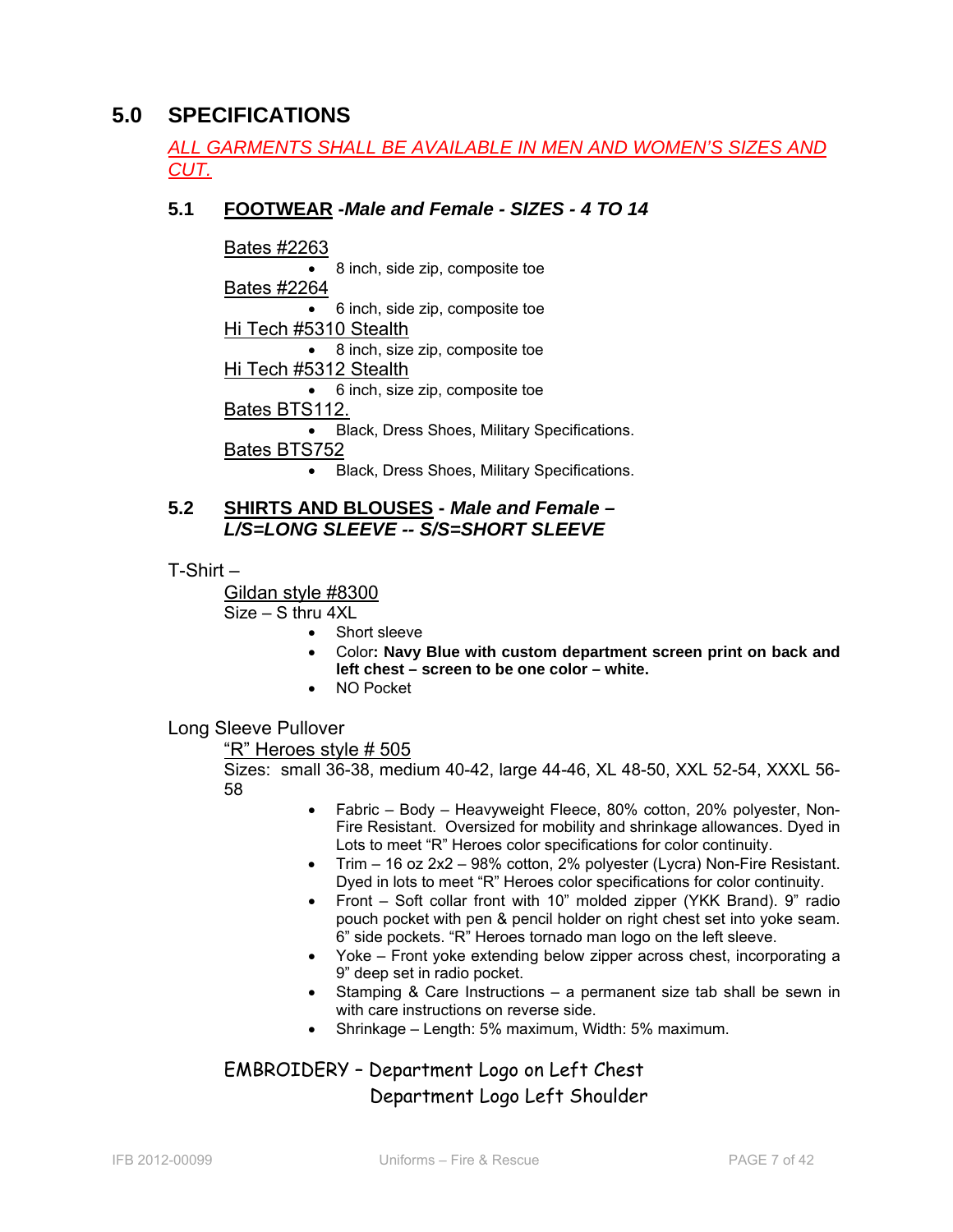# Polo Shirt

Elbeco

Sizes:

Small – length 31 inches, full chest 41 inches Medium – length 31.5 inches, full chest 44 inches Large – length 32 inches, full chest 47 inches X-Large – length 32.5 inches, full chest 50 inches XX-Large – length 33 inches, full chest 53 inches XXX-Large – length 34 inches, full chest 56 inches

- Lycra / rib knit cuff keeps your sleeves at your wrists (long sleeve only)
- Hidden pen pocket on sleeve for easy access
- Dual hidden mic shoulder pockets and center mic loop
- short and long sleeve with hidden pen pocket on sleeve for easy access
- Extra-long body with side gusset panels
- Tagless neck for no-scratch comfort; no-curl knit collar with collar stays
- Comfort cut allows for wear over body armor
- Melamine high impact buttons

# EMBROIDERY – Custom embroidered Department Logo left chest & left sleeve Embroidered Title & Name right chest

Men's Shirt -*Long Sleeve* 

Flying Cross by Fechheimer – Item: 35W7800 *MUST BE AVAILABLE IN WOMEN'S SIZE AND CUT – Item: 126R7800*  Sleeve lengths: 32-37 inches Neck sizes: 14 ½ - 18 ½, 19, 20, 21, 22

- 7.0 to 7.5oz/ly 100% Textured Polyester with Visa System 3
	- Color**: WHITE**
	- Style: Dress style, top center placket front, full cut tapered fit, banded collar, long sleeves with barrel cuffs, and dress shirttail. Two pleated breast pockets with topstitched scalloped flaps. Topstitched shoulder straps. Full badge reinforcement. Matching inside yoke and band of high luster PolyTwill. Work wear industrial style shirt construction is unacceptable and shall be cause for rejection.
	- Collar & Stand point to measure 3-1/8" long with ultrasonically fused in Mylar stays. Woven interlining of #250 Dacron. Stays to be 3" long, 3/8" minimum width, and fused under side of collar interlining. Stays applied directly to collar material itself unacceptable. Height at rear 1 ½". Topstitched ¼" off the edge. Collar stand to measure 1 5/16" at rear and band to be interlined with "Crease-n-Tack". Collar material itself (top or underside) shall have no fusing to Mylar stays or collar interlining.
	- Front left front shall have top center placket 1  $\frac{1}{2}$ " wide with 2 rows of stitches 7/8" apart. Shirt will have 7 buttons and buttonholes on the front; spacing between each shall be  $3\frac{3}{4}$  except the spacing between the neck button and the first button with will be approximately 3  $\frac{1}{4}$ . Top center placket to have woven interlining of #250 Dacron. Fronts shall be joined to the yoke so that both raw edges of the yoke are turned under with the front sandwiched between and then all three are stitched down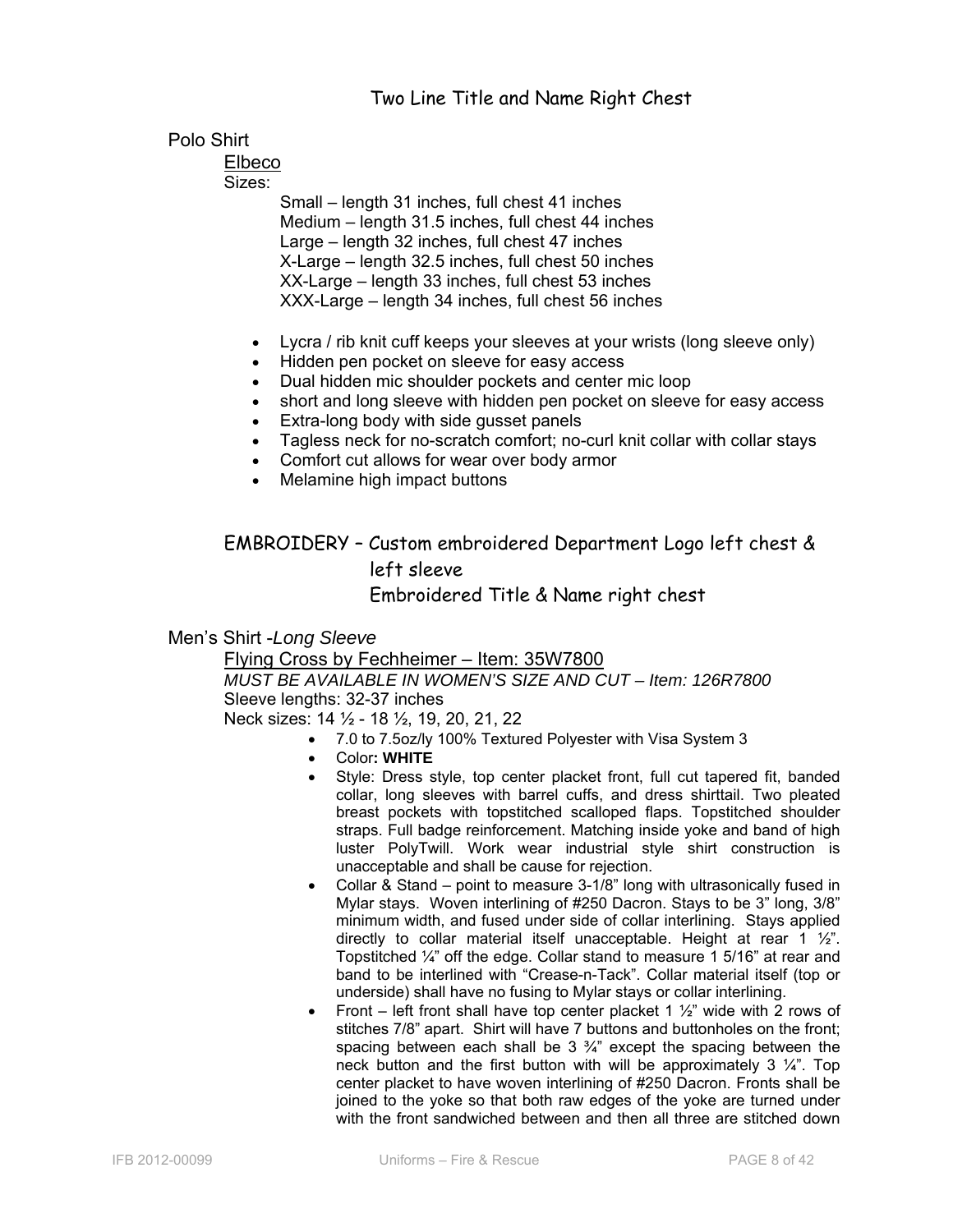with a 1/16" raised stitch.

- Shoulder Straps two-piece pointed,  $\frac{1}{4}$  topstitched and to be set on yoke with leading topstitch conforming to front joining seam. Measure 2" at sleeve tapering to 1-3/8" and set not more than  $\frac{1}{2}$ " from collar set seam. Cross-stitched approximately 2" from sleeve seam. Shoulder strap to have functional buttonhole to attach to sewn button on shoulder of shirt.
- Badge Reinforcement two-ply sling 1" wide centered over left pocket and stitched to shoulder seam and flap setting switch. It shall have two buttonhole eyelets 1  $\frac{1}{4}$ " from top of pocket flap spaced 1  $\frac{1}{4}$ " apart and centered on sling.
- Pockets two breast patch pockets with mitered corners and 1  $\frac{1}{2}$ " stitched pleats. Pleats shall be stitched top and bottom and full length of pleat. Pocket to measure 5 5/8" wide, 6" deep. Left breast pocket to have 1  $\frac{1}{2}$ " pencil stitch. Each pocket to have hook Velcro,  $\frac{3}{4}$ " long by  $\frac{1}{2}$ " wide, positioned on both edges of pocket to correspond with outer scalloped flap points as specified. Velcro to be stitched all sides and to be sewn through pocket and shirt for added reinforcement.
- Flaps two piece deep scalloped design to measure 5 7/8" across and 2  $\frac{3}{4}$ " in depth at center point, 2  $\frac{1}{4}$ " at sides. Secured to shirtfront approximately 3/8" above pocket. Left flap to have invisible pencil opening 1 ½" to correspond precisely with pencil slot of pocket. Flaps to be ¼" topstitched. Flaps to have woven interlining of #250 Dacron. Under side of to have looped Velcro  $\frac{3}{4}$ " long by  $\frac{1}{2}$ " wide stitched all sides, positioned on outer points of both pocket flaps to secure with corresponding Velcro strips on shirt pockets. Each flap shall have a button centered on uncut sewn buttonhole.
- Sleeves vent shall be a minimum of 4  $\frac{1}{2}$ " long with on piece top and bottom facings. Facing to measure 1 1/8" wide point blocked at top.
- Cuffs two piece  $\frac{1}{2}$  inch hemmed cuff with  $\frac{1}{4}$ " topstitching. Cuffs to measure 3" depth with rounded corners.
- Buttons first grade 20-ligne melamine
- Sewing collar, shoulder straps, pocket flaps and cuffs to be topstitched  $\frac{1}{4}$ " off the edge. Inserting and felling seams to be safety stitched.
- Thread color fast polyester wrap to match
- Interlinings #250 Dacron. Collar stand interlined with Crease-N-Tack
- Military Creases five stitched-in military creases

Men's Shirt – *Short Sleeve* 

Flying Cross by Fechheimer – Item: 85R7800 *MUST BE AVAILABLE IN WOMEN'S SIZE AND CUT – Item: 176R7800*  Neck sizes: 14 ½ - 18 ½, 19, 20, 21, 22

- 7.0 to 7.5oz/ly 100% Textured Polyester with Visa System 3
- Color**: WHITE**
- Style Dress style, top center placket front, full cut tapered fit, convertible collar, short sleeves and dress shirttail. Two pleated breast pockets with topstitched scalloped flaps. Topstitched shoulder straps. Full badge reinforcement. Matching inside yoke and banana band of high luster PolyTwill. Work wear industrial style shirt construction is unacceptable and shall be cause for rejection.
- Collar Convertible collar shall be one piece. Point to measure 3-1/8" long with ultrasonically fused in Mylar stays. Woven interlining of #250 Dacron. Stays to be 2 ½" long, 3/8" minimum width, and fused under side of collar interlining. Stays applied directly to collar material itself unacceptable. Collar topstitched  $\frac{1}{4}$ " off the edge. Material itself shall have no fusing to Mylar stays or collar interlining.
- Front left front shall have facing approximately 3" in width. Left front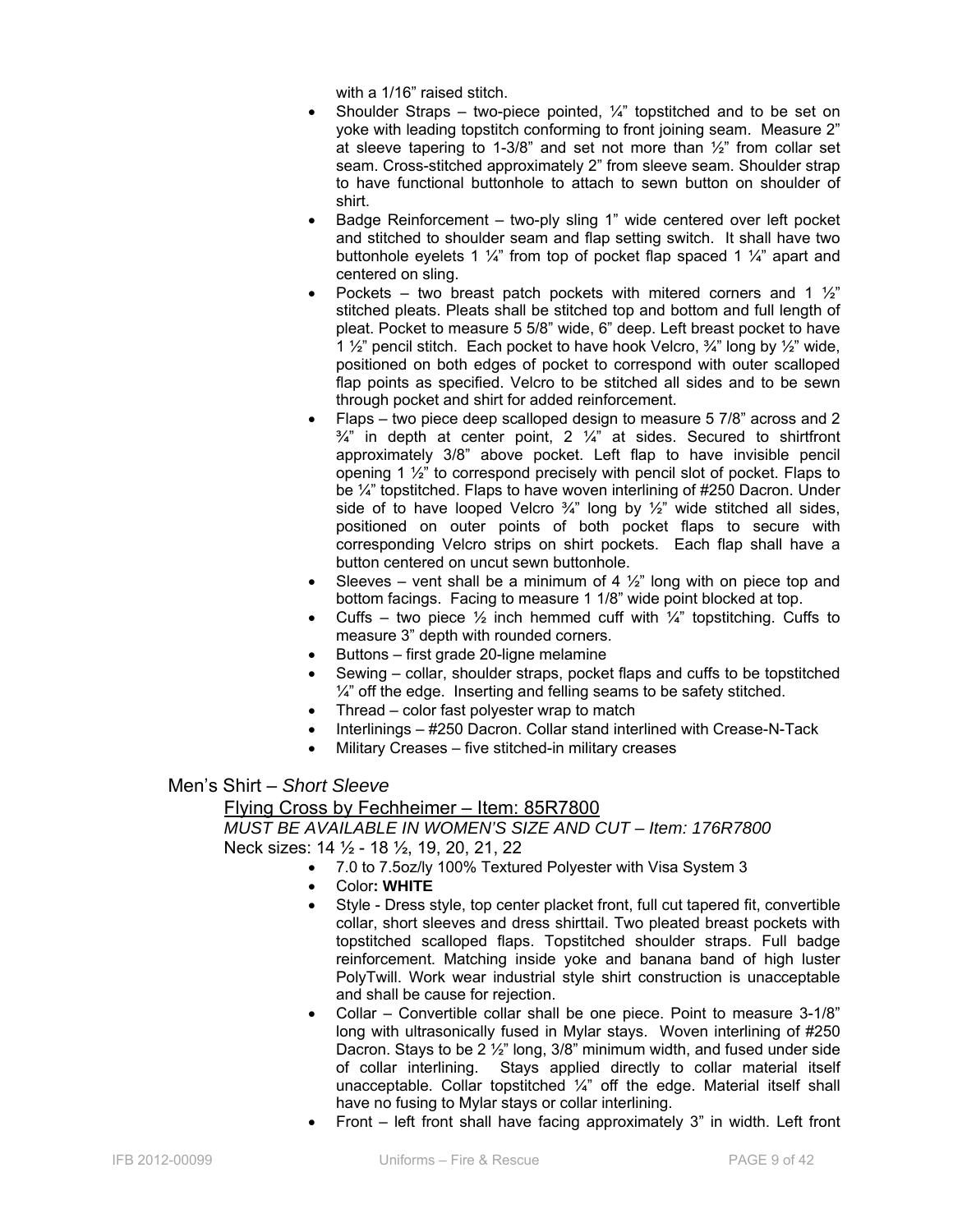shall have a top center placket 1  $\frac{1}{2}$ " wide with two rows of stitches 7/8" apart. Stitching on top center is not to be visible on the turn-back facing. Shirt will have 7 buttons and buttonholes on the front; spacing between each shall be  $3\frac{3}{4}$  except the spacing between the neck button and the first button with will be approximately 2 1/2". Top center placket to have woven interlining of #250 Dacron. Fronts shall be joined to the yoke so that both raw edges of the yoke are turned under with the front sandwiched between and then all three are stitched down with a 1/16" raised stitch.

- Shoulder Straps two-piece pointed,  $\frac{1}{4}$ " topstitched and to be set on yoke with leading topstitch conforming to front joining seam. Measure 2" at sleeve tapering to 1-3/8" and set not more than ½" from collar set seam. Cross-stitched approximately 2" from sleeve seam. Shoulder strap to have functional buttonhole to attach to sewn button on shoulder of shirt.
- Badge Reinforcement two-ply sling 1" wide centered over left pocket and stitched to shoulder seam and flap setting switch. It shall have two buttonhole eyelets 1  $\frac{1}{4}$ " from top of pocket flap spaced 1  $\frac{1}{4}$ " apart and centered on sling.
- Pockets two breast patch pockets with mitered corners and 1  $\frac{1}{2}$ " stitched pleats. Pleats shall be stitched top and bottom and full length of pleat. Pocket to measure 5 5/8" wide, 6" deep. Left breast pocket to have 1  $\frac{1}{2}$ " pencil stitch. Each pocket to have hook Velcro,  $\frac{3}{4}$ " long by  $\frac{1}{2}$ " wide, positioned on both edges of pocket to correspond with outer scalloped flap points as specified. Velcro to be stitched all sides and to be sewn through pocket and shirt for added reinforcement.
- Flaps two piece deep scalloped design to measure 5 7/8" across and 2  $\frac{3}{4}$ " in depth at center point, 2  $\frac{1}{4}$ " at sides. Secured to shirtfront approximately 3/8" above pocket. Left flap to have invisible pencil opening 1 ½" to correspond precisely with pencil slot of pocket. Flaps to be ¼" topstitched. Flaps to have woven interlining of #250 Dacron. Under side of to have looped Velcro  $\frac{3}{4}$ " long by  $\frac{1}{2}$ " wide stitched all sides, positioned on outer points of both pocket flaps to secure with corresponding Velcro strips on shirt pockets. Each flap shall have a button centered on uncut sewn buttonhole.
- Sleeves straight and whole and to have  $\frac{3}{4}$ " hem and finished at a minimum of 9 1/2" long from shoulder seam.
- Buttons first grade 20-ligne melamine
- Sewing collar, shoulder straps, pocket flaps and cuffs to be topstitched  $\frac{1}{4}$ " off the edge. Inserting and felling seams to be safety stitched.
- Thread color fast polyester wrap to match
- Interlinings #250 Dacron.
- Military Creases five stitched-in military creases

#### Men's Shirt – *Long Sleeve*

Southeastern Shirt Corp –

Code "3" – Style 3101 (NAVY) & Style 3106 (GREY) *MUST BE AVAILABLE IN WOMEN'S SIZE AND CUT*  Neck sizes: 14 ½ - 18 ½, 19, 20, 21, 22 These need to be available with zippers or buttons. Zippers are used when wearing over body armor.

- Milliken & Co., 65% polyester and 35% cotton, Poplin weave, 5.0 oz. per yard. Visa III preshrunk positive release finish with moisture wicking.
- Fronts Left front to have a self fabric center pleat 1  $\frac{1}{2}$ " wide extending from collar band to bottom of shirt held down with two rows of stitching. The center pleat to be lined with 100% polyester, 250 denier. Right front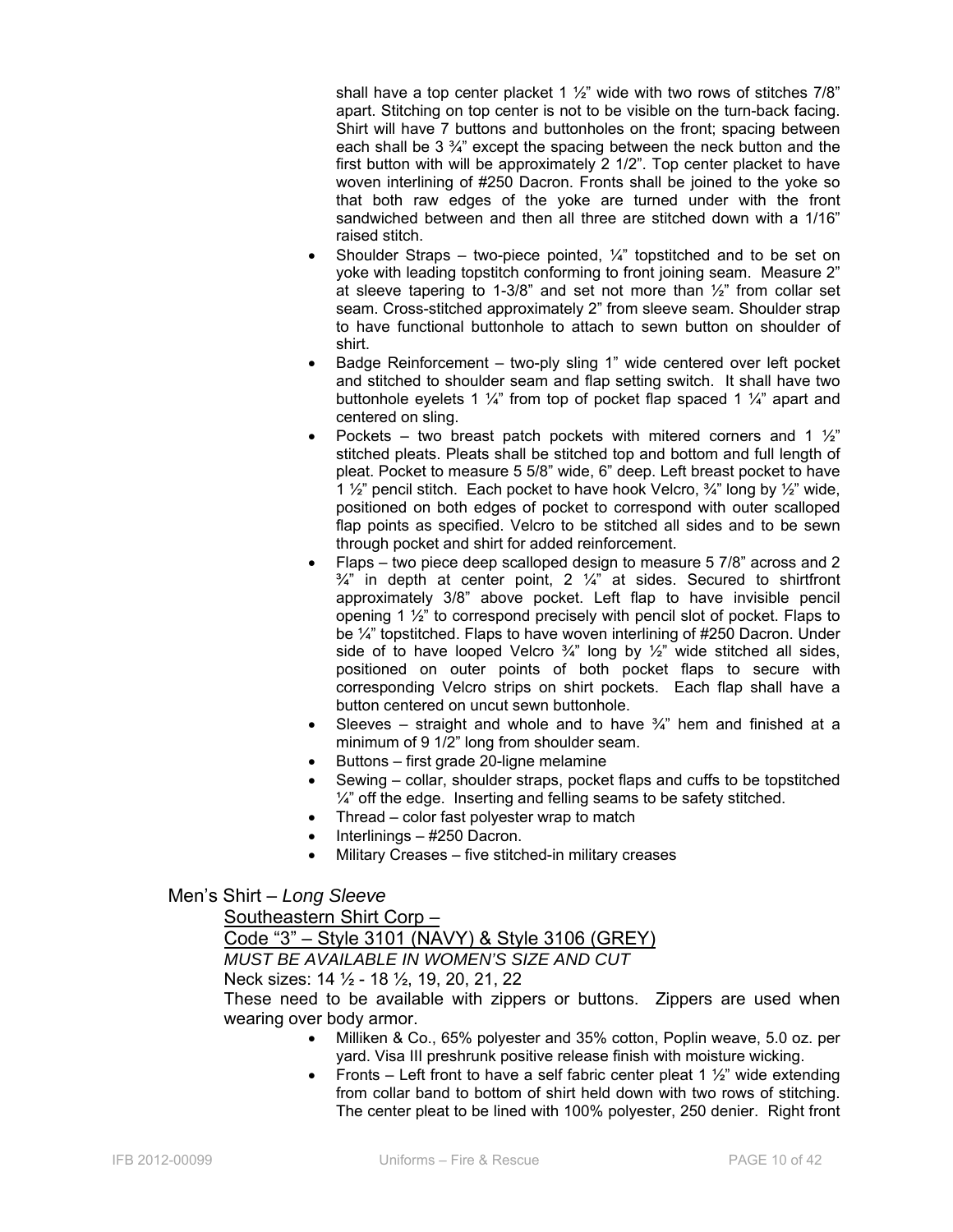to have 1" wide button stay of self fabric extending from collar band to bottom of shirt. There shall be six front and one collar button. The shirt is to have sewn in permanent military creases, 1 in each front and 3 in the back.

- Collar Collar and band to be die cut. The back of the stand is to measure 1  $\frac{1}{2}$ . The points, wide spread, are to 3  $\frac{1}{4}$  long at points and topstitched ¼" from edge. The interlinings are to be 100% polyester. Permanent collar stays of proper length are to be fused inside the collar so that no stitches are made thru the bottom leaf.
- Yoke two piece yoke of self goods to measure approximately 3  $\frac{3}{4}$  at bottom center of band.
- Sleeves straight and whole, sleeve vent shall have a top facing 1  $\frac{1}{4}$ " wide finished at the top with a neatly blocked point. The lower facing to measure ½" in width. Sleeve placket to have one button and buttonhole placed approximately 2  $\frac{1}{2}$  above the top of cuff. Sleeves must be secured to the body of the shirt by means of an over edge and a safety stitch so as to strengthen the seam. The same stitch must be on the side closing seam as well.
- Cuffs barrel type cuffs to measure 3" wide with rounded corners and topstitched ¼" around edge. Buttons on cuff to be evenly spaced as to prevent puckering when fastened. To be die cut for uniformity. Cuffs to be attached to sleeves by double stitching  $\frac{1}{4}$  apart visible on outside of cuff.
- Pockets two breast pockets with mitered to finish 5  $\frac{1}{2}$ " wide and 5  $\frac{3}{4}$ " long. The left breast pocket to have a pencil opening about 1 3/8". Both pockets to have a 1  $\frac{1}{2}$  box pleat stitched top and bottom to prevent spreading. Velcro placed on edges
- Flaps  $-$  die creased to give uniform shape and size. Flaps to be scalloped, to finish 5  $\frac{3}{4}$ " in width and 2  $\frac{1}{2}$ " in length at the sides, 2  $\frac{3}{4}$ " at the center. Flaps to be secured to front of shirt approximately 1/2" above top of pocket. Left flap to have a pencil opening about 1 3/8" in width. Velcro to be placed on corners of each flap to correspond with Velcro on pockets. Flap shall be lined with a good grade and quality interlining.
- Badge Tabs inside sling type of self goods approximately 1  $\frac{1}{2}$ " wide to extend from joining seam to pocket of left front. To have two small uncut buttonholes 1  $\frac{1}{4}$  apart with the lower buttonhole approximately 1  $\frac{1}{4}$ above flap.
- Shoulder Straps to be sewn into sleeve head seam and measure approximately 2" tapering to 1  $\frac{1}{2}$ " with end pointed. Straps to be set approximately 1" from collar seam. They shall be box stitched to shoulders with a row of cross stitching 2" from sleeve head and diagonally sewn from each end of seam to the sleeve. Shall be lined with 100% polyester interlining.
- Collar stays shall be of good quality staler vinyl, of proper length
- Interlinings collar and centerfacing will be of 100% polyester interlinings. Flaps and straps shall be lined with a good grade of creasen-tack.
- Size Marking size tab to be sewn in with neck label to the inside of yoke of shirt.
- Buttons all buttons shall be made from thermosetting polyester material and must match fabric.
- Pressing and Packing Shirts shall be carefully pressed by hand in a first class manner. Shirts to be shipped in strong boxes so as not to be damaged in shipment. Shirts to be packed in individual polyethylene bags.
- Zipper Front Shirts To by YKK nylon separating zipper with nylon coil, matching binder seam, coordinated color for all components, all molded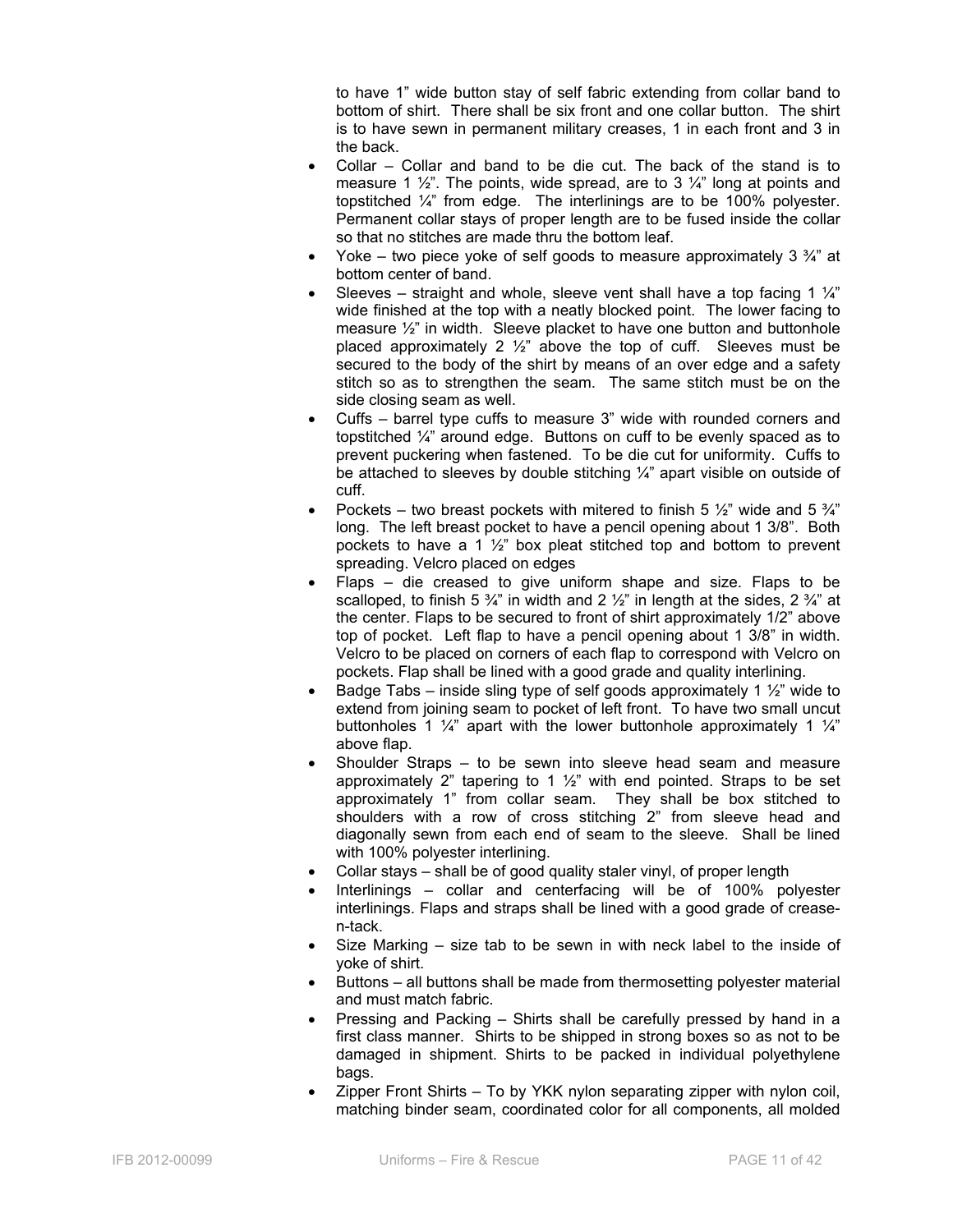plastic. The zipper is to be sandwiched between fronts and to extend from the second to the sixth buttonhole with the stitch to be concealed under the center strip.

• **LADIES SHIRTS – Ladies to have same features as men's except on a ladies pattern.** 

Men's Shirt – *Short Sleeve* 

Southeastern Shirt Corp –

Code "3" – Style 3201 (NAVY) & Style 3206 (GREY)

*MUST BE AVAILABLE IN WOMEN'S SIZE AND CUT* 

Neck sizes: 14 ½ - 18 ½, 19, 20, 21, 22

- Milliken & Co., 65% polyester and 35% cotton, Poplin weave, 5.0 oz. per yard. Visa III preshrunk positive release finish with moisture wicking.
- Fronts Left front to have a self fabric center pleat 1  $\frac{1}{2}$ " wide extending from collar band to bottom of shirt held down with two rows of stitching. The center pleat to be lined with 100% polyester, 250 denier. Right and left fronts to have an approximately 3" turn back extending from collar to bottom of shirt. There shall be six front and one collar button. The shirt is to have sewn in permanent military creases, 1 in each front and 3 in the back.
- Collar die cut, convertible collar is to measure  $3\frac{1}{4}$ " long at points and topstitched ¼" from edge. The interlinings are to be 100% polyester. Permanent collar stays of proper length are to be fused inside the collar so that no stitches are made thru the bottom leaf.
- Yoke two piece yoke of self goods to measure approximately 3  $\frac{3}{4}$ " at bottom center of band.
- Sleeves one piece, have a 1" hem and finish 10" long from the shoulder seam. Sleeve setting and closing shall be done with an over edge and safety stitch. Sleeve is to be bartacked at the hem.
- Pockets two breast pockets with mitered to finish 5  $\frac{1}{2}$ " wide and 5  $\frac{3}{4}$ " long. The left breast pocket to have a pencil opening about 1 3/8". Both pockets to have a 1  $\frac{1}{2}$  box pleat stitched top and bottom to prevent spreading. Velcro placed on edges
- Flaps die creased to give uniform shape and size. Flaps to be scalloped, to finish 5  $\frac{3}{4}$ " in width and 2 1/3" in length at the sides, 2  $\frac{3}{4}$ " at the center. Flaps to be secured to front of shirt approximately 1/2" above top of pocket. Left flap to have a pencil opening about 1 3/8" in width. Velcro to be placed on corners of each flap to correspond with Velcro on pockets. Flap shall be lined with a good grade and quality interlining.
- Badge Tabs inside sling type of self goods approximately 1  $\frac{1}{2}$ " wide to extend from joining seam to pocket of left front. To have two small uncut buttonholes 1  $\frac{1}{4}$  apart with the lower buttonhole approximately 1  $\frac{1}{4}$ above flap.
- Shoulder Straps to be sewn into sleevehead seem and measure approximately 2" tapering to 1  $\frac{1}{2}$ " with end pointed. Straps to be set approximately 1" from collar seam. They shall be box stitched to shoulders with a row of cross stitching 2" from sleevehead and diagonally sewn from each end of seam to the sleeve. Shall be lined with a good grade and quality interlining.
- Collar stays shall be of good quality staler vinyl, of proper length
- Interlinings collar and center facing will be of 100% polyester interlinings. Flaps and straps shall be lined with a good grade of creasen-tack.
- Size Marking  $-$  size tab to be sewn in with neck label to the inside of yoke of shirt.
- Buttons all buttons shall be made from thermosetting polyester material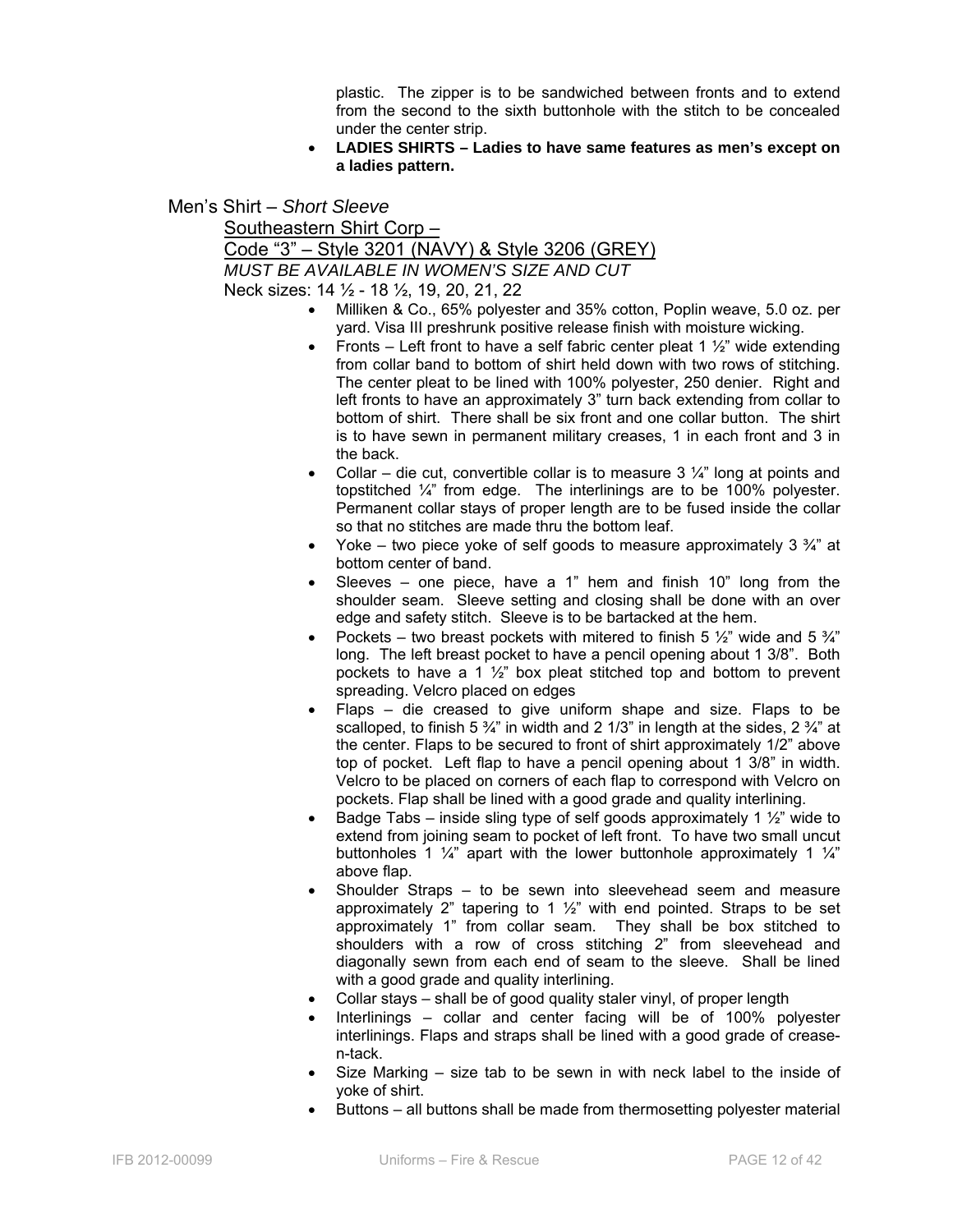and must match fabric.

- Pressing and Packing Shirts shall be carefully pressed by hand in a first class manner. Shirts to be shipped in strong boxes so as not to be damaged in shipment. Shirts to be packed in individual polyethylene bags.
- Zipper Front Shirts To by YKK nylon separating zipper with nylon coil, matching binder seam, coordinated color for all components, all molded plastic. The zipper is to be sandwiched between fronts and to extend from the second to the sixth buttonhole with the stitch to be concealed under the center strip.

#### **5.3 SWEATERS -** *Male and Female - L/S=LONG SLEEVE*  **Blauer Fleece Lined V-Neck Sweater:**

#### **Sizes - S (36-38), M (40-42), L (44-46), XL (48-50), 2XL (52-54), 3XL (56-58)**

**Color - Black**

- V-neck pullover style
- Rugged and warm 2x1 rib knit with fleece backing
- Durable ripstop patches to reinforce shoulders and elbow
- CARE: Machine Washable
- High-performance blend of 57% polyester, 28% worsted wool, and 15% low pill acrylic.

# **5.4 TROUSERS AND PANTS -** *Male and Female*

### Flying Cross by Fechheimer – Item # 38200 for men; Item # H38233 for women

Sizes – Short rise – 28-40 (even only)

Regular rise – 28-60 (even only over 38)

- Long rise 32-42 (even only)
- Fabric 100 % Polyester
- Weight 11-11  $\frac{1}{2}$  oz pre linear yard
- Weave Serge
- Color LAPD Navy
- Style Trouser shall be manufactured from an up-to-date men's uniform trouser pattern. The trouser styling shall be T-1: plain front, two quarter top front pockets, and two hip pockets professionally finished with no visible topstitching
- Lining Material The pocketing and fly lining material shall be 70% Polyester/30% Cotton 2.9 oz per sq yard (60" width) with a minimum 78 x 48 count. Pocketing must have a durable press finish and the color of the pocketing must be black.
- Waistband The waistband shall be constructed using the "closed method" and shall measure a minimum of 1 7/8" wide when finished. The waistband curtain shall finish a minimum 2 1/8" wide and is to be made of the same fabric and color as the pocketing material and shall be attached to the top of the trouser with a zigzag stitch. The waistband curtain must contain Tru-Grip, a ½" surface area composed of thin 55 gauge rubber for maximum comfort and performance. The Tru-Grip a ½" surface area composed of thin 55 gauge rubber for maximum comfort and performance. The Tru-Grip acts to help keep shirts tucked in securely. The waistband curtain is composed of a wet laid non woven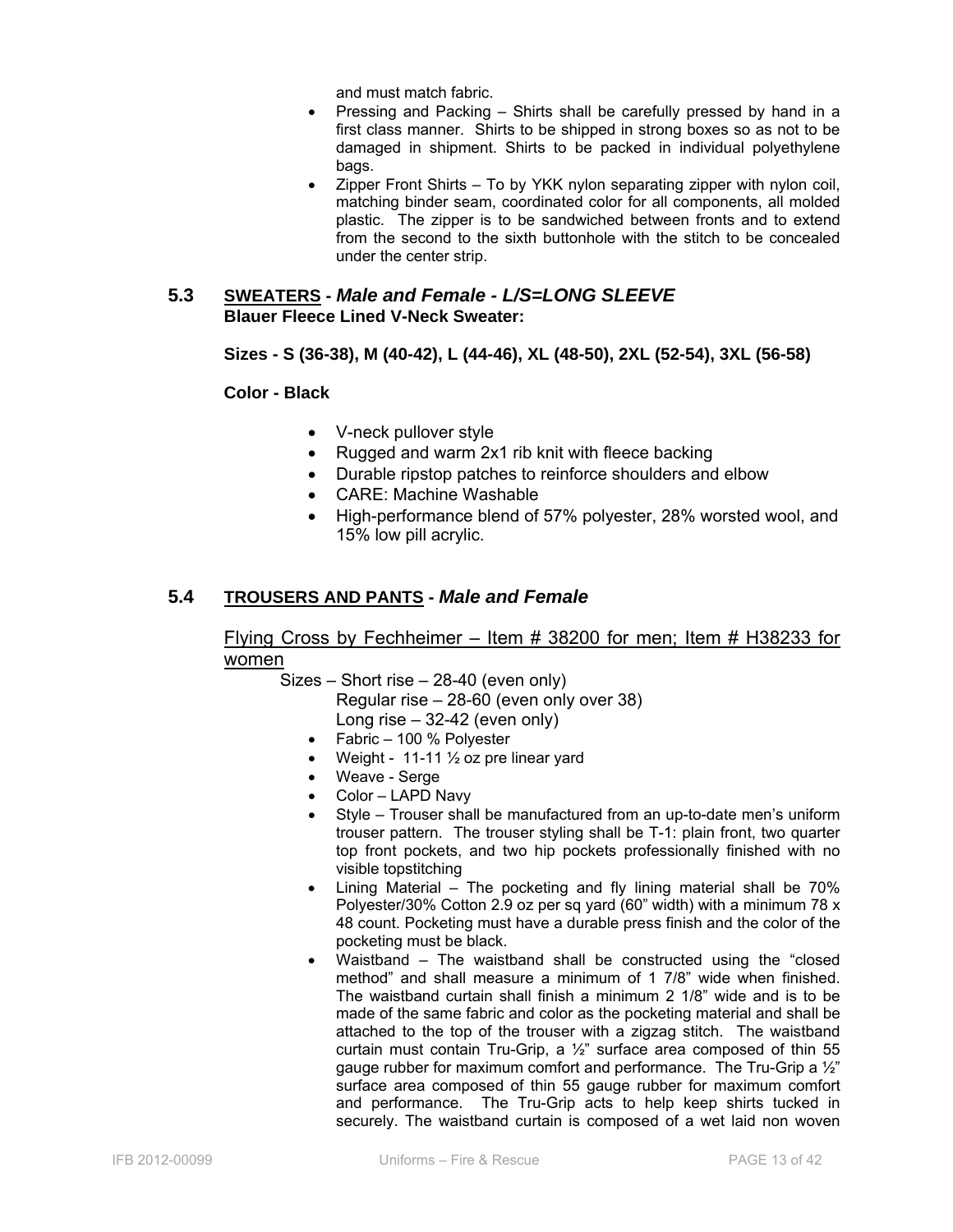canvas weighting 3.3 oz per square yard. The canvas is covered in the same color and material as the pocketing. The 1/2" rubberized surface area is positioned 1  $\frac{1}{4}$ " up from the bottom of the curtain. The specifications for the rubberized Tru-Grip curtain are as follows: Width: 1 1/8 inch, War: 300 Denier Texturized Polyester, Filling: 300 Denier Texturized Polyester, Rubber: 55 Gauge, count: 32-36 yarns per inch, Contents: 59% Polyester/41% Rubber. The waistband must contain ¾" Ban-Rol to prevent roll over at the trouser front. The waistband closure shall be accomplished with a single crush proof hook and eye centered on the waistband for wearer comfort. The hood and eye shall be reinforced with 7/8" non-woven stay tape that is anchored with topstitching through and through to the top of the waistband. In addition to the stitching of the waistband when it is set onto the trouser, the waistband must also be topstitched below the waistband seam through the waistband curtain for added strength. The back center seam of the trouser is to be finished to allow for alterations with ample basic fabric and waistband curtain material to allow trouser size to be increased at least one size. The outlet in the seat is to be in proportion to waist outlet so seat may also be let out. Seat seam must be sewn with a tandem needle machine for maximum strength.

- Belt Loops There shall be a minimum of seven belt loops  $\frac{3}{4}$ " in width of double thickness. Each loop must have a non-woven interlining for added durability. All loops (except back center) must be sewn into the top and bottom of the waistband. The top of the belt loops (except back center) shall be sewn into the waistband curtain seam with a Rocap machine using a zigzag stitch. The bottom of the center back loop shall be tacked to the trouser and the top of the loop tacked to the outside of the waistband to allow for easier waist alteration.
- Pockets The two front pockets will be quarter top style with a; minimum opening of 6" and a minimum depth of  $5\frac{3}{4}$ " measured from the bottom of the opening. Front pockets to have firm straight bartacks at top and bottom of pocket openings. Pockets shall be constructed using the stitch, turn, and topstitch method. Front pocket facings to be made of the basic trouser fabric and shall be a minimum of 1". Front pocket barrier shall also be made of the basic trouser fabric and to measure a minimum of 2" (measured to the inside edge of pocket lining). The two hip pockets shall have a minimum 5 3/8" wide opening and a minimum dept of 5  $\frac{3}{4}$ " measured from the bottom of the pocket opening. Hip pockets shall be constructed using the double welt method on an automatic welt machine. The welts shall be finished in such a manner that there is no topstitching. The corners of the hip pocket opening shall have straight firm bartacks for reinforcement. Hip pocket facing to be made of basic trouser fabric and shall be a minimum of  $\frac{3}{4}$ " and the barrier shall also be made of the basic trouser fabric and to be a minimum of 1  $\frac{1}{2}$ ". The left hip pocket shall have a centered tab made of basic trouser fabric inserted into the top welt with bartacs at the top and bottom of the tab to form an opening or a button. A button shall be located below the bottom welt corresponding in location with the tab, which shall be interlined with nonwoven for added durability. There shall be a dart centered above each hip pocket to waistband. Dart shall be approximately 2 34" long tapered from 3/8" at waistband and shall be installed with automatic equipment for a clean non-puckered finish.
- Fly Trouser shall have a brass metal zipper with memory lock brass slider secured by metal stopper at base. There shall be a French fly tab closure on the inside of the right fly. The tab shall be double ply made of the basic trouser fabric. The right fly shall be lined with the same fabric and color as the pocketing. The fly lining shall be sewn to the left fly continuing below the zipper into the crotch area in a neat and durable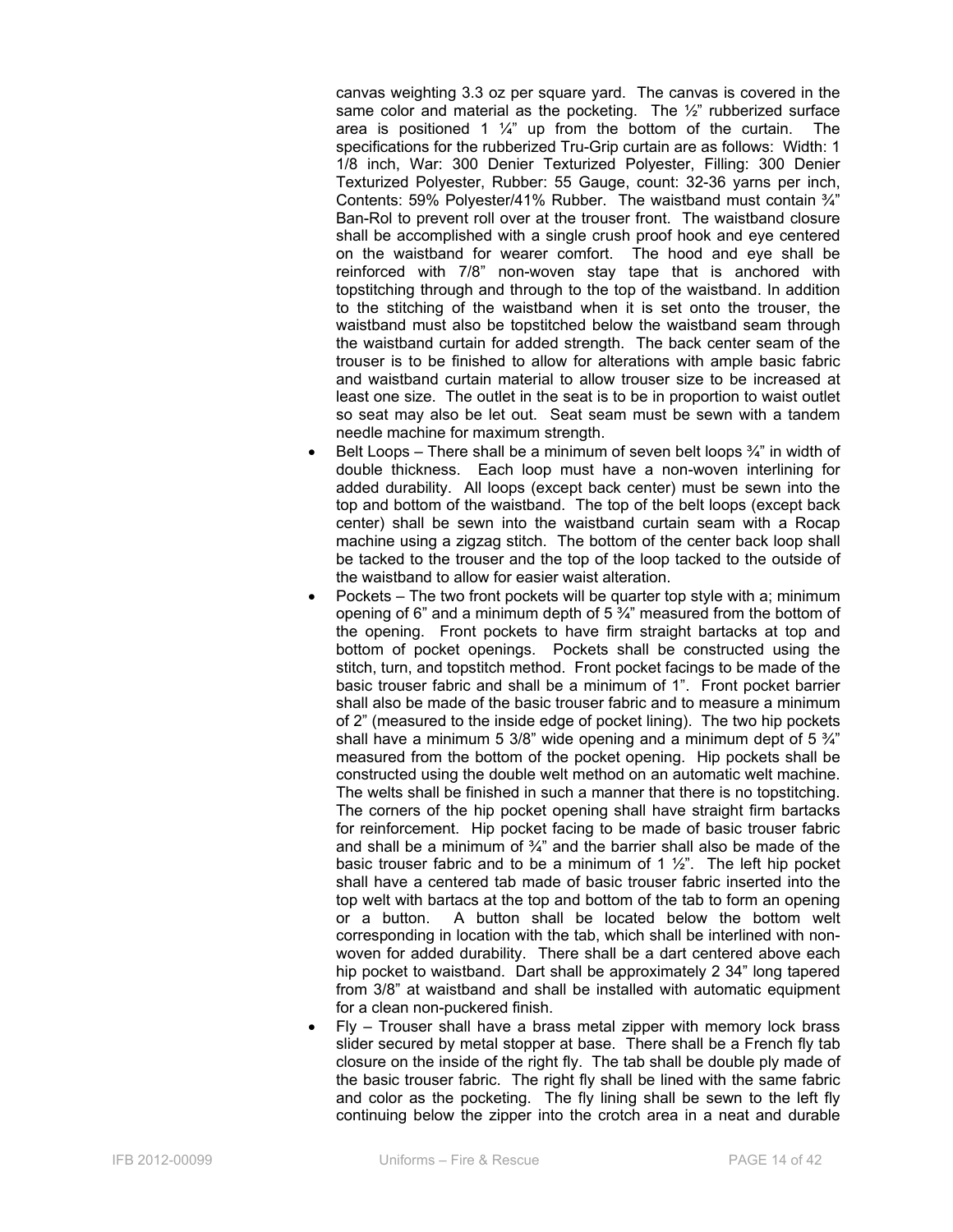manner. A button shall be located on the left fly corresponding with the French fly tab to provide a clean and comfortable closure. Topstitching of fly to be installed with automatic "J" stitch equipment eliminating puckering and providing a clean finish. There shall be a firm straight bartack at the bottom of the fly going through the zipper tape for maximum strength. Bartack shall line up with starting point of "J" stitch.

- Seat Seat must be sewn with a Tandem Needle Machine for maximum durability.
- Stitching, Pressing & Finishing Trouser must be stitched with matching thread. Trouser must be neatly pressed on Hothead Presses and properly shaped. Outseams and inseams are edge serged on automatic equipment for uniformity of quality and shall be pressed open for a smooth pucker-free finish with repeated cleaning and pressing. Trouser must be cleaned and finished to eliminate loose threads.

#### Flying Cross by Fechheimer – Item # 47400 for men; Item # 47400WT for women

Sizes – Short rise – 28-40 (even only)

Regular rise – 28-60 (even only over 38)

- Fabric 65 % Polyester/35% Cotton
- Weight  $6\frac{1}{2}$  oz sq yard
- Weave Twill
- Color LAPD Navy
- Style Trouser shall be manufactured from an up-to-date men's uniform trouser pattern. The trouser styling shall be T-1: plain front, two (2) quarter top front pockets, and two (2) hip pockets professionally finished with no visible topstitching.
- Lining Material The pocketing and fly lining material shall be 70% Polyester / 30% Cotton, 2.9 oz. per square yard (60" width) with a minimum 78 x 48 count. Pocketing must have a durable press finish and the color of the pocketing must be black.
- Waistband Trouser shall be made with a special Freedom-Flex Waistband System that will allow the wearer waist expansion of 2 1/2" to 3". The waistband shall measure a minimum of 1-7/8" wide when finished. The flexible expansion split portion of the waistband shall be to the front of the trouser side seam and there shall be a  $\frac{3}{4}$ -inch wide side belt loop positioned to 'hide" the expansion split of the waistband. The

waistband curtain shall consist of two different styles for maximum waistband expansion to enhance wearer comfort, fit, and appearance. The front of the trouser (to the expansion split) waistband curtain style shall consist of a 2-inch wide elastic section that incorporates Tru-Grip, a 1/2" surface area composed of thin 55 gauge



rubber for maximum comfort and performance. The Tru-Grip acts to help keep shirts tucked in securely. The back half of the trouser waistband

curtain shall finish a minimum 2-1/8" wide and is to be made of black pocketing material and shall be attached to the top of the trouser with a zigzag stitch. The



waistband curtain must also contain Tru-Grip and will line up with the Tru-Grip on the front of the expansion split. The waistband curtain is composed of a wet laid non-woven canvas weighing 3.3 oz. per square yard. The canvas is covered in the same color and material as the pocketing. The ½" rubberized surface area is positioned 1-¼" up from the bottom of the curtain. The specifications for the rubberized Tru-Grip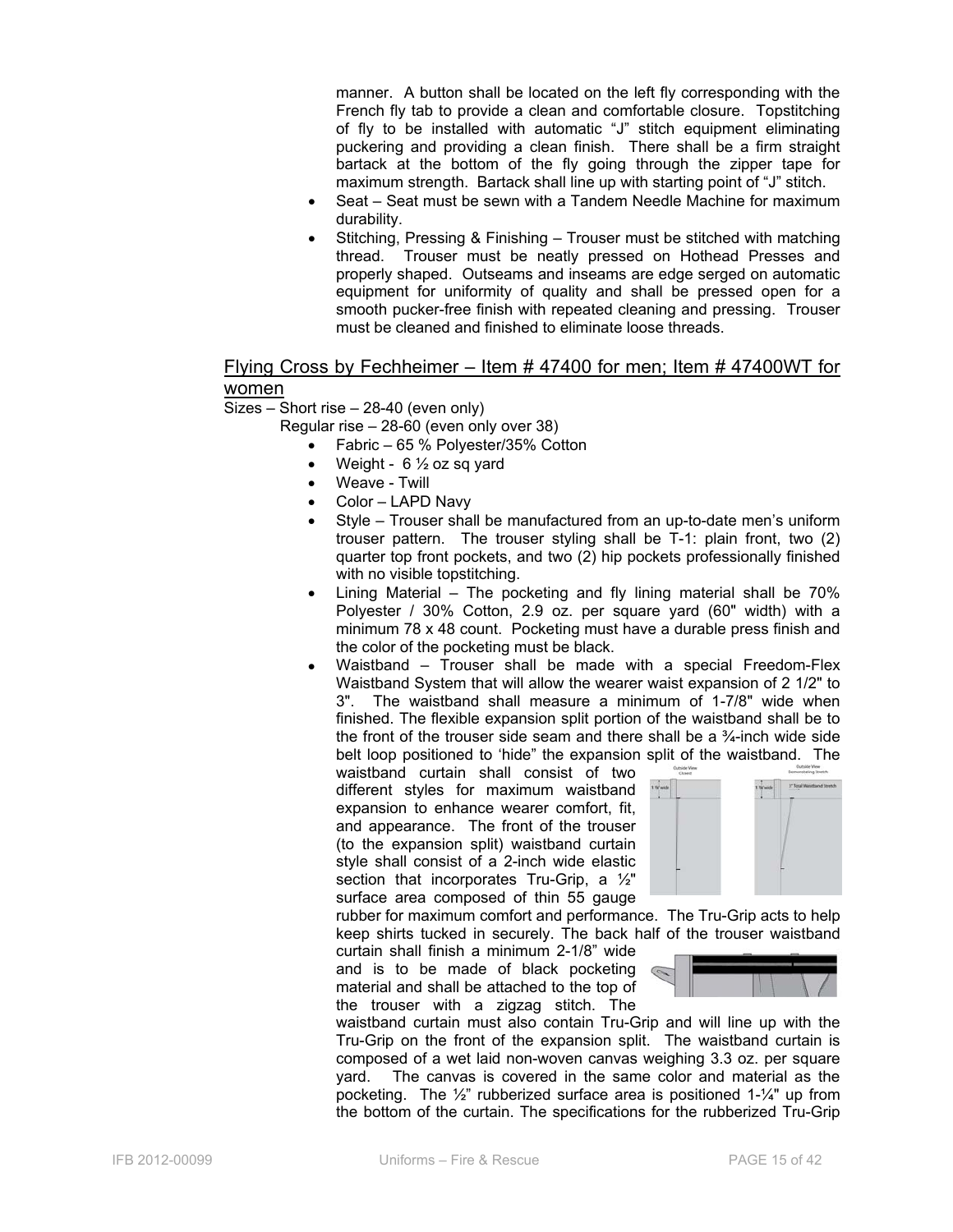curtain are as follows: Width: 1-1/8-inch; Warp: 300 Denier Texturized Polyester; Filling: 300 Denier Texturized Polyester; Rubber: 55 Gauge; Count: 32-36 yarns per inch Contents: 59% Polyester/41% Rubber. To complete the Freedom-Flex Waistband System, there shall be a 1-1/4" wide elastic component sewn into the back half of the waistband curtain to allow for the stretch and recovery of the waistband to comfortably fit the wearer's waist size. There shall be a bartack for strength and durability sewn at the stress point on the waistband where it joins the front elasticized waistband curtain joining stitching (positioned, on the waistband above the front pocket.) The waistband closure shall be accomplished with two crush proof hook and eye centered on the waistband for wearer comfort. The hook and eye shall be reinforced with a 7/8" non-woven tape that is anchored with topstitching through and through to the top of the waistband (bartacks in place of topstitching shall be cause for rejection). In addition to the stitching of the waistband when it is set onto the trouser, the waistband must also be topstitched below the waistband seam of the trouser to be finished to allow for alterations (with ample fabric and curtain material to allow trouser size to be increased at least one size). The outlet in the seat is to be proportional to the waist outlet so the seat may also be let out. Seat seam must be sewn with a tandem needle machine (double-needle stitch) for maximum stretch.

- Belt Loops There shall be a minimum of seven belt loops 1" in width of double thickness. Each loop must have a non-woven interlining for added durability. All loops (except back center) must be sewn into the top and bottom of the waistband. Belt loops shall drop ½" below the bottom of waistband to allow for there to be a 2  $\frac{1}{2}$ " opening. The top of the belt loops (except back center) shall be sewn into the waistband curtain seam with a Rocap machine using a zigzag stitch. The bottom of the center back loop shall be tacked to the trouser and the top of the loop tacked to the outside of the waistband to allow for easier waist alteration.
- Pockets A specially designed front pocket shall be used so that it will expand and work in conjunction the Freedom-Flex Waistband System.<br>There will be a 1/<sub>2</sub>-inch wide elastic attached to the **HILL HILL PROCKET WITH TAB** There will be a ½-inch wide elastic attached to the front pockets and the waistband allowing for the

recovery of the front pocket to wearer's most comfortable waist size position. The two (2) front pockets will be quarter top style with a minimum opening of 6" and a minimum depth of 5-3/4" measured from the bottom of the opening. Front



pockets to have firm straight bartacks at top and bottom of pocket openings. Pockets shall be constructed using the stitch, turn, and topstitch method. Front pocket facing and barrier to be made of the basic trouser fabric. Facing shall be a minimum of 1" and barrier shall measure a minimum of 2" (measured to the inside edge of pocket lining). The two (2) hip pockets shall have a minimum 5-3/8" wide

(bartack to bartack) opening and a minimum depth of 5-3/4 measured from the bottom of the pocket opening. Hip PRESSED pockets shall be constructed using the double welt method on an automatic welt machine. The welts shall be finished in such a manner that there is no topstitching. The corners of the hip pocket openings shall have straight bartacks for reinforcement (use of triangular bartacks shall be cause for rejection). Hip pocket facing and barrier are to be made of basic trouser fabric. Facing shall be a minimum of 3/4" and the barrier shall be a minimum of 1-1/2". The left hip pocket shall have a centered tab made of basic cloth inserted into the top welt with bartacks at the top and bottom of the tab to form an opening for a button. A button shall be located below the bottom welt corresponding in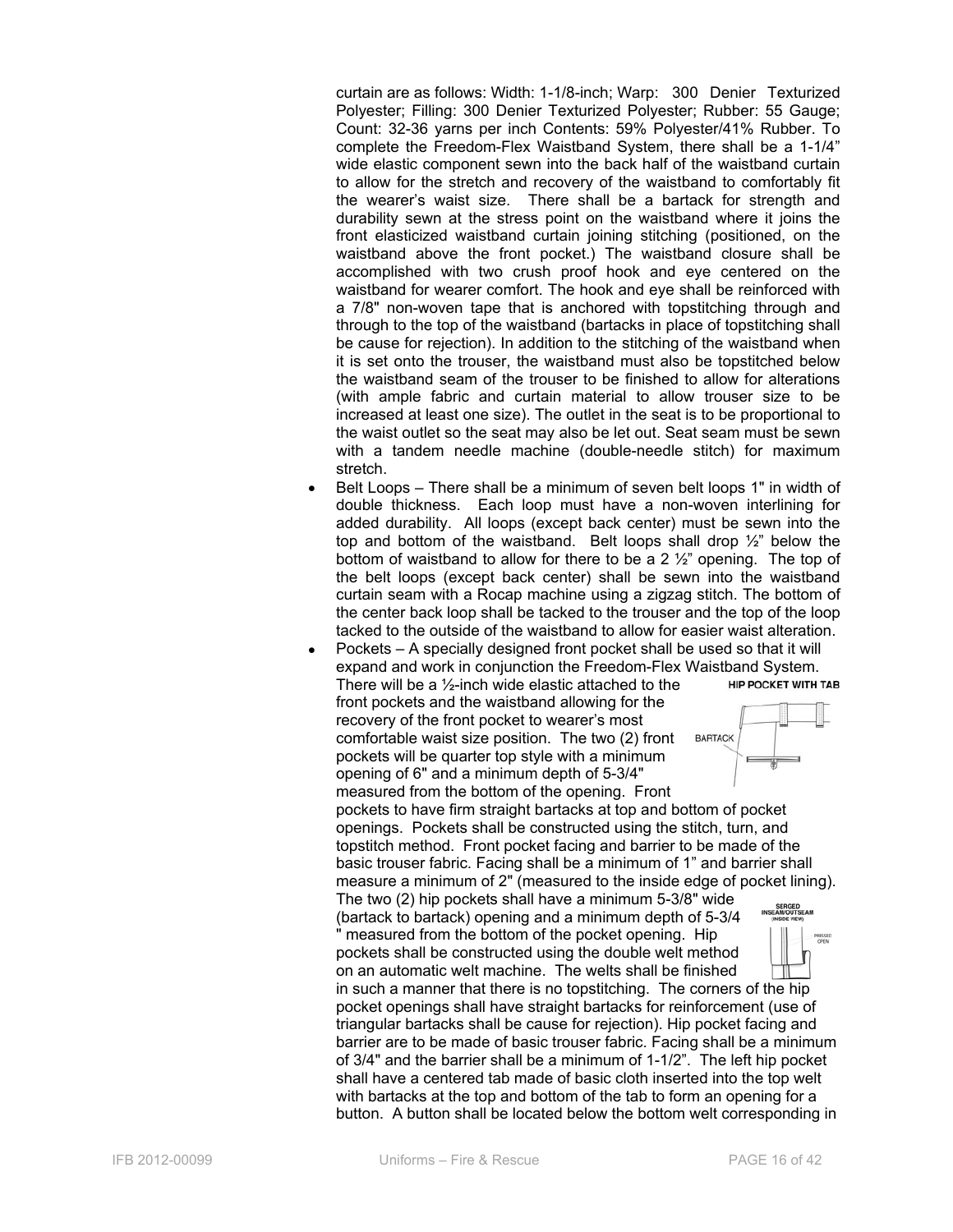location with the tab, which shall be interlined with non-woven for added durability. There shall be a dart centered above each hip pocket to waistband. Dart shall be approximately 2-3/4" long tapered from 3/8" at waistband and shall be installed with automatic equipment for a clean non-puckered finish.

- Fly Trouser shall have a brass metal zipper with memory lock brass slider secured by metal stopper at base. There shall be a French Fly tab closure on the inside of the right fly. The tab shall be double ply made of the basic trouser fabric (tabs made of pocketing material or a "grown on" French Fly will be cause for rejection). The right fly shall be lined with the same material and color as the pocketing. The fly lining shall be sewn to the left fly continuing below the zipper into the crotch area in a neat and durable manner. A button shall be located on the left fly corresponding with the French Fly tab to provide a clean and comfortable closure. Topstitching of fly to be installed with automatic "J" stitch equipment eliminating puckering and providing a clean finish. There shall be a firm straight bartack at the bottom of the fly going through the zipper tape for maximum strength. Bartack shall line up with starting point of "J" stitch.
- Seat Seat must be sewn with a Tandem Needle Machine (doubleneedle stitch) for maximum durability.
- Stitching, Pressing & Finishing Trouser must be stitched with matching thread. Trouser must be neatly pressed on Hothead Presses and properly shaped. Outseams and inseams are edge serged on automatic equipment for uniformity of quality and shall be pressed open for a smooth pucker-free finish with repeated cleaning and pressing. Trouser must be cleaned and finished to eliminate loose threads.
- 5.5 Tactical Pant TRU-SPEC Tactical Pant. 24-7 Series Sizes – Men's 28-54; Women's 2-24

Colors: Khaki #1070; Navy # 1061; Black #1073; Olive Drab #1071

- Constructed of 6.5 oz 65/35 Teflon coated polyester cotton rip-stop fabric with excellent color fastness, wind resistance, and durable strength properties created for tactical use.
- Quick drying, wrinkle resistant and comfortable.
- Expandable back pockets with hook and loop closures.
- 2 knife/accessory pockets with stiff fusing inner lining.
- 2 thigh cargo pockets with hook and loop closure and bellowed side gussets.
- 2 cell phone/magazine pockets.
- Extra deep front pockets.
- YKK brass zipper/PRYM snap
- Reinforced knee with inside opening for knee pads.
- 5.6 Athletic Shorts

Sizes S – 3XL

Navy Blue – 100% cotton with side pockets

# **5.7 ACCESSORIES**

#### Belt

• Garrison style, full grain black leather, 1 ¾" width, gold or silver buckle as requested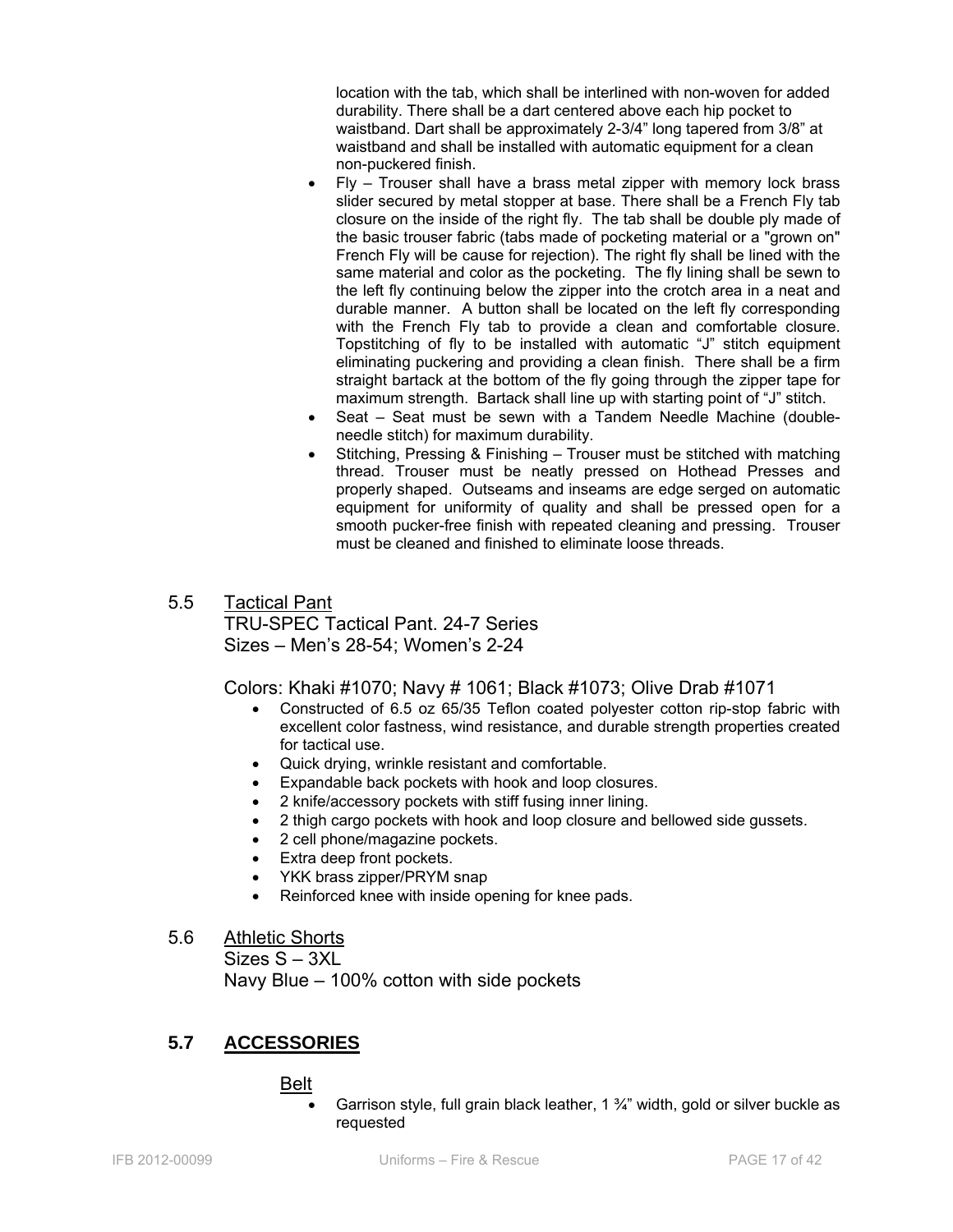# Watch Cap

• Blauer, fleece lining, color-navy blue, with department logo embroidery on front and last name on back.

# Trooper Hat – Dark Navy (for blizzard cold weather)

- 100% nylon dobby weave with 3000mm + 3000g/M2 durable Anti-UV fabric with white PU coating.
- 100% polyester fleece in black
- 100% acrylic face pile, 100% polypropylene back, high luster seal finish
- Buckle: brass with flat black finish
- Snaps: non-rusting, 24 ligne, gunmetal finish on brass, heavy-duty closure
- Five piece design with front and side flaps
- Sweat band
- Quilted insulated liner
- Piled lined flaps
- Badge eyelets set vertically through front flaps
- Security strap with an adjustable buckle and snap

#### Ball Cap

• Legend style #M30UT, color – dark navy, uniform twill, 6 sewn rows lock stitch, leather strap, antique buckle, and department logo embroidered on front.

#### Neck Ties – Dark Navy polyester (for men)

- Short  $-$  14.5" clip on with buttonholes
- Regular 18" clip on with buttonholes
- Long 20" clip on with buttonholes
- 57" necktie
- 61" necktie

#### Neck Ties – Dark Navy polyester (for women)

- Short clip on
- Regular clip on
- Long clip on

#### Blackington Uniform Hardware

- Name bar silver or gold with clutch back
- Serving since attachment silver or gold
- Collar insignia
	- \* 5 bugles gold finish
	- 4 bugles gold finish
	- 3 bugles gold finish
	- 2 bugles gold finish
	- 1 bugle gold finish
- Firefighter insignia Rhodium finish

#### Firefighters BLUE Bell-Crown **Cap**

- Keystone Uniform Cap style 149-G Bell Cap
- Navy Blue polyester serge
- Band Navy Blue
- Piping between top and the projection is a navy blue covered metal wire, which hold the round shape of the cap
- Haircloth each of the four projections will have haircloth behind the outer fabric for firmness to hold the shape of the bell look
- Lining black acetate lining with plastic pocket sewn in
- Sweatband 1 1/4" wide perforated reeded sweatband
- Visor shape 88 black, 2 1/4" length
- Strap buttons  $\frac{1}{2}$ " black plastic, silver F.D. buttons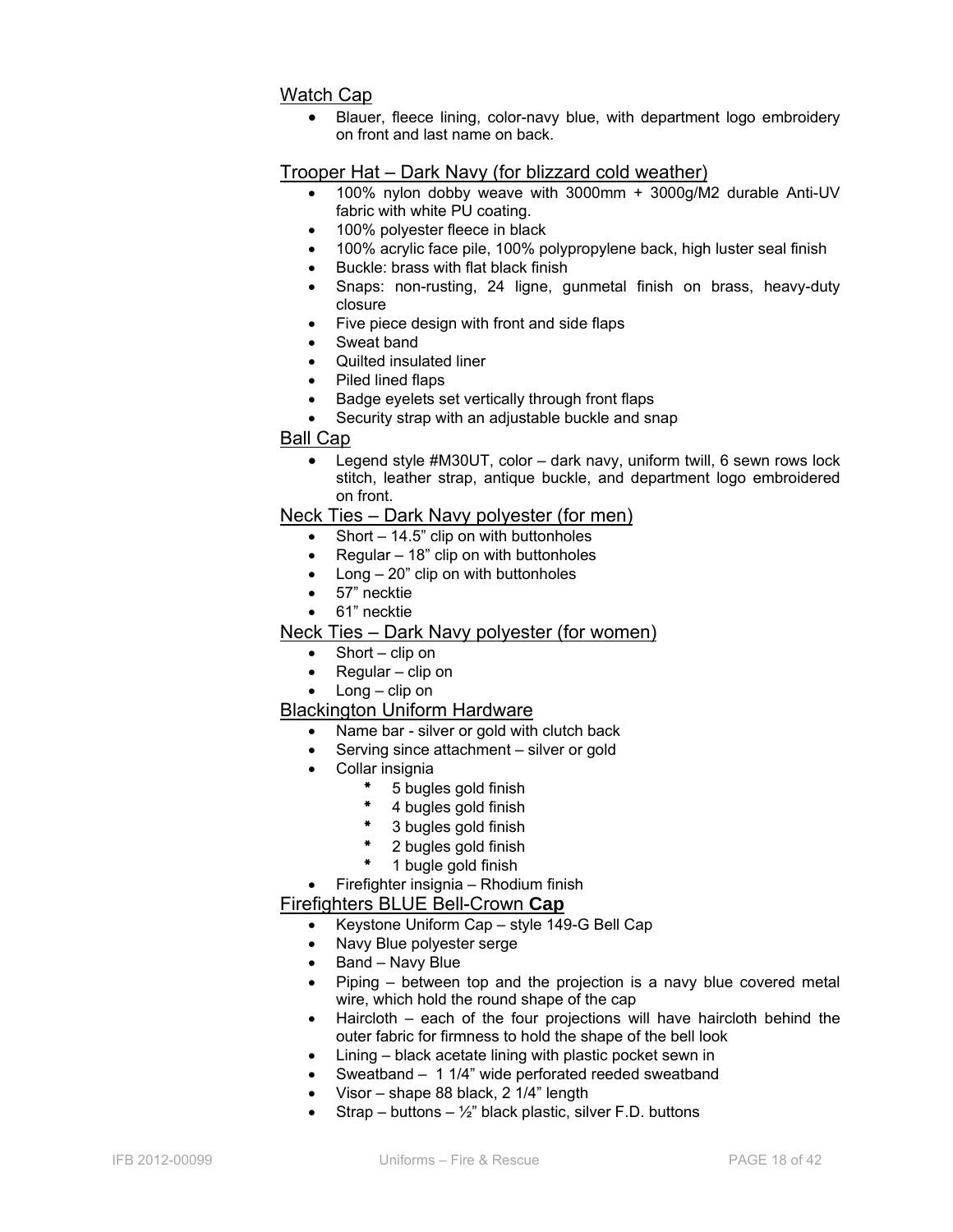Eyelets  $-5$  black eyelets, 1 in front for badge and 2 on each side for ventilation

### Officers WHITE Bell Fire **Cap**

- Keystone Uniform Cap style 244-G Bell Cap
- White Vinyl
- Band Black Velvet
- Piping between top and the projection is a white vinyl covered metal wire, which hold the round shape of the cap
- Haircloth each of the four projections will have haircloth behind the outer fabric for firmness to hold the shape of the bell look
- Lining white acetate lining with plastic pocket sewn in
- Sweatband 1 1/4" wide perforated reeded sweatband
- Visor shape 88 black, 2 1/4" length or an embroidered visor depending on rank
- Strap buttons gold nylon strap with gold FD buttons
- Eyelets  $-5$  white eyelets, 1 in front for badge and 2 on each side for ventilation

# **5.8 COATS AND JACKETS**

#### Fechheimer Brothers Company **dress coat** #34800

- Fabric Texturized woven 100% Dacron Polyester, Weave: 2x2 sere, weight: 11 – 11.5 oz./LY; Minimum of 8% stretch in warp and 10% , Yarn Size: 2-ply, 150 Denier in filling
- Color NAVY BLUE
- Design Four (4) 36 Ligne Gilt "P" buttons sewn on front 4" apart and one (1) 24 Ligne Gilt "P" button on each pocket flap.
- Collar shall not be over 1 7/8" wide in back when finished. Stiffened with best quality Belgium elastic. Under collar of all wool collar cloth, closely padded.
- Edges and Seams single stitched 3/16" plain seams, pressed open.
- Pockets two lower scalloped flaps, no pockets, and two breast pockets pleated patch pockets with scalloped flaps. Lower and breast flaps to button with gilt "P" buttons. One inside reinforced breast pocket piped with same material 6" wide and 7" deep.
- Pocketing inside pockets to be Drill.
- Lining fully lined with navy blue rayon or 70 Denier nylon
- Vent Back center
- Badge Tab separate oval badge tab made of cloth about 1  $\frac{1}{2}$ " wide and 2 ¼" long with two metal eyelets about 1 1/8" apart sewn to the outside left breast of the coat, so that the lower point of the badge is 1" above the breast pocket button.
- Buttonholes all buttonholes, excepting shoulder strap buttonhole, shall be made to a full ½" from the edges of the seam and pocket flaps. Ends of all buttonholes shall be bartacked. Buttonholes to be "cut after" machine made buttonholes. All thread used in making buttonholes shall be black silk, tailor's twist, colorfast and guaranteed against fading.
- Sweat Shields sleeve sweat shield of the same cloth as the body of the coat, piped with rayon to be securely set under each arm over the lining.
- Shoulder Strap sewn in sleeve directly on top of the shoulder. Strap shall come under the dollar and fasten with 24 Ligne metal buttons at the edge of collar. Cross stitched.
- Outlets all body seams to have outlets of not less than 1". Turn up at sleeve cuffs to be no less than 2 ½".
- Construction Hymo, felt and canvas to be properly stayed together with edges taped and sewn into seams. Finest canvas, felt and hymo available and cut to fit the actual size of the coat. Heavy shoulder pads.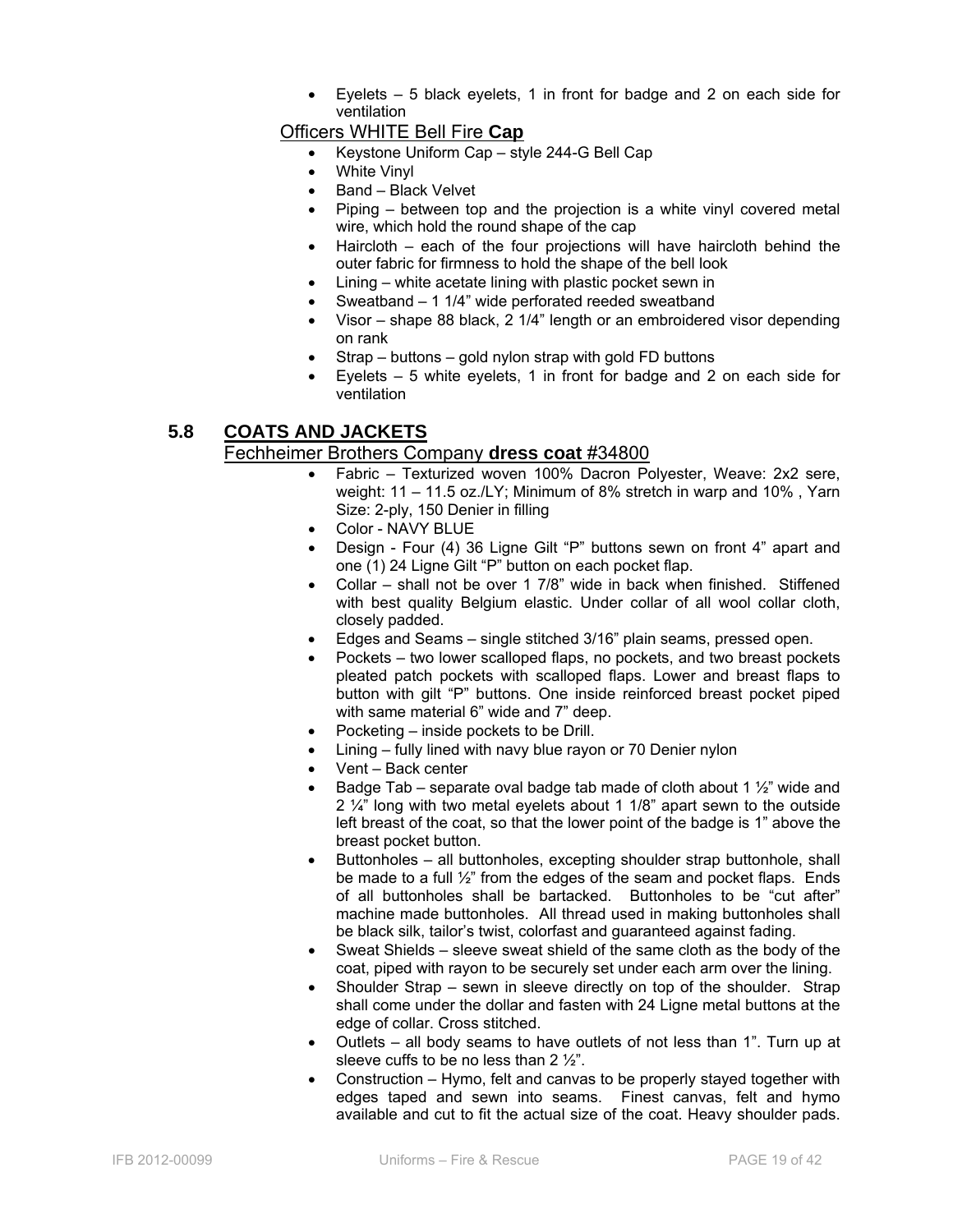All finding thoroughly cold water shrunk.

Labels – There shall be permanently affixed size label and care instruction label. Garment must be made in the United States of America and bear a union label.

### Fechheimer Brothers Company **double breasted dress coat** #38804

- Fabric Texturized woven 100% Dacron Polyester, Weave: 2x2 sere, weight: 11 – 11.5 oz./LY; Minimum of 8% stretch in warp and 10% , Yarn Size: 2-ply, 150 Denier in filling
- Color NAVY BLUE
- Design six buttons, double breasted, three to button, straight front, semi-form fitting, with peaked lapels.
- Buttons Six 36 Ligne Gilt "P" buttons sewn on front
- Collar shall not be over 1 7/8" wide in back when finished. Under collar padded with under collar cloth.
- Edges and Seams single stitched 3/16" plain seams, pressed open.
- Pockets Two lower dummy flaps, NO pockets. One inside breast pocket on right side.
- Pocketing inside pocket to be Polyester blend, Black.
- Lining fully lined with black Poly-T lining.
- Badge Tab separate loop badge tab made of cloth about 2 1/4" long with two stitched eyelets, about 1 1/8" apart, sewn to the outside left breast of the coat.
- Sweat Shields sleeve sweat shield of the same cloth as in the body of the coat, piped with rayon to be securely set under each arm over the lining.
- Buttonholes all buttonholes shall be made to a full  $\frac{1}{2}$ " from the edges of the seam and pocket flaps. Ends of all buttonholes shall be bartacked. Buttonholes to be "cut after" machine made buttonholes. All thread used in making buttonholes shall be black silk, tailor's twist, colorfast and guaranteed against fading.
- Outlets all body seams to have outlets of not less than 1". Turn up at sleeve cuffs to be no less than 2 ½".
- Labels There shall be permanently affixed size label and care instruction label. Garment must be made in the United States of America and bear a union label.

#### Fechheimer Brothers Company #58150 Ultra Protector (Winter Parker for Chiefs)

- Fabric 330 Denier Cordura Nylon (warp), 3 Ply Taslanized Nylon (filling) Weave – Plain treated with durable fluorocarbon water and stain release agents, Weight – 5.5 oz per sq yd, Break Strength – 190 warp (min) 110 fill (min), Tear Strength  $-38$  (min), Count  $-64$  warp 38 fill Shrinkage – warp and fill 2% max, Color Fastness & Crocking – Good, Coating – Non-ravel ¼ oz Urethane
- Color NAVY BLUE
- Permanent Lining 100% Nylon Taffeta, Weave Plain, Denier 70 warp 70 fill
- Lining Fibers Nylon #66 continuous filling yarns with 34 filaments, Melting point  $-450^{\circ}$ F, Weight  $-1.8$  oz per sq yd, Warp  $-104$ , Fill 86, Tear Strength – Min 3.5 warp & min 2.1 fill, Breaking strength – 125 warp -85 fill Maximum, Shrinkage – less than 2% warp and fill, Color Fastness & Crocking – Good, Color – Black
- Interlining 100% Cotton Osnaburg the following parts must be interlined – collar, collar stand, epaulets, pocket flaps and fronts.
- General Styling Hip length cut from a modern uniform jacket pattern.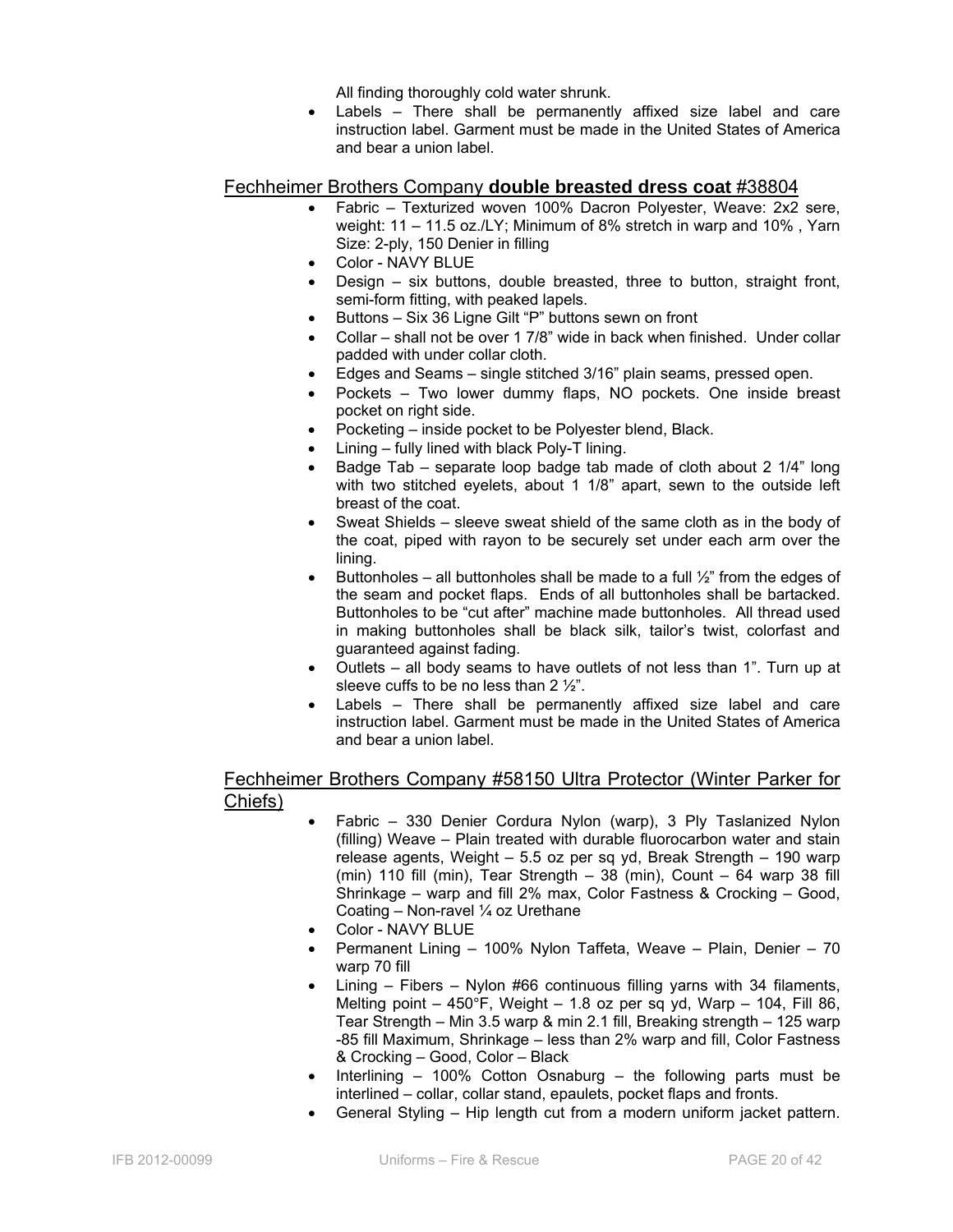Two way zipper front opening and left and right side zippered vents for easy access to equipment. To have detachable pile collar, wind collar, permanent collar, collar stand, two piece set in sleeves, bi swing back, shoulder epaulets, upper handing and lower slash pockets. To have zip out Thinsulate Liner and permanent Thinsulate Lining in sleeves. Garment parts to be cut employing Gerber GGT 591 traveling, conveyorized and computerized cutting system.

- Removable Liner There shall be a zip out sleeveless insulated liner that incorporates CD-200 Thinsulate Thermal Insulation in the body. The insulation shall be quilted to 86 pick nylon on the face side of the liner and nylon tricot on the backing. The perimeter of the liner shall be bound with black nylon tape and the liner shall have a zipper track to allow the liner to zip out of the jacket. Liner to be removable by means of a 54" aluminum zipper. The left front of the liner shall have a patch pocket measuring approximately 6" x 6".
- Sleeves Two piece, coat style, set in, with shoulder pads and genuine leather trim. The sleeves shall be permanently lined incorporating CS-100 Thinsulate. The insulation shall be quilted to 86 pick nylon.
- Epaulets The epaulets shall be 2  $\frac{1}{4}$ " wide at their widest point. The points of the epaulets shall finish at the collar joining seam of the coat, fastened with a buttonhole and 24 ligne uniform button. The epaulets shall be functional and removable. They shall be placed under and folded over two loops constructed of self material placed approximately 2  $\frac{3}{4}$ " apart sewn to either side of shoulder seams. The loop closest to the sleeve seam shall measure 2" x 3/8". The loop closet to the collar shall measure 1  $\frac{3}{4}$  x 3/8". Unfolded, the epaulet shall measure approximately 13" in length.
- Collar and Collar Stand Permanent collar and collar stand shall be made of two plies of the basic fabric plus the interlining. Interlining shall be sewn to the under collar and under collar stand using an eight point star stitch. The collar points shall be well shaped and symmetrical. The detachable collar will consist of a layer of pile fabric and one layer of polyester/cotton pocketing. The under collar portion of the detachable collar shall consist of two plies of the basic fabric. There will be three buttonholes on both sides of the detachable collar for attachment to the jacket. Collar Pile – 100% Acrylic Face, 100% Polyprolene back. Minimum width – 1".
- Wristlets black 100% polyester, 1  $\times$  1 rib knit
- Buttonholes cut first with #8 gimp. Thread ends to be bartacked.
- Pockets upper pockets shall be inside hanging pockets with scalloped flap with 24 ligne button and buttonhole. Flaps to be self lined with snap closure system. Male portion of the snaps shall be located on the lower corners on the underside of the flaps. Female portion of the snaps shall be in a corresponding position on the front of the jacket to provide a neat and secure closure. The lower pockets shall be a slash pocket with 7/8" welt. The welt shall be trimmed with genuine leather. The inside nylon taffeta lining shall have a single inside pocket double piped. This shall be approximately 5 ½" wide x 8" deep and shall be on the left front.
- Bi-Swing Back The bi-seing shall be approximately 12" in length and 1  $\frac{1}{2}$ " in depth. It shall be constructed with an elasticized anchor so that the bi-swing will be snapped back into proper position after being extended. The elastic shall be a 1" elastic braid.
- Bartacks bartacks shall be used on the zipper of the quilted liner, at both male and female ends, and on both female ends of the storm liner (6 bartacks in all). The pocket on the quilted liner shall also be bartacked at each upper corner. Bartacks shall also be used to join binding ends on the armholes of the quilted liner and storm liner, and at any other binding ends. Badge tab shall be bartacked at each end.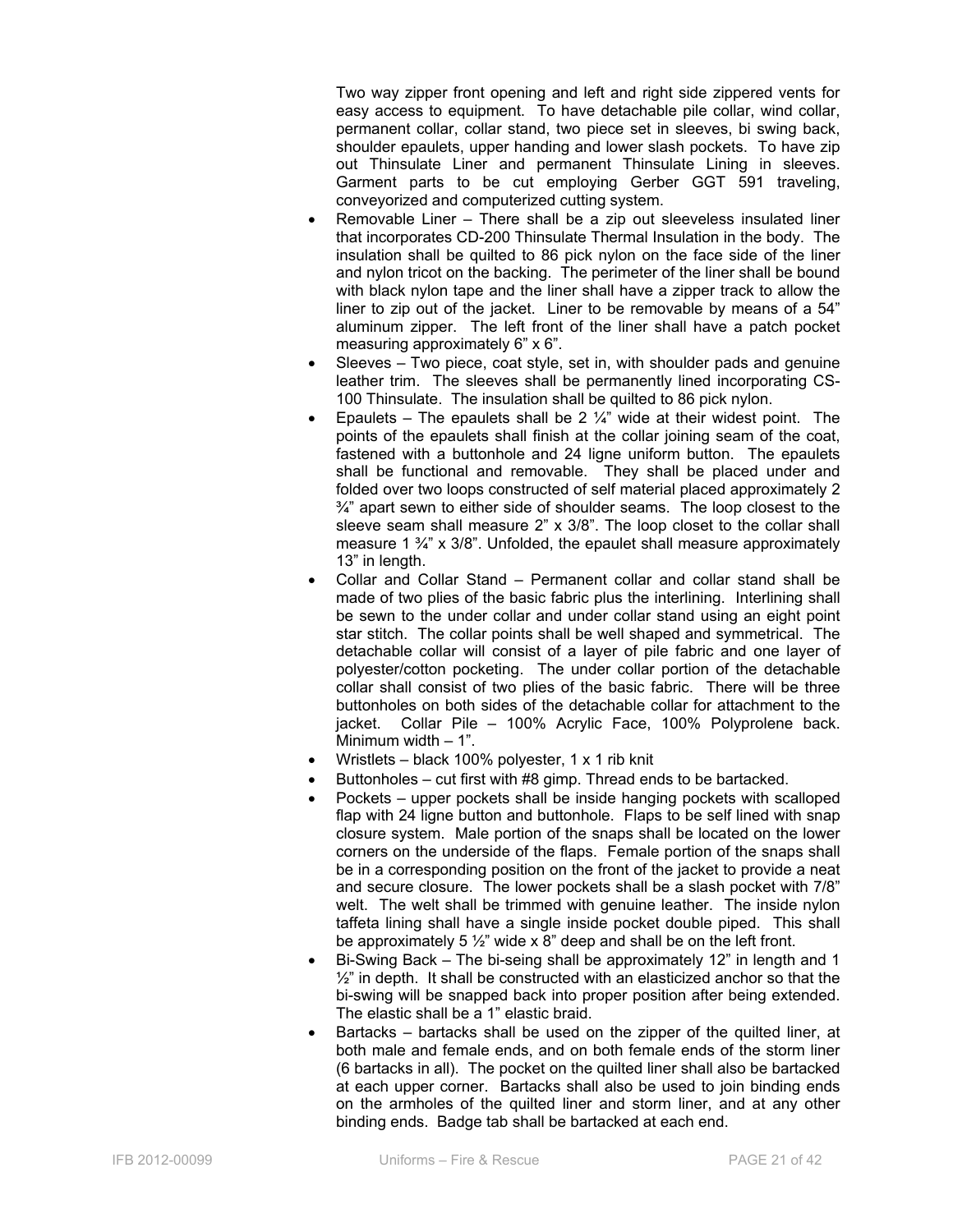- Slide Fasteners Front zipper shall us a Delrin, two-way, size #10, 24" long, color black. The zip out lining zippers shall be aluminum, size #3, non-locking. Side zippes to be nylon, two way, size #3, 12" long, color black.
- Eyelets Eyelets for the badge tab shall be spaced 1  $1/8$ " center to center and shall be size 00 invincible brass.
- Badge Tab to be made of self material with two metal eyelets. The bottom of the badge tab shall be approximately 5/8" above the left pocket flap.
- Labels There shall be permanently affixed size label and care instruction label. Garment must be made in the United States of America and bear a union label.
- Limited Warranty sample and contract garments shall carry a manufacturer's printed warranty hang tag. Tag shall instruct the owner of their rights under the warranty. Limited warranty shall contain a minimum of 3 years from date of purchase to be free from defects in materials and workmanship. Warranty does not cover abnormal wear and tear, nor the color fastness of fluorescent fabrics, nor damage from chemicals, fire, misuse, accident or negligence.

# Fechheimer Brothers Company #58130 –Ultra Duty **Jacket and Liner (Class B work)**

Sizes – XS – 3XL

- Fabric Outer shell 2 ply Taslanized Nylon 70 Denier (filling) and Nylon 70 Denier (Warp), Plain Weave. Material to be treated with durable fluorocarbon water and stain release agents
- Color NAVY BLUE
- Lining permanent 86 pick Nylon lining. Color of lining must be black.
- Body Design Jacket shall be full cut, waist length with zipper front closure, zip-in/zip-out liner, shirred waistband and zippered side vents. Body and sleeves are fully lined with a permanent 86 pick Nylon, color to match. Fronts shall be plain with patch pockets, scalloped flaps and badge tab. Jacket will be designed with a facing to accommodate the zip-out liner. There is to be a separate 2  $\frac{1}{2}$ " shirred waistband with 2  $\frac{1}{2}$ " heavy duty elastic. The entire waistband is to be shirred with the exception of an area approximately 6" on either side of the front opening. The jacket shall be designed with size zippered vents for easy access to weapon and equipment. The vents must have an elasticized snap tab closure system at the bottom.
- Sleeves the sleeves shall be one piece. Bottom of the sleeve shall have Velcro and elastic for adjustable fit.
- Pockets & Flaps shall be two patch pockets with  $\frac{1}{4}$ " stitched box pleats finishing approximately 6  $\frac{3}{4}$ " wide and 6  $\frac{3}{4}$ " deep. Flaps shall be scalloped and self-lined. They shall close with Velcro on the side points and with a centered buttonhole. The pockets shall have a minimum 6" opening at the top and sides. The pockets shall be interlined with 65%/35% Poly/Cotton. The left flap is to have a pencil opening at the top of the flap. Both the pockets and the flaps are bartacked.
- Collar and Collar Stand Permanent collar and collar stand shall be made of two plies of the basic fabric plus the interlining. The collar shall be designed to accommodate a removable fur collar by having buttons on the underside of the collar. The collar points shall be well shaped and symmetrical. The collar shall be top stitched with collar points long enough for a neat appearance.
- Badge Tab To be of jacket material 2  $\frac{1}{2}$ " long, 5/8" wide with 2 metal vertical eyelets 1 ¼" apart, center to center. Tab centered above left pocket and flap.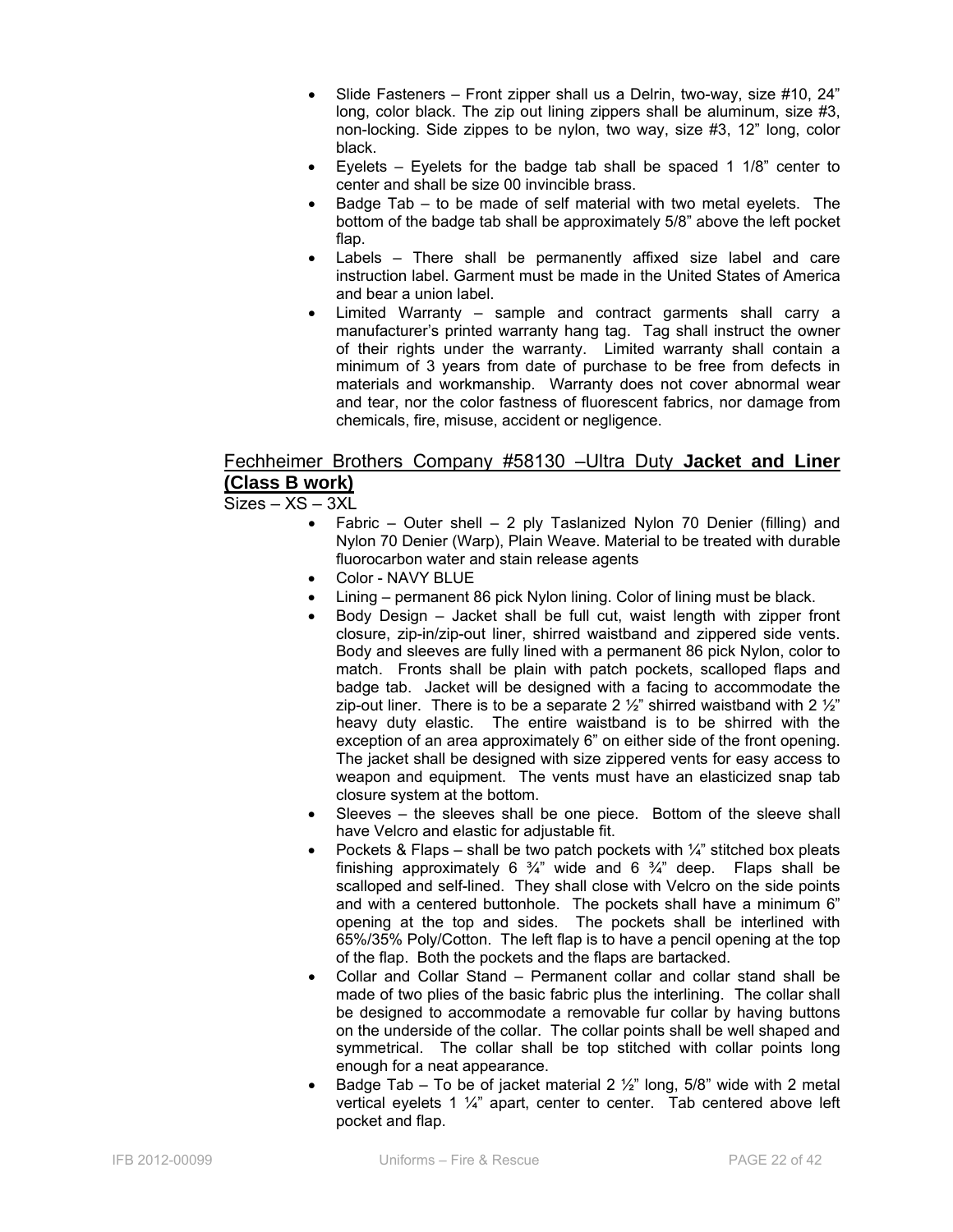- Shoulder Straps shall be constructed of two plies of the basic fabric plus the interlining. Shoulder strap shall be pointed and have slight taper for better appearance. Shoulder straps shall be sewn into the sleeve head with cross-stitching and the points of the straps stitched to the shoulder at the neck.
- Finishing & Pressing entire jacket must be made in a first class manner. All loose threads must be removed and jacket must be completely pressed with high temperature pressing equipment and properly shaped. Jacket must be baked at the proper temperature to insure wrinkle resistance.
- Labels There shall be permanently affixed size label and care instruction label.
- Inside Pockets jacket shall have a welt inside breast pocket on each side. Pocket lining shall be 65/35 Poly/Cotton.
- Side Zipper Vents Jacket shall be designed with side zippered vents, vents must have an elasticized snap tab closure system at the bottom
- Limited Warranty sample and contract garments shall carry a manufacturer's printed warranty hang tag. Tag shall instruct the owner of their rights under the warranty. Limited warranty shall contain a minimum of 3 years from date of purchase to be free from defects in materials and workmanship. Warranty does not cover abnormal wear and tear, nor the color fastness of fluorescent fabrics, nor damage from chemicals, fire, misuse, accident or negligence.

# Fechheimer Brothers Company #58130 –Zip Out Liner

$$
Sizes - XS - 3XL
$$

- Shell 86 pick black nylon taffeta
- Insulation 3M Thinsulate, with a scrim covering front and back to prevent migration of insulation fibers. Lining must be quilted horizontally with a minimum of a 6" railroad pattern for maximum thermo retention. Excess stitching and openings in liner cause extreme loss of body heat.
- Body 3M Thinsulate CDS 200 composed of 65% Polyolefin microfibers and 35% 6 Denier Polyester staple fibers (by weight) shall weigh approximately 200-grams/square meter horizontally quilted.
- Sleeves 3M Thinsulate CDS 100 composed of 65% Polyolefin microfibers and 45% 6 Denier Polyester staple fibers (by weight). Shall weigh approximately 100-grams/square meter horizontally quilted. The liner sleeves shall have knit wristlets.
- Knit inserts Black knit inserts must be attached beginning at the shoulder seam to the side seam of the liner sleeves approximately 16" in length and 2" at widest center point for comfort and ease of movement.
- Basic Design liner should be full cut, designed to properly fit into jacket. Liner to incorporate side vent openings corresponding in location with side vents on jackets to allow access to equipment or weapon. All outer edges of the liner must be bound, covered with a bias binding and sewn with a safety stitch. Liner sleeves to attach to jacket sleeves with a snap and tab system. The liner shall have one patch pocket located on the inside of the left front. There shall be a zipper around the perimeter of the liner so it may be properly zipped into the jacket.

# The Force – The Sentry **Windbreaker** #HS3323, HS3324, HS3325, HS3326

- Fabric Outer shell 80 % Polyester, 20% Cotton, 4.5-5.0 oz per sq yd, 600mm P/U coating, Yarns – Warp poly/cotton, 150 denier, single ply, Weft poly/cotton, 150 denier, single ply, Thread Count - 100 x 60 -Permanent Lining – 104 x 86 thread count, 10% nylon taffeta
- Design jacket is a windbreaker style jacket with a two-piece front, plain back, and a two-way zipper front closure to the neck.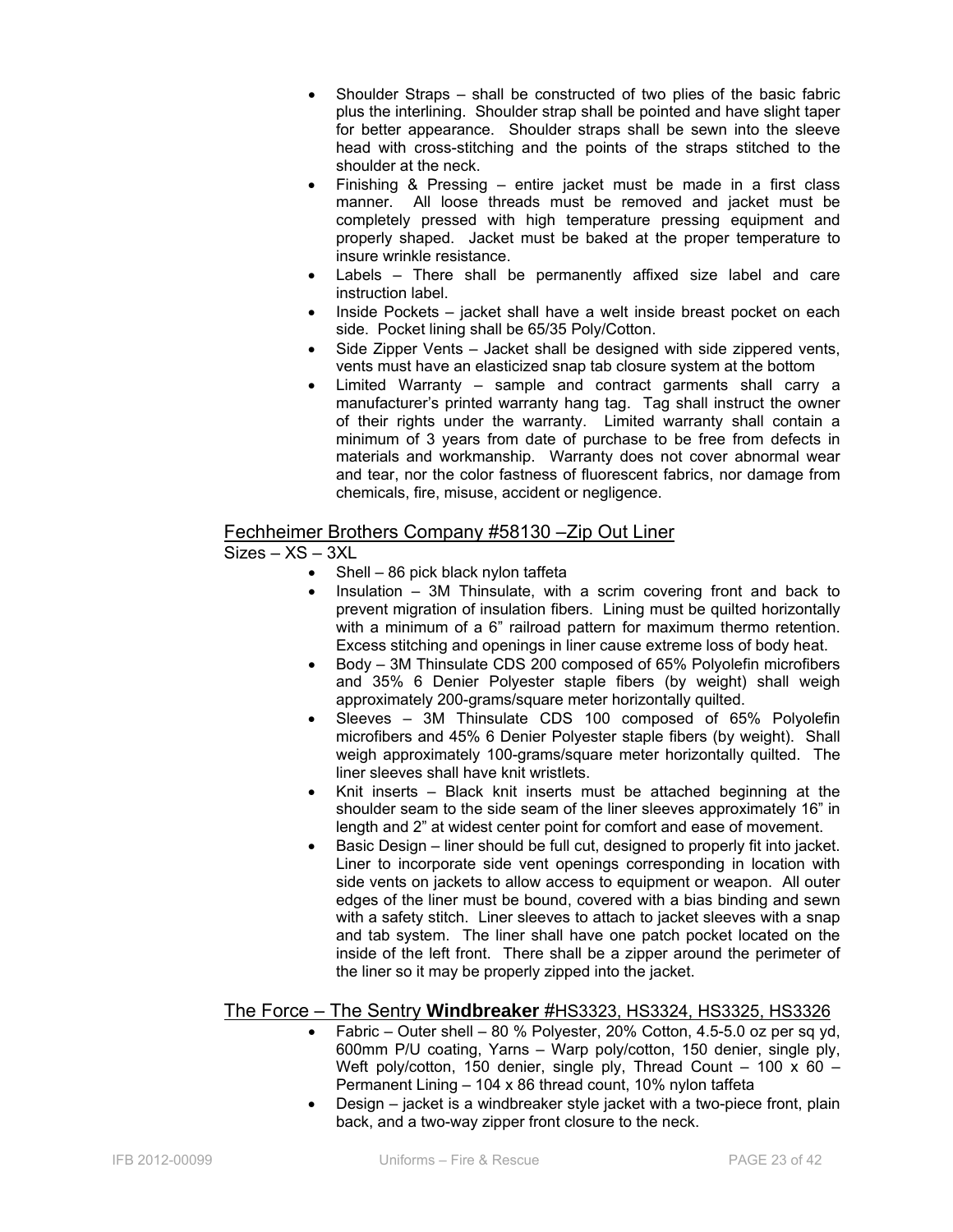- Body Detail Front is constructed of two pieces on each side, from the shoulder seam to the bottom of the jacket. The two pieces are joined with topstitched seams. The bottom has 1" shirring extending across the bottom, ending 1" from the side seams to accommodate optional side zippers. The inside facing extends continuously from one side of the center front to the other, to attach an optional zip-out liner. The edges of the inside facing are finished with a nylon binding. The jacket is fully lined. The inside pocket is sewn to the lining measuring 6" wide and 6" long.
- Side Panel Pockets two side panel pockets with vertical openings measuring 6", and extending inside the jacket for a depth of 5" on an angle. The openings must be bartacked at the top and bottom for extra strength.
- Pockets two mitered pleated patch pockets, lined with non-woven interlining for stability. The pockets measure 5 2/4" wide and 6" long, and have a center pleat 1  $\frac{1}{4}$ " wide. The pockets are attached with single-needle  $\frac{1}{4}$ " topstitching. The top of the pockets must be bartacked for extra strength. The pocket flaps measure 5  $\frac{1}{2}$ " wide, 3" at the center point, and 2" at the side edges. The flaps are attached  $\frac{1}{4}$ " above the patch pocket, and using single needle stitching. There is a sewn in buttonhole in the center of the flap to accommodate a 24 ligne metal button.
- Sleeves The cuffs are pointed with two buttons for cuff adjustment.
- Collar the collar has non-woven interlining, and  $\frac{1}{4}$ " topstitching.
- Badge Tab The optional badge tab is made of self-goods and measures 1" wide and 2" long. It has two metal eyelets spaced 1" apart (center to center) it is placed loose in the left patch pocket.
- Zipper the jacket has an YKK #5 two-way nylon separating zipper.
- Thread All sewing is done with polyester core thread or 100% spun polyester thread.
- Size Tag and Care Instructions The jacket must have a sewn-in label giving care instructions and marked with style number, fiber content, and size and WPL number. There must be a woven county of origin label in the jacket.

# Firefighters Long Raincoats

 Blauer Style# 26990 Reversible Raincoat Size: XS, SM, M, L, XL, 2XL, 3XL, 4XL, 5XL, 6XL Length: Short, Regular, Tall

- One-ply Tech-lite urethane-coated 200-denier oxford nylon fabric reversible to hi-vis color
- Certified to ANSI/SEA 107-2010 Class II (hi-vis yellow only)
- Authorized for purchase under the Homeland Security Grant Program & Act Grant as PPE
- 2" Scotchlite reflective trim on hi-vis side around chest and cuffs
- Seams sealed with thermal tape
- Snap-over fly front
- Snap equipment side opening
- Special facings prevent yellow "peek through"
- Go-through hook-and-loop side openings
- 48" long

Firefighters Short Rain Jackets NeeseViz # 9300AJ Size: SM, M, L, XL, 2XL, 3XL, 4XL, 5XL, 6XL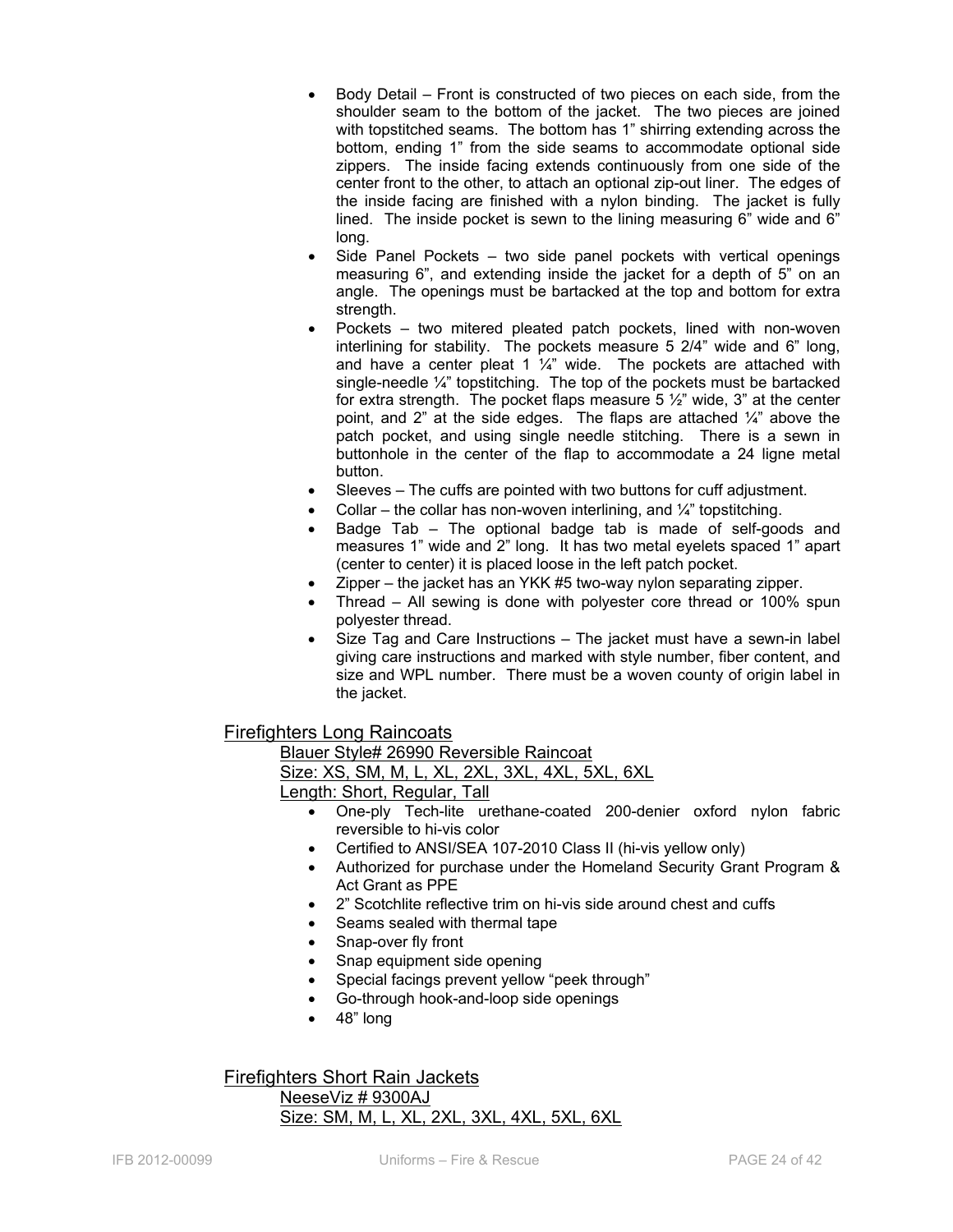Silver Reflective Block 2" Letters on back to read "Suffolk Fire Rescue"

- Silver 2" 3M Scotchlite reflective tape
- Parks body design with curved tail back
- Nylon lining
- Waist take-up cord with barrel locks
- Covered outside side pockets (2)
- Inside breast pockets (2)
- Stand-up collar with zipper closure for hood
- Vertical side pocket with zip closure on left breast
- Zip front with storm flap and snap-front closure
- Tuck-away hood with draw cord and 2 plastic barrel locks
- Elastic wrists with take-up snaps
- Available in high visibility snaps
- Meets ANSI Class 3 visibility requirements

# **5.9 Embroidery/Alteration Guidelines**

#### **Embroidery Guidelines**

The Fire & Rescue Department have embroidery guidelines that have been approved by the Fire Department Administration. The City, in its sole opinion, will determine whether the embroidery samples offered meet the general specifications.

#### **Alteration Guidelines**

Pricing of each item shall include artwork, embroidery, alterations, attachments, hemming, and sewing on all new garments purchased, and such work shall be performed within ten (10) days of order placement.

- a. Successful Bidder shall be required to remove old department emblems, chevrons, patches and buttons from uniforms and sew on new ones when necessary.
- b. Successful Bidder shall, when feasible, re-alter or repair existing used uniforms for department personnel.
- c. Successful Bidder shall add sleeve braids to existing blouses or garments at no charge and install the stripe specified. Also replace on existing shirts, rank chevrons as promotions are made within the Fire Department.

All female garments shall be cut on a woman's/gender specific uniform pattern. Male uniforms or patterns altered to fit females shall not be accepted.

#### Male Pants

Length must be long enough to touch the top of the shoe and cover the joining of the heel in the back of the shoe. Cuffs are NOT permitted.

#### Female Pants

Length must be long enough to touch the top of the shoe and cover the joining of the heel in the back of the shoe. Cuffs are NOT permitted.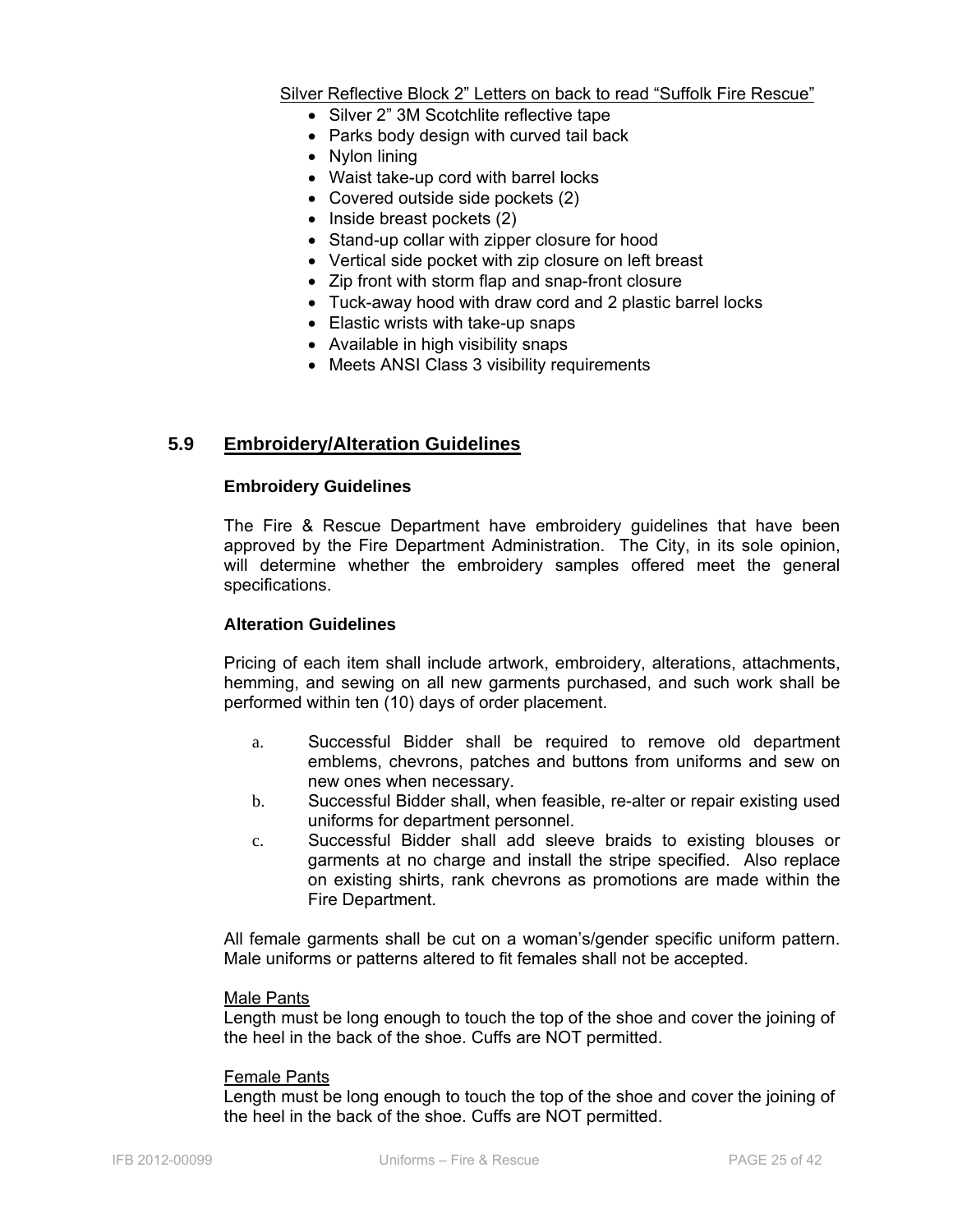# **6.0 INSTRUCTIONS TO BIDDERS**

#### 6.1 Submission of Bids

Pricing must be submitted on the Invitation for Bid pricing form only; failure to submit a bid on the official City form provided for that purpose shall be a cause for rejection of the bid. Include other information as requested or required. All bids shall be submitted in a sealed envelope and properly identified with the IFB number, IFB name and time and date of opening. Bids must be received by the Finance Department/Purchasing Division no later than the time specified on the opening date. *Bids may be mailed to City of Suffolk, Purchasing Division, P.O. Box 1858, Suffolk, VA 23439 or hand delivered to 441 Market Street, Room 105, Suffolk, Virginia 23434*. Faxed and e-mailed bids shall not be accepted. It is the bidder's responsibility to ensure the bid is received prior to the bid acceptance time.

#### 6.2 City Contacts

Questions related to bid submittals should be directed to:

 Ivy Crawford, Buyer I (757) 514-7520 icrawford@suffolkva.us

Ivy Crawford, Buyer I, is the designated authorized spokesperson for the City of Suffolk with respect to this IFB. All questions should be directed to the Buyer's attention. The respondents to this IFB shall not contact, either directly or indirectly, any other employee or agent of the City regarding this IFB. This prohibition shall also extend to the Suffolk City Council and locally elected officials. Any such unauthorized contact may disqualify the bidder from this procurement.

# 6.3 Firm Pricing

Bid price must be firm for City acceptance for ninety (90) days from bid opening date.

#### 6.4 Pricing to be F.O.B. Destination – Freight Included

Pricing shall be F.O.B. destination-freight included for all competitive bids. F.O.B. Destination-Freight Included shall include all shipping costs to the City location(s) at the unit cost. No additional shipping charges shall be allowed.

#### 6.5 Unit Price

Bid unit price on quantity specified – extend and show total. In case of errors in extension, unit prices shall govern. Bids subject to unlimited price increases will not be considered.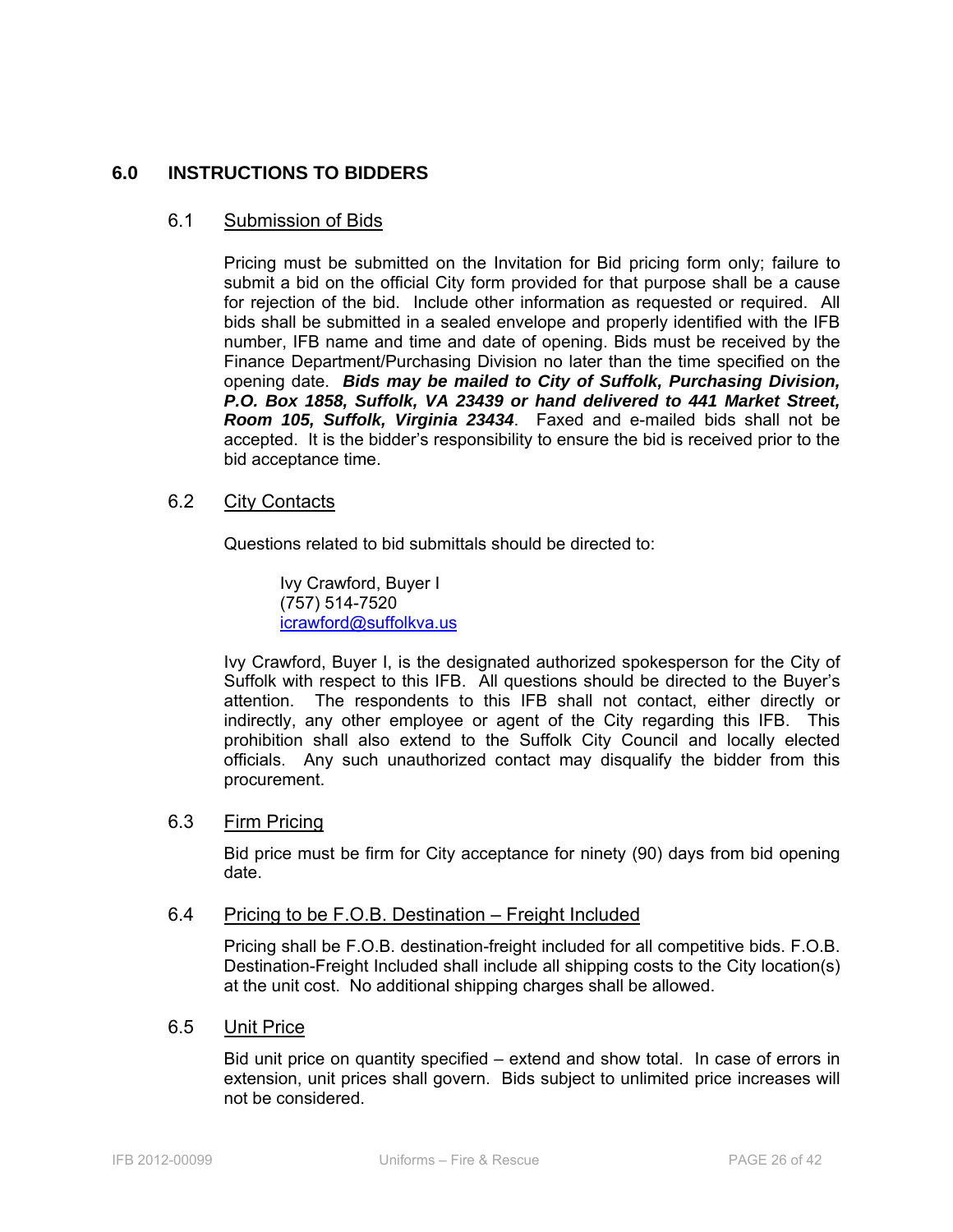### 6.6 Contract Quantities

The quantities specified in the Invitation for Bid are estimates only, and are given for the information of bidders and for the purpose of bid evaluation. They do not indicate the actual quantity, which will be ordered, since such volume will depend upon requirements, which develop during the contract period.

Quantities shown shall not be construed to represent any amount which the City shall be obligated to purchase under the contract, or relieve the contractor of his obligation to fill all orders placed by the City.

#### **NO BID WILL BE CONSIDERED WHICH STIPULATES THAT THE CITY OF SUFFOLK SHALL GUARANTEE TO ORDER A SPECIFIC QUANTITY.**

### 6.7 Authority to Bind Firm in Contract

Bids must include full legal firm name and address of bidder. Failure to manually sign bid may disqualify it. Person signing bid should show Title or Authority to bind the firm in a Contract.

#### 6.8 Withdrawal of Bids

Bids may be withdrawn any time prior to the bid opening. Withdrawal of bids may be accomplished by submitting such request in writing on the issuing company's letterhead either in person or by certified mail. No bids may be withdrawn after the established bid opening date or time, unless the purchaser has extended the opening date.

#### 6.9 Rejection of Bid

The City reserves the right to waive any technical errors in bids received and/or to reject any and all bids. Without limiting the generality of the foregoing, any bid which is incomplete, obscure, or irregular may be rejected; any bid failing to comply with all terms and conditions or failing to conform to the specifications may be rejected; any bid having interlineations, erasures, or corrections not appropriately initialed by the bidder may be rejected; and any bid accompanied by an insufficient or irregular bid security may be rejected.

#### 6.10 Late Bids

Late bids will be returned to bidder unopened, if opening date and bidder's return address is shown on the container. Late bids shall not be accepted. It is the responsibility of the bidder to ensure the bid is received prior to the bid acceptance time.

#### 6.11 Rights of City

The City reserves the right to accept or reject all or part of any bid, waive any informality and award the contract to the lowest responsive and responsible bidder to best serve the interest of the City.

#### 6.12 Use of Contract by Other Public Bodies

Bidders are advised that the resultant contract may be extended, with the authorization of the Bidder, to other public bodies, or public agencies or institutions of the United States to permit their use of the contract at the same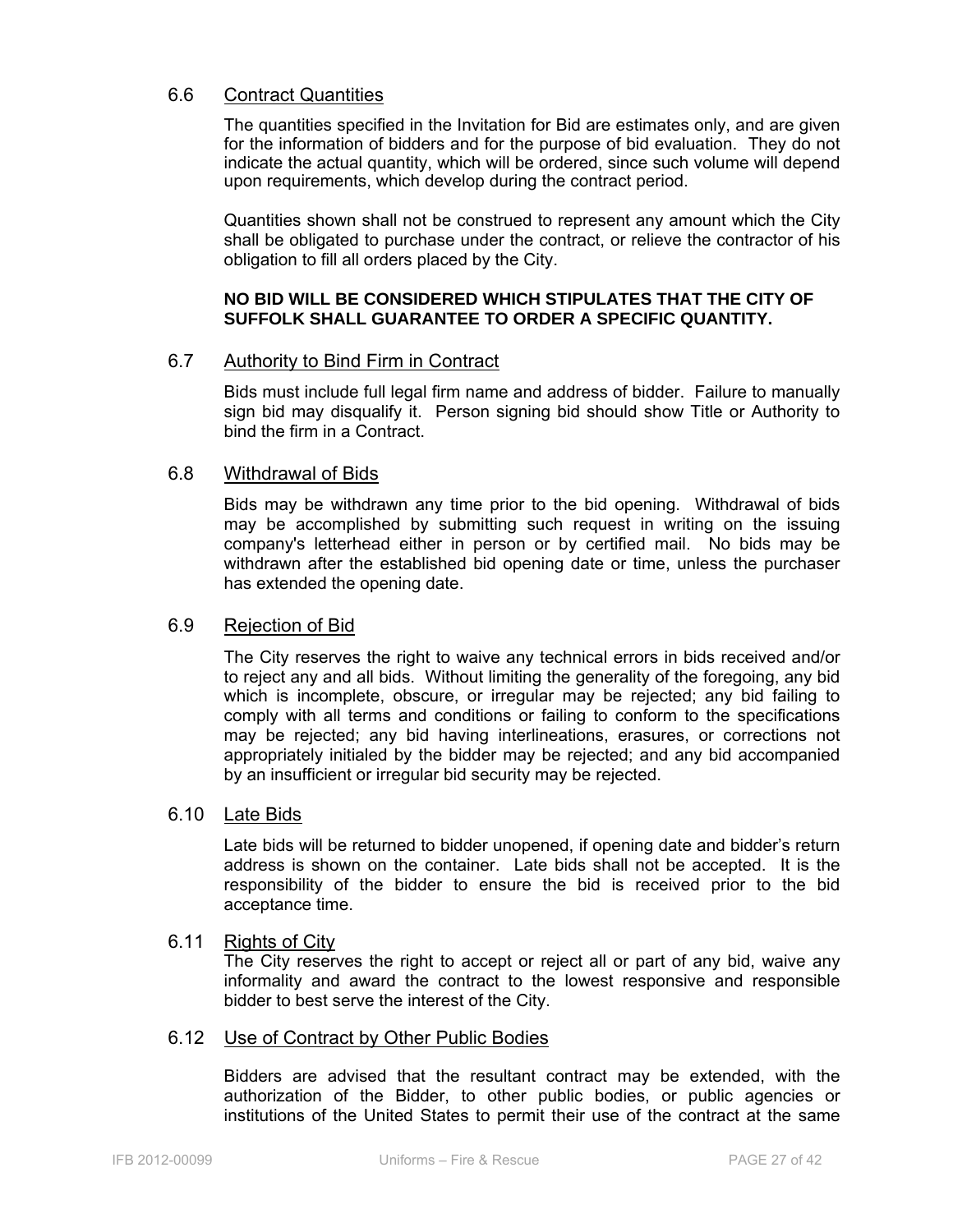prices and/or discounts and terms and conditions of the resulting contract. If any other public body decides to use the final contract, the Contractor shall deal directly with the public body concerning the placement of orders, issuance of the purchase orders, contractual disputes, invoicing and payment. The City of Suffolk acts only as the "Contracting Agent" for these public bodies. Failure to extend a contract to a public body will have no effect on consideration of your bid.

It is the Contractor's responsibility to notify the public body(s) of the availability of the contract(s).

Other public bodies desiring to use the contract shall make their own legal determination as to whether the use of this contract is consistent with their laws, regulations and other policies.

Each public body has the option of executing a separate contract with the Contractor(s). Public bodies may add terms and conditions required by statue, ordinances, and regulations, to the extent that they do not conflict with the contract terms and conditions. If, when preparing such a contract, the general terms and conditions of a public body are unacceptable to the Contractor, the Contractor may withdraw its extension of the award to that public body.

The City of Suffolk shall not be held liable for any costs or damages incurred by another public body as a result of any award extended to that public body by the Contractor.

#### 6**.**13 Inclement Weather/Closure of City Hall

If City Hall is closed for business at the time scheduled for bid opening, for whatever reason, sealed bids will be accepted and opened on the next scheduled business day, at the originally scheduled time.

#### 6.14 Basis for Award

Contract award will be made to the lowest responsive and responsible bidder at the City's sole discretion. The City reserves the right to award the contract by item or in total for the contract period; the decision to make such award will be at the sole discretion of the City.

#### 6.15 Announcement of Award

Upon the award or the announcement of the decision to award a contract as a result of this solicitation, the City will publicly post such notice on the bulletin board located outside of Room 105 of the Purchasing Division and/or on the City's web site, www.suffolkva.us for a minimum of ten days.

#### 6.16 Bidder Qualification

Only bids from established contractors for work similar in scope to work herein shall be considered; the City reserves the right to request specific reference information prior to award. Bidder shall demonstrate that he has adequate and appropriate manpower, tools and equipment to respond and perform in accordance with the provisions herein.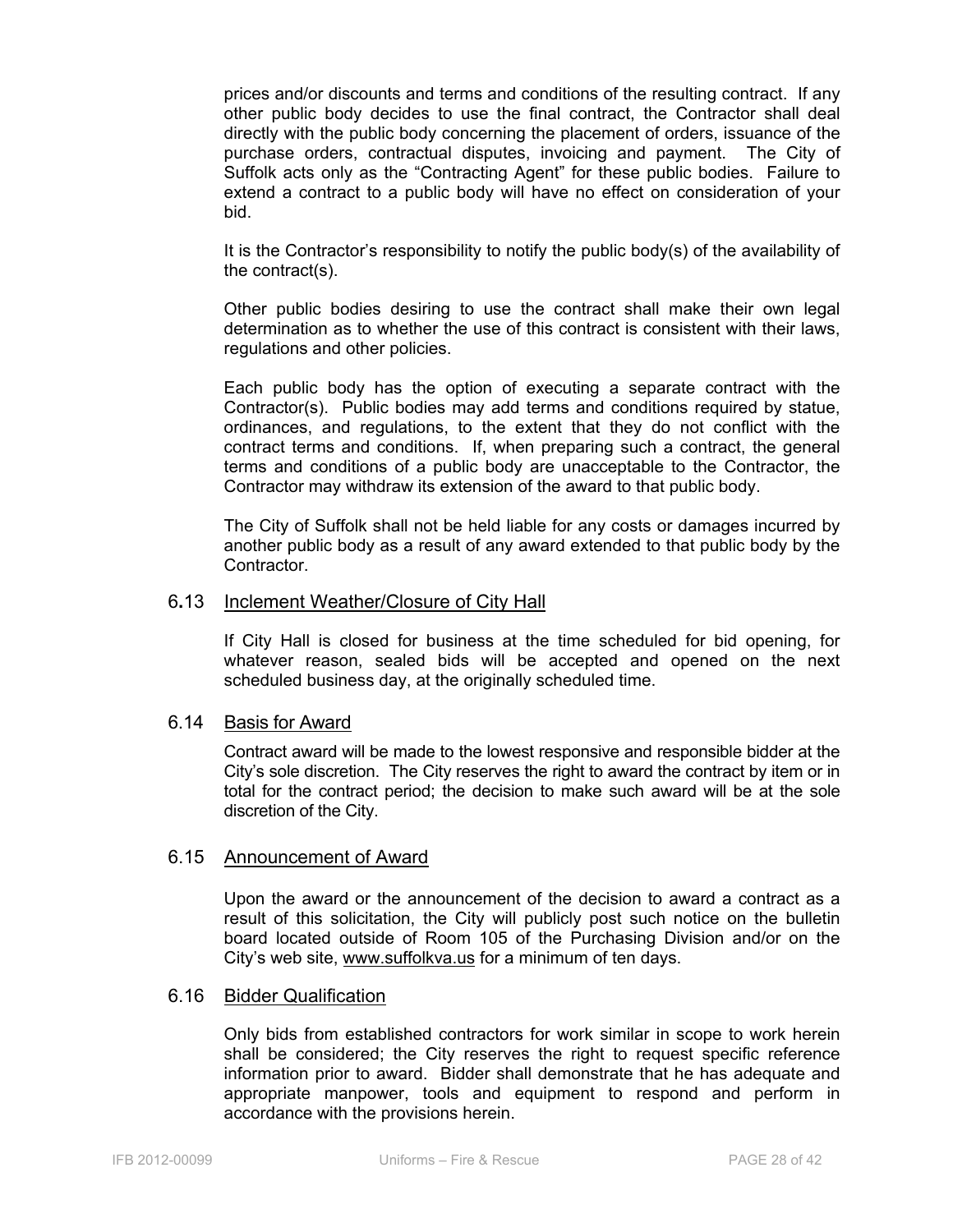The City may, at its option, disqualify a bidder and reject his bid for cause. Reasons deemed to be sufficient for this action shall include, but not be limited to, the following:

- **Evidence of collusion among bidders.**
- Receipt of more than one bid on any project from an individual, or from a corporation. This restriction does not apply to subcontractors
- Default on any previous contract.
- For unreasonable failure to complete a previous contract within the specified time or for being in arrears on an existing contract without reasonable cause for being in arrears.
- Inability to perform as revealed by an investigation of the Bidder's financial statement, experience and/or plant and equipment.

#### 6.17 Taxes in Arrears

No bid or proposal will be accepted from or contract awarded to any person, firm or corporation that is in arrears, or is in default to the City upon any debt or contract, or that is a defaulter as surety or otherwise upon any obligation to the City.

# **7.0 CONTRACT TERMS AND CONDITIONS**

The resulting contract with the successful bidder will be subject to the following terms and conditions:

#### 7.1 License Requirement

All firms doing business in the City of Suffolk are required to be licensed in accordance with the City of Suffolk business license ordinance.

Wholesale and retail merchants without a business location in the City of Suffolk are exempt from this requirement. Any questions concerning business licenses should be directed to the Commissioner of the Revenue's Office, telephone (757) 514-4260.

#### 7.2 Insurance

The CONTRACTOR shall procure, maintain, and provide proof of insurance coverage for injuries to persons and/or property damage as may arise from or in conjunction with, the work performed on behalf of the City by the CONTRACTOR, his agents, representatives, employees or subcontractors. Proof of coverage as contained herein shall be submitted fifteen (15) days prior to the commencement of work and such coverage shall be maintained by the CONTRACTOR for the duration of the contract period; for occurrence policies. Claims made policies must be in force or that coverage purchased for three (3) years after contract completion date.

Contractor shall purchase and maintain the following insurance coverage: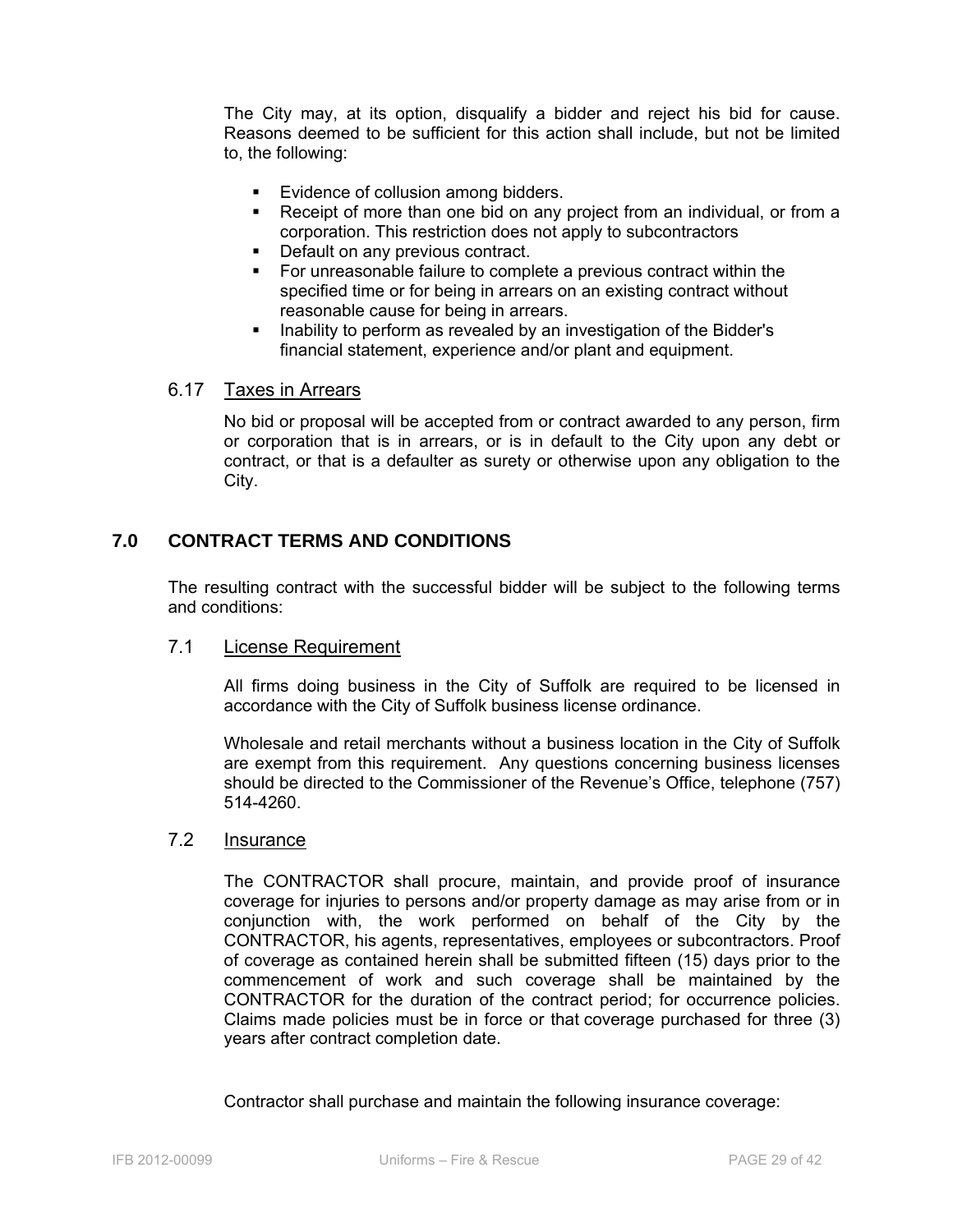- a. Workers Compensation As statutorily required by the Commonwealth of Virginia. Employers Liability, \$1,000,000.
- b. Commercial General Liability

Minimum Limits

General Liability:

- \$1,000,000 General Aggregate Limit
- \$1,000,000 Products & Completed Operations
- \$1,000,000 Personal and Advertising Injury
- \$1,000,000 Each Occurrence Limit
- \$ 50,000 Fire Damage Limit
- \$ 5,000 Medical Expense Limit
- c. Auto Liability insurance

Coverage sufficient to cover all vehicles owned, used, or hired by the Contractor, his agents, representatives, employees or subcontractors. Minimum Limits Automobile Liability: \$1,000,000 Combined Single Limit

- d. Coverage Provisions
	- 1. All deductibles or self-insured retention shall appear on the certificate(s).
	- 2. The City of Suffolk, its' officers/officials, employees, agents and volunteers shall be added as "additional insured" as their interests may appear. This provision does not apply to Professional Liability or Workers' Compensation/Employers' Liability.
	- 3. The CONTRACTOR'S insurance shall be primary over any applicable insurance or self-insurance maintained by the CITY.
	- 4. The CONTRACTOR shall provide 30 days written notice to the CITY before any cancellation, suspension, or void of coverage in whole or part, where such provision is reasonable.
	- 5. All coverage for CONTRACTOR'S subcontractors shall be subject to all of the requirements stated herein.
	- 6. All deductibles or self-insured retention shall appear on the certificate(s) and shall be subject to approval by the CITY. At the option of the CITY, the insurer shall reduce or eliminate such deductible or self-insured retention, or the CONTRACTOR shall be required to procure a bond guaranteeing payment of losses and related claims expenses.
	- 7. Failure to comply with any reporting provisions of the policy(s) shall not affect coverage provided the CITY, its officers/officials, agents, employees
	- 8. The insurer shall agree to waive all rights of subrogation against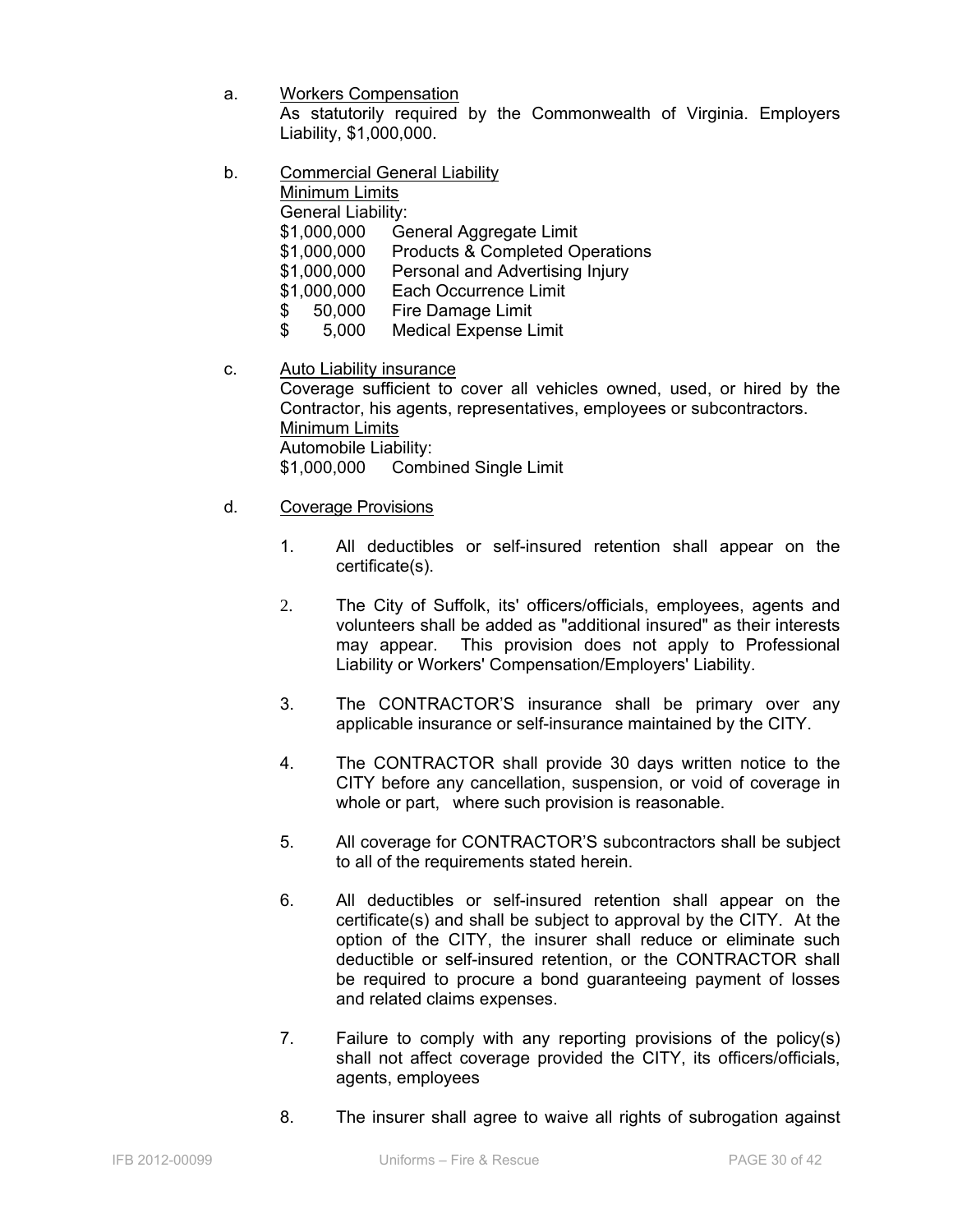the CITY, its officers/officials, agents, employees or volunteers for any act, omission or condition of premises which the parties may be held liable by reason of negligence.

- 9. The CONTRACTOR shall furnish the CITY certificates of insurance including endorsements affecting coverage. The certificates are to be signed by a person authorized by the insurance company(s) to bind coverage on its' behalf, if executed by a broker, notarized copy of authorization to bind, or certify coverage must be attached.
- 10. All insurance shall be placed with insurers maintaining an A.M. Best rating of no less than an A: VII. If A.M. Best rating is less than A: VII, approval must be received from CITY's Risk Manager.
- 11. All coverage designated herein shall be as broad as the Insurance Services Office (ISO) forms filed for use with the Commonwealth of Virginia.

#### 7.3 Hold Harmless Clause

The Contractor shall, during the term of the contract defend, indemnify and hold harmless the City of Suffolk from and against any and all losses, damages, claims, fines, penalties, suits and costs, including bodily injury or death of any person(s), or loss or damage to property, as well as fines, assessments and penalties imposed by any authority which may arise out of any violations of law by, and all acts and omissions of the Contractor, the Contractor's agents, employees occurring in connection with the products, completed operations, and other services covered herein.

#### 7.4 Safety

All contractor and subcontractor performing services for the City are required and shall comply with all Occupational Safety and Health Administration (OSHA), State and City Safety and Occupational Health Standards and all applicable local and state rules and regulations. Also all contractors and subcontractors shall be held responsible for the safety of their employees and any unsafe acts or conditions that may cause injury or damage to any persons or property within and around the work site area under this contract.

#### 7.5 Anti-Discrimination

By submitting their bids, bidders certify to the City that they will conform to the provisions of the Federal Civil Rights Act of 1964, as amended, as well as the Virginia Fair Employment Contracting Act of 1975, as amended, where applicable, the Virginians with Disabilities Act, the Americans with Disabilities Act and 2.2-4311 of the Virginia Public Procurement Act (VPPA). If the award is made to a faith-based organization, the organization shall not discriminate against any recipient of goods, services, or disbursements made pursuant to the contract on the basis of the recipient's religion, religious belief, refusal to participate in a religious practice, or on the basis of race, age, color, gender or national origin and shall be subject to the same rules as other organizations that contract with public bodies to account for the use of the funds provided; however,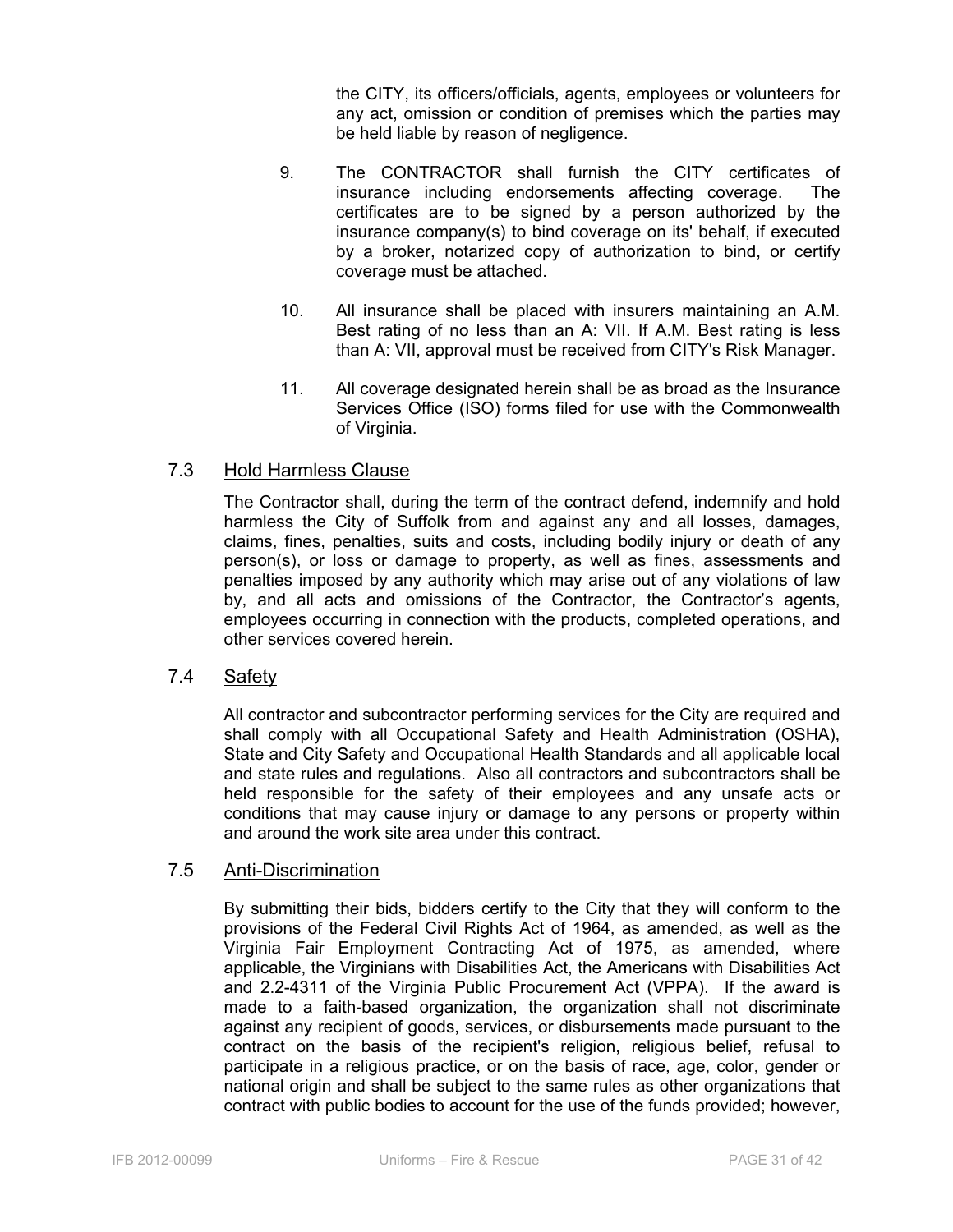if the faith-based organization segregates public funds into separate accounts, only the accounts and programs funded with public funds shall be subject to audit by the public body. (Code of Virginia 2.2.4343.1E).

In every contract over \$10,000 shall include the following provisions:

- 1. During the performance of this contract, the contractor agrees as follows:
	- a. The contractor will not discriminate against any employee or applicant for employment because of race, religion, color, sex, national origin, age, disability, service disabled veterans or any other basis prohibited by state law relating to discrimination in employment, except where there is a bona fide occupational qualification reasonably necessary to the normal operation of the contractor. The contractor agrees to post in conspicuous places, available to employees and applicants for employment, notices setting forth the provisions of this nondiscrimination clause.
	- b. The contractor, in all solicitations or advertisements for employees placed by or on behalf of the contractor, will state that such contractor is an equal opportunity employer.
	- c. Notices, advertisements and solicitations placed in accordance with federal law, rule or regulation shall be deemed sufficient for the purpose of meeting these requirements.
- 2. The contractor will include the provisions of No. 1 above in every subcontract or purchase order over \$10,000, so that the provisions will be binding upon each subcontractor or vendor.

#### 7.6 Ethics in Public Contracting

By submitting a bid, the bidder certifies that their bid is made without collusion or fraud and that they have not offered or received any kickbacks or inducements from any other bidder, supplier, manufacturer or subcontractor in connection with their bid, and that they have not conferred on any public employee having official responsibility for this procurement transaction any payment, loan subscription, advance, deposit of money, services or anything of more than nominal value, present or promised, unless consideration of substantially equal or greater value was exchanged. (Code of Virginia 2.2.4367)

#### 7.7 Compliance with Federal Immigration Law

Contractor does not, and shall not during the performance of the contract for goods and services in the Commonwealth of Virginia knowingly employ an unauthorized alien as defined in the Federal Immigration Reform and Control Act of 1986.

#### 7.8 Debarment Status

By submitting a bid, bidders certify that they are not currently debarred by the Commonwealth of Virginia from submitting bids or proposals on contracts for the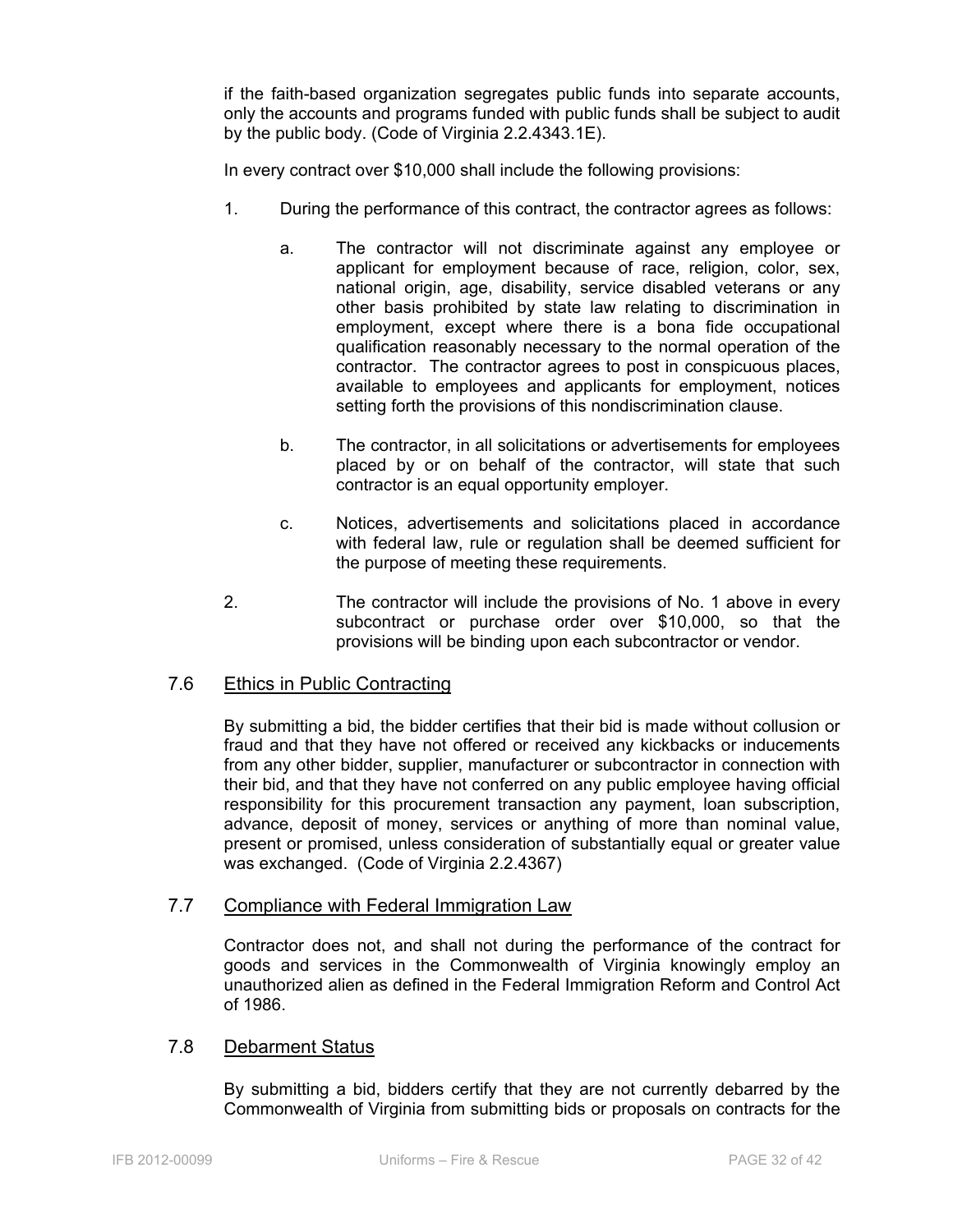type of goods and/or services covered by this solicitation, nor are they an agent of any person or entity that is currently so debarred.

#### 7.9 Antitrust

By entering into a contract, the contractor conveys, sells, assigns, and transfers to the City of Suffolk all rights, title and interest in and to all causes of action it may now have or hereafter acquire under the antitrust laws of the United States and the Commonwealth of Virginia, relating to the particular goods or services purchased or acquired by the City of Suffolk under said contract.

#### 7.10 Drug-Free Workplace

During the performance of this contract, the contractor agrees to (1) provide a drug-free workplace for the contractor's employees; (2) post in conspicuous place, available to employees and applicants for employment, a statement notifying employees that the unlawful manufacture, sale, distribution, dispensation, possession, or use of a controlled substance or marijuana is prohibited in the contractor's workplace and specifying the actions that will be taken against employees for violations of such prohibition; (3) state in all solicitation or advertisement for employees placed by or on behalf of the contractor that the contractor maintains a drug-free workplace; and (4) include the provisions of the foregoing clauses in every subcontract or purchase order of over \$10,000, so that the provisions will be binding upon each subcontractor or vendor.

For the purposes of this section, *"drug-free workplace"* means a site for the performance of work done in connection with a specific contract awarded to a contractor, the employees of whom are prohibited from engaging in the unlawful manufacture, sale, distribution, dispensation, possession or use of any controlled substance or marijuana during the performance of the contract.

#### 7.11 Exemption from Taxes

The City is exempt from State Sales Tax and Federal Excise Tax. Tax Exemption Certificate indicating the City's tax exempt status will be furnished by the City of Suffolk.

#### 7.12 Faith Based Organization

City of Suffolk does not discriminate against faith-based organizations.

#### 7.13 Substitutions

NO substitutions or cancellations permitted after award without written approval by the Purchasing Agent.

#### 7.14 Method of Payment

Contractor shall submit invoices in duplicate for each delivery, such statement to include detailed breakdown of all charges, and shall be based on completion of tasks or deliverables.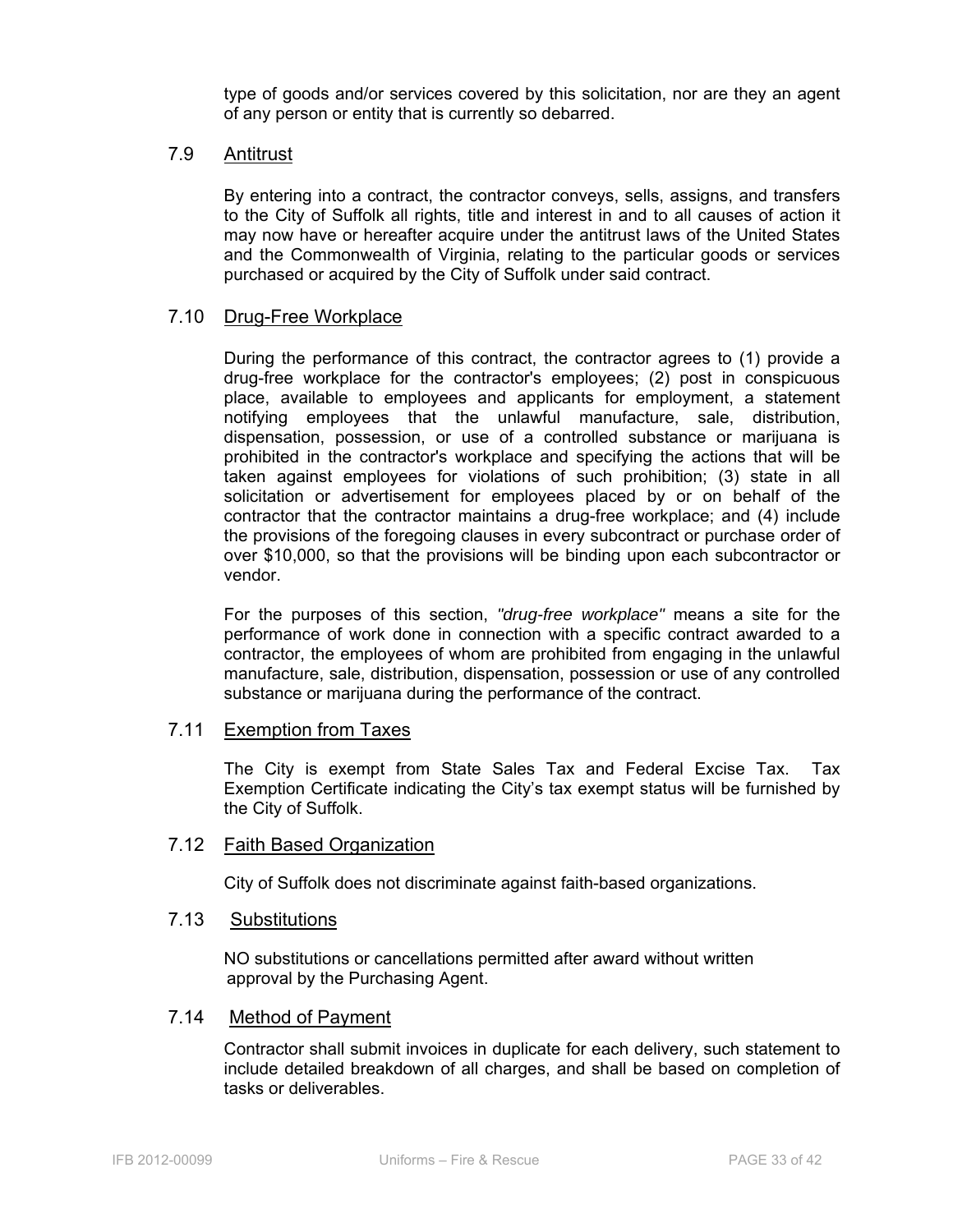Invoices shall be submitted to using departments.

Upon acceptance of work, the City will render payment within forty-five (45) days of receipt of invoice. Interest shall accrue at the rate of one percent per month. Unless otherwise provided under the terms of this CONTRACT, interest for late payments shall not exceed one percent (1%) per month.

Individual contractors shall provide their social security numbers, and proprietorships, partnerships, and corporations shall provide their federal employer identification number on the pricing form.

#### 7.15 Payments to Subcontractors

Within seven (7) days after receipt of monies paid by the City for work performed by a subcontractor under this contractor, the contractor shall either:

- a. Pay the subcontractor for the proportionate share of the total payment received from the City attributable to the work performed by the subcontractor under this contract; or
- b. Notify the City and subcontractor, in writing, of his intention to withhold all or a part of the subcontractor's payment and the reason for non-payment.

The contractor shall pay interest to the subcontractor on all amounts owed that remain unpaid beyond the seven (7) day period except for amounts withheld as allowed in item b above.

Payments to subcontractor shall be made in accordance with § 2.2-4354 of Code of Virginia (1950), as amended. Unless otherwise specified in the contract, interest shall accrue at the rate of one percent (1%) per month.

#### 7.16 Non- Assignment of Contract

This contract may not be assigned in whole or in part without the written consent of the Purchasing Agent.

#### 7.17 Termination without Cause

The City may at any time, and for any reason, terminate this Contract by written notice to contractor specifying the termination date, which shall be not less than thirty (30) days from the date such notice is mailed.

Notice shall be given to contractor by certified mail/return receipt requested at the address set forth in contractor's Bid or as provided in this Contract.

In the event of such termination, contractor shall be paid such amount as shall compensate contractor for the work satisfactorily completed, and accepted by the City, at the time of termination.

If the City terminates this Contract, contractor shall withdraw its personnel and equipment, cease performance of any further work under this Contract, and turn over to the City any work completed or in process for which payment has been made.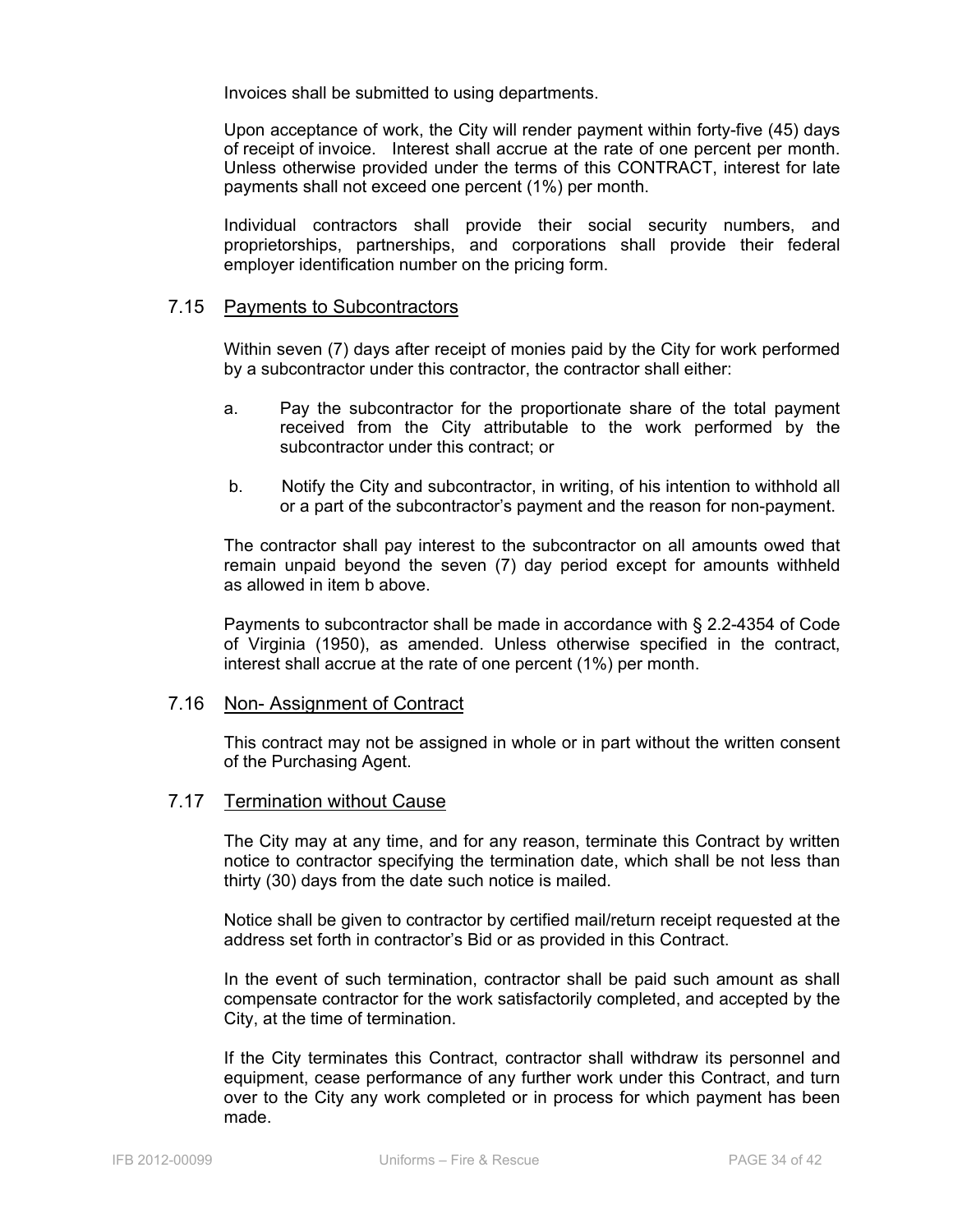# 7.18 Termination with Cause/Default/Cancellation

In the event that contractor shall for any reason or through any cause be in default of the terms of this Contract, the City may give contractor written notice of such default by certified mail/return receipt requested at the address set forth in Contractor's Bid/Proposal or as provided in this contract.

Unless otherwise provided, contractor shall have ten (10) days from the date such notice is mailed in which to cure the default. Upon failure of contractor to cure the default, the City may immediately cancel and terminate this contract as of the mailing date of the default notice.

Upon termination, contractor shall withdraw its personnel and equipment, cease performance of any further work under the contract, and turn over to the City any work in process for which payment has been made.

In the event of violations of law, safety or health standards and regulations, this contract may be immediately cancelled and terminated by the City and provisions herein with respect to opportunity to cure default shall not be applicable.

#### 7.19 Non-Appropriation – Availability of Funds

It is understood and agreed between the parties hereto that the City shall be bound and obligated hereunder only to the extent that the funds shall have been appropriated and budgeted for the purpose of this contract. In the event funds are not appropriated and budgeted in any fiscal year for payments due under this contract, the City shall immediately notify contractor of such occurrence and this contract shall terminate on the last day of the fiscal year for which the appropriation was made without penalty or expense to the City of any kind whatsoever.

#### 7.20 Severability

If any part, term, or provision of this agreement, shall be found by the Court to be legally invalid or unenforceable, then such provision or portion thereof, shall be performed in accordance with applicable laws. The invalidity or unenforceability of any provision or portion of any contract document shall not affect the validity of any other provision or portion of the contract document.

#### 7.21 Conflict of Interest

Contractor shall not accept or receive commissions or other payments from third parties for soliciting, negotiating, procuring, or effecting insurance on behalf of the City.

#### 7.22 Responsibility of Contractor

The Contractor shall, without additional costs or fee to the City, correct or revise any errors or deficiencies in his performance. Neither the City's review, approval or acceptance of, nor payment for any of the services required under this Agreement shall be deemed a waiver of rights by the City, and the Contractor shall remain liable to the City for all costs which are incurred by the City as a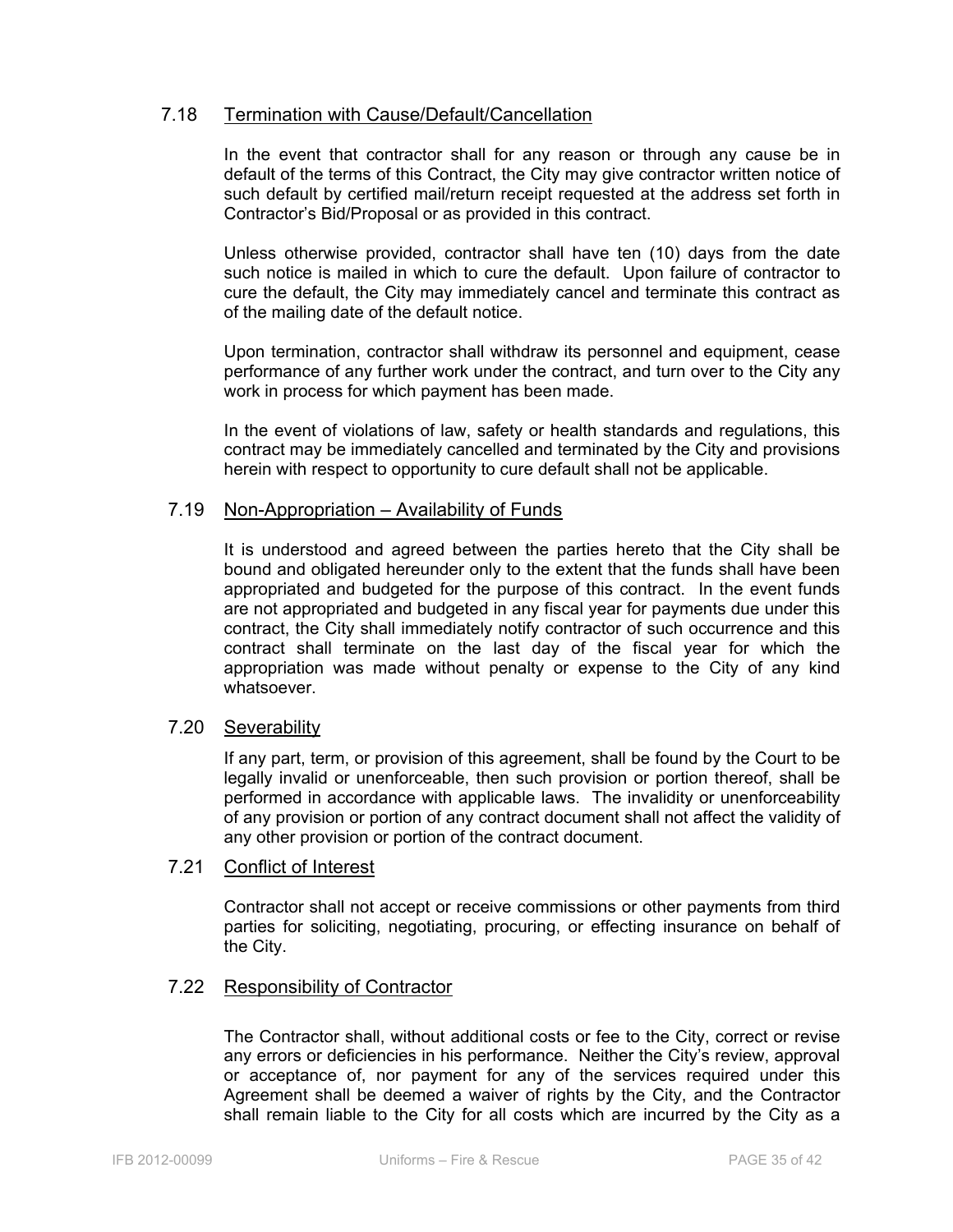result of the Contractor's negligent performance of any of the services furnished under this Agreement.

#### 7.23 Controlling Law

This Agreement is made, entered into, and shall be performed in the City of Suffolk, Virginia, and shall be governed by the applicable laws of the Commonwealth of Virginia without regard to its conflict of law rules.

#### 7.24 Venue; Pending/during Litigation

In the event of litigation concerning this Agreement, the parties agree to the exclusive jurisdiction and venue of the Circuit Court of the City of Suffolk, Virginia; however, in the event that the federal court has jurisdiction over the matter, then the parties agree to the exclusive jurisdiction and venue of the U.S. District Court for the Eastern District of Virginia, Norfolk Division.

The Contractor shall not cause a delay in services because of the pending or during litigation proceedings, except with the express, written consent of the City or written instruction/order from the Court.

#### 7.25 Applicable Laws

This contract shall be governed in all respects by the laws of the Commonwealth of Virginia. Any judicial action shall be filed in the Commonwealth of Virginia, City of Suffolk.

#### 7.26 Compliance with State Law, Foreign and Domestic Business authorized to Transact Business in the Commonwealth (VPPA §2.2 – 4311.2)

A bidder or offeror organized or authorized to transact business in the Commonwealth pursuant to Title 13.1 or Title 50 is to include in its bid or proposal the identification number issued to it by the State Corporation Commission. Any bidder or offeror that is not required to be authorized to transact business in the Commonwealth as a foreign business entity under Title 13.1 or Title 50 or as otherwise required by law shall include in its bid or proposal a statement describing why the bidder or offeror is not required to be so authorized. A public body may void any contract with a business if the business fails to remain in compliance with the provisions of this section.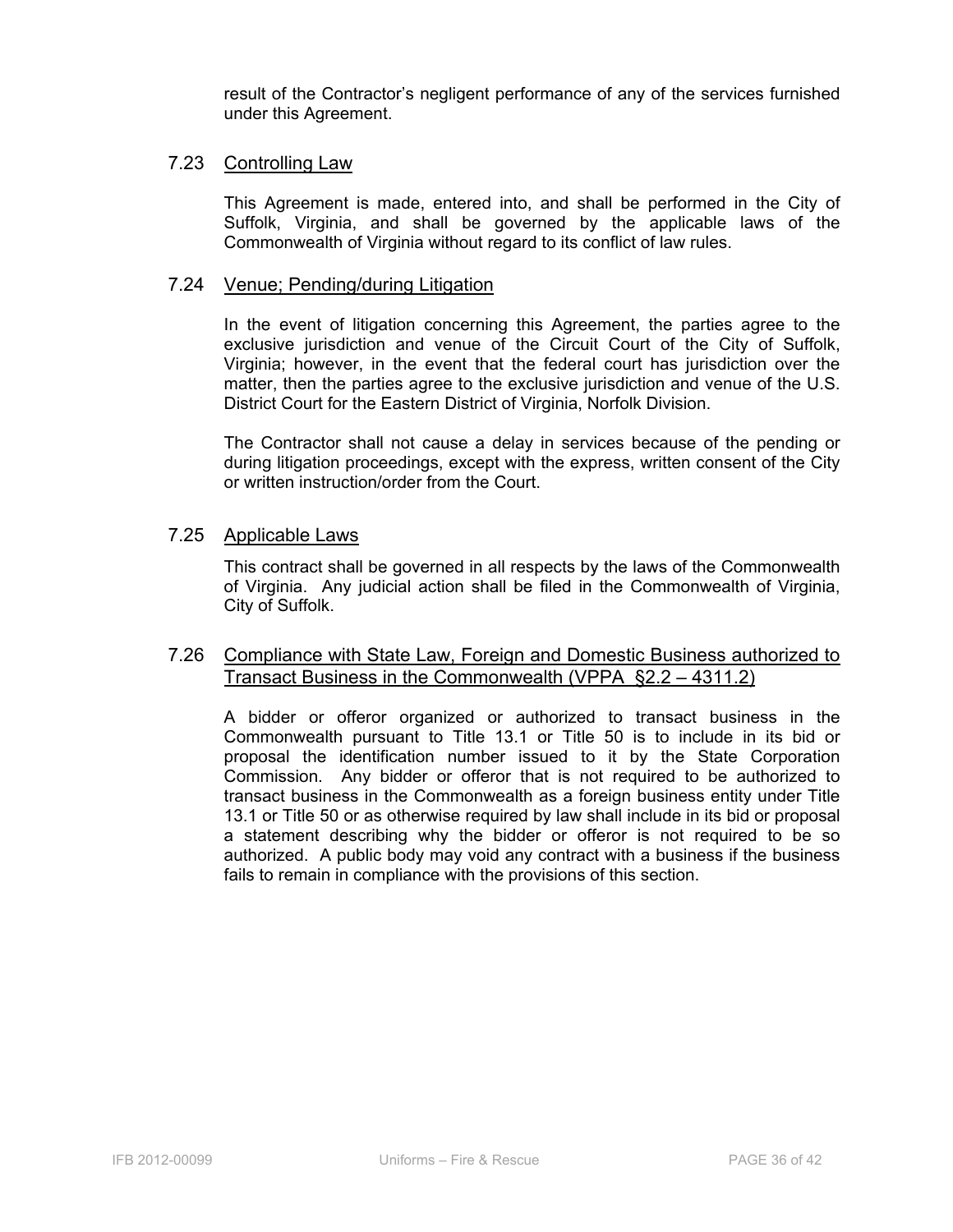# **BID FORM**

Purchasing Division 441 Market Street **DUE: May 16, 2012** 

**TO**: City of Suffolk, VA **BID**: **UNIFORMS – FIRE & RESCUE**  Suffolk, VA 23434 **TIME: 3:00 p.m., Local**

Quote firm price, exclusive of all taxes, to furnish, deliver, and unload, F.O.B. destination, materials specified in accordance with specifications and conditions herein. All quantities are estimates only; materials to be available on an **AS NEEDED** basis.

Prices shall remain firm and valid for a period of one (1) year after the receipt of bids; price increases for following years must be preapproved.

# **From Attachment A**

| <b>GROUP 1 -</b>            |                                                                                                                                                                                                                                 |
|-----------------------------|---------------------------------------------------------------------------------------------------------------------------------------------------------------------------------------------------------------------------------|
| <b>Description</b>          | <b>Amount</b>                                                                                                                                                                                                                   |
| <b>FOOTWEAR</b>             | Subtotal \$________________________                                                                                                                                                                                             |
| <b>GROUP 2 -</b>            |                                                                                                                                                                                                                                 |
| <b>Description</b>          | <b>Amount</b>                                                                                                                                                                                                                   |
| <b>SHIRTS &amp; BLOUSES</b> | Subtotal \$                                                                                                                                                                                                                     |
| <b>GROUP 3 -</b>            |                                                                                                                                                                                                                                 |
| <b>Description</b>          | <b>Amount</b>                                                                                                                                                                                                                   |
| <b>SWEATERS</b>             | Subtotal \$                                                                                                                                                                                                                     |
| <b>GROUP 4 -</b>            |                                                                                                                                                                                                                                 |
| <b>Description</b>          | <b>Amount</b>                                                                                                                                                                                                                   |
| <b>TROUSERS &amp; PANTS</b> | Subtotal \$ and the state of the state of the state of the state of the state of the state of the state of the state of the state of the state of the state of the state of the state of the state of the state of the state of |
| <b>GROUP 5 -</b>            |                                                                                                                                                                                                                                 |
| <b>Description</b>          | <b>Amount</b>                                                                                                                                                                                                                   |
| <b>ACCESSORIES</b>          |                                                                                                                                                                                                                                 |
| GROUP 6 -                   |                                                                                                                                                                                                                                 |
| <b>Description</b>          | <b>Amount</b>                                                                                                                                                                                                                   |
| <b>COATS &amp; JACKETS</b>  | Subtotal \$                                                                                                                                                                                                                     |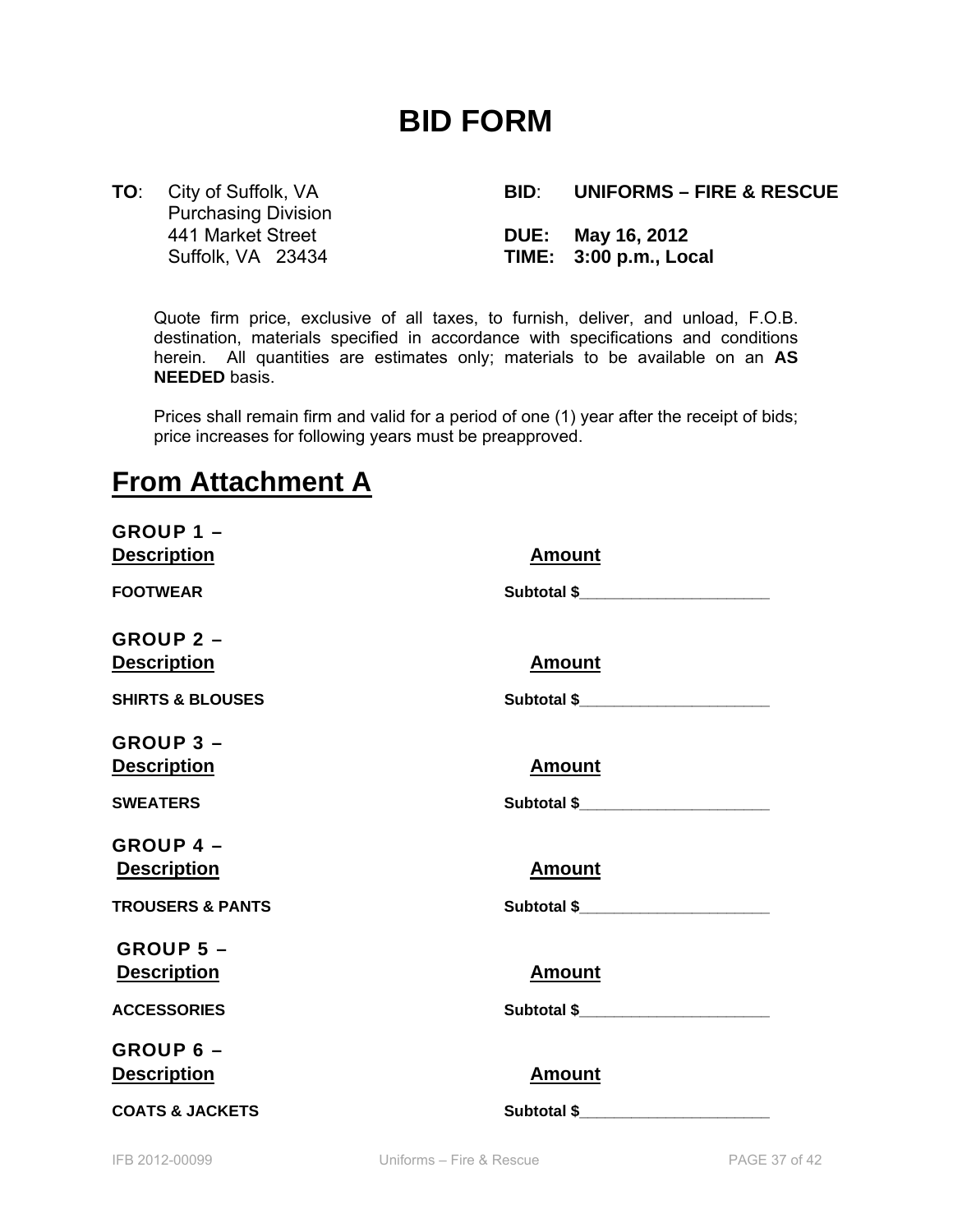# **BID TOTAL (INCLUDES GROUPS 1-6)**  *From - ATTACHMENT A* **\$\_\_\_\_\_\_\_\_\_\_\_\_\_\_\_\_\_\_**

**I** acknowledge receipt of Addendum #'s  $\blacksquare$ 

Payment Terms/Discounts \_\_\_\_\_\_\_\_\_\_\_\_\_\_\_\_\_\_\_\_\_\_(Suffolk's normal payment schedule: items accepted and invoiced by 10th of month will be paid month end. Cash discounts offered for less than 30 Days from receipt of proper invoice will not be considered in award.)

| <b>Bidder has included/attached "ATTACHMENT A"</b>        | YES / NO |
|-----------------------------------------------------------|----------|
| <b>Bidder has included/attached Anti-collusion Clause</b> | YES / NO |
| Bidder has included/attached Certificate of Insurance     | YES / NO |

**Any exceptions to the specifications listed above in the bid document shall be indicated in the space provided on Attachment A; this information must be submitted with the BID Form.** 

#### **YEARS IN BUSINESS**:

Indicate the length of time the firm has been in business providing this type of service: Years\_\_\_\_\_\_\_ Months\_\_\_\_\_\_

#### **DELIVERY AND INVENTORY REQUIREMENTS**

The Contractor agrees to the delivery and inventory requirements as stipulated in the Scope of Services.

Guaranteed Delivery \_\_\_\_\_\_\_\_\_\_\_\_\_\_\_\_\_\_\_\_\_

Guaranteed percentage of items to be in stock

#### **ALLOTMENT TRACKING SYSTEM:**

The Bidder shall have a software generated system that will allow for tracking of each Firefighters annual allotment and shall work with City staff to assure that the Firefighters do not exceed the funding available.

**Bidder can offer this service WES / NO**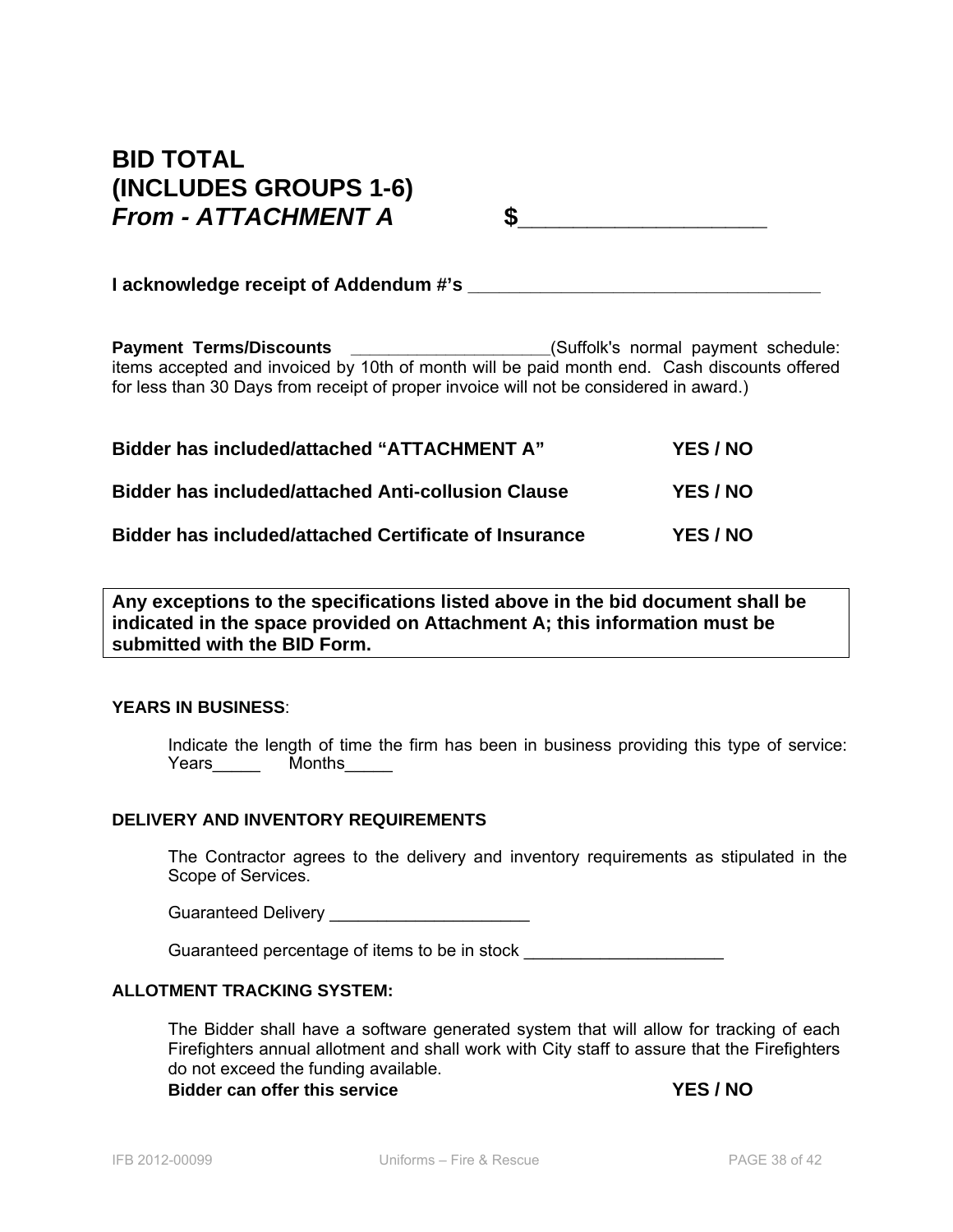#### **DEDICATED STAFF**

The Contractor shall provide one staff member with a minimum of five (5) years experience who shall be responsible for the overall coordination of work performed and shall act as central point of contact with the City of Suffolk Fire and Rescue Department.

|  | Staff member | Telephone # |
|--|--------------|-------------|
|--|--------------|-------------|

# **Bidders Shall Provide References On This Form.**

| $\mathbf{1}$ . | Firm Name |                                                                                                                       |
|----------------|-----------|-----------------------------------------------------------------------------------------------------------------------|
|                |           |                                                                                                                       |
|                | Title     | <u> Alexandria de la contenta de la contenta de la contenta de la contenta de la contenta de la contenta de la c</u>  |
|                |           |                                                                                                                       |
|                | Phone     |                                                                                                                       |
| 2.             | Firm Name |                                                                                                                       |
|                |           |                                                                                                                       |
|                | Title     |                                                                                                                       |
|                |           |                                                                                                                       |
|                |           | <u> 1989 - Johann Harry Harry Harry Harry Harry Harry Harry Harry Harry Harry Harry Harry Harry Harry Harry Harry</u> |
| 3.             | Firm Name | <u> 1980 - Jan Samuel Barbara, poeta establecea establecea establecea establecea establecea establecea establecea</u> |
|                |           |                                                                                                                       |
|                | Title     |                                                                                                                       |
|                |           |                                                                                                                       |
|                | Phone     | Fax                                                                                                                   |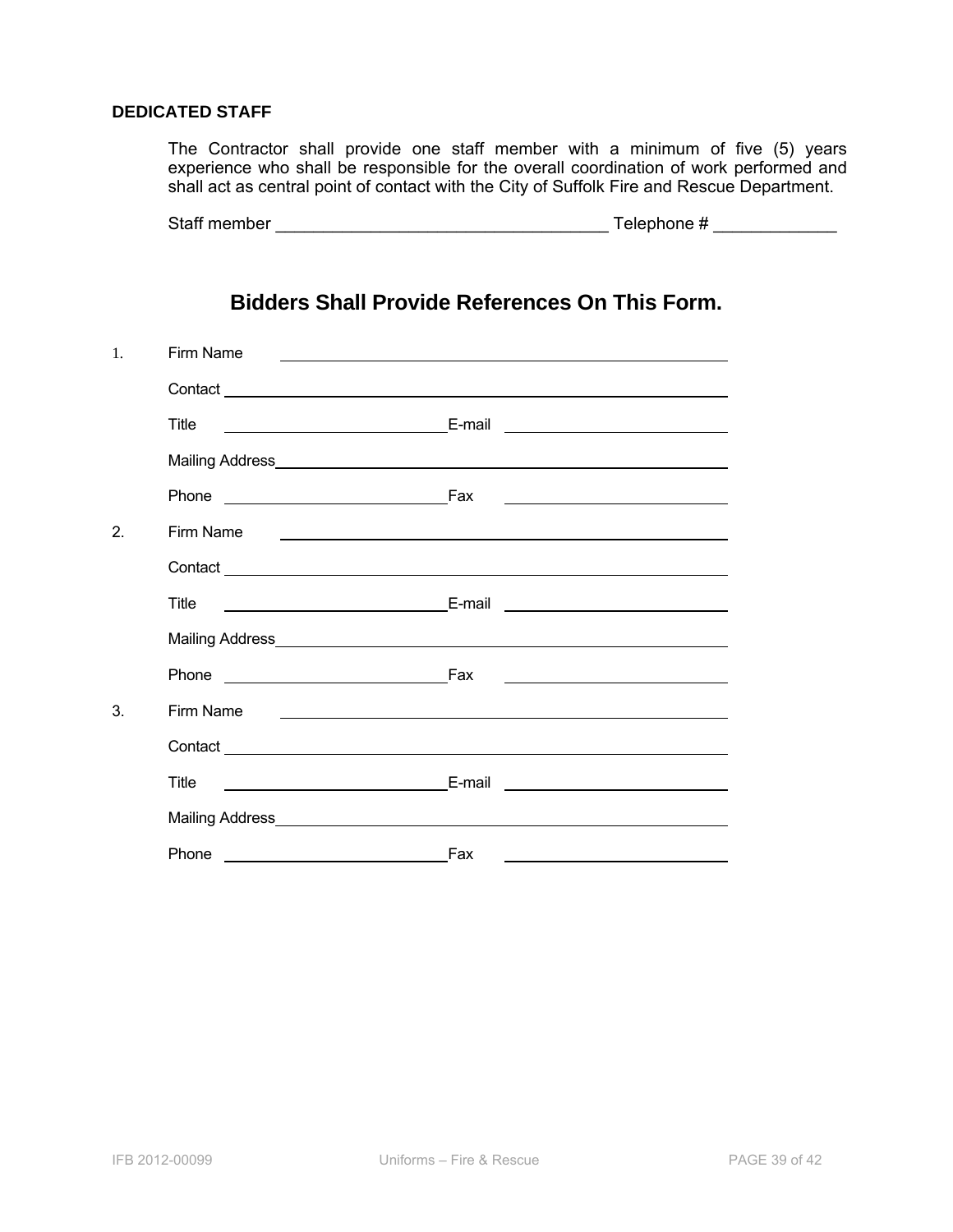| <b>Company Name</b>      |                                 |  |  |
|--------------------------|---------------------------------|--|--|
| <b>Address</b>           |                                 |  |  |
|                          |                                 |  |  |
| <b>Person Quoting</b>    | Title ___________________       |  |  |
| Telephone No.            |                                 |  |  |
|                          | Cell Phone # __________________ |  |  |
| Soc. Security # or FIN # |                                 |  |  |

I certify that this bid is made without prior understanding, agreement, or connection with any corporation, firm, or person submitting a bid for the same equipment/materials/ service and is in all respects fair and without collusion or fraud. I understand that collusive bidding is a violation of State and Federal law and can result in fines, prison sentences and civil damage awards. I agree to abide by all conditions of this bid and certify that I am authorized to sign this bid for the bidder.

I certify by my signature below that I have received the documents associated with this bid and understand that the review for completeness of these bid documents and the understanding and comprehension of the bid specifications is solely my responsibility; based on this, by my signature below I waive all rights to further claims against the City of Suffolk that the document were incomplete or not understandable.

I certify that the bidder represented herein is eligible to bid with respect to all applicable sections of State and Local Government Conflict of Interest Act, Code of Virginia, Section 2.1-639.1 et. seq.

| • Signature_ | <b>Date</b> |
|--------------|-------------|
| Title        |             |

\* Person signing bid should show title or authority to bind the firm in a contract.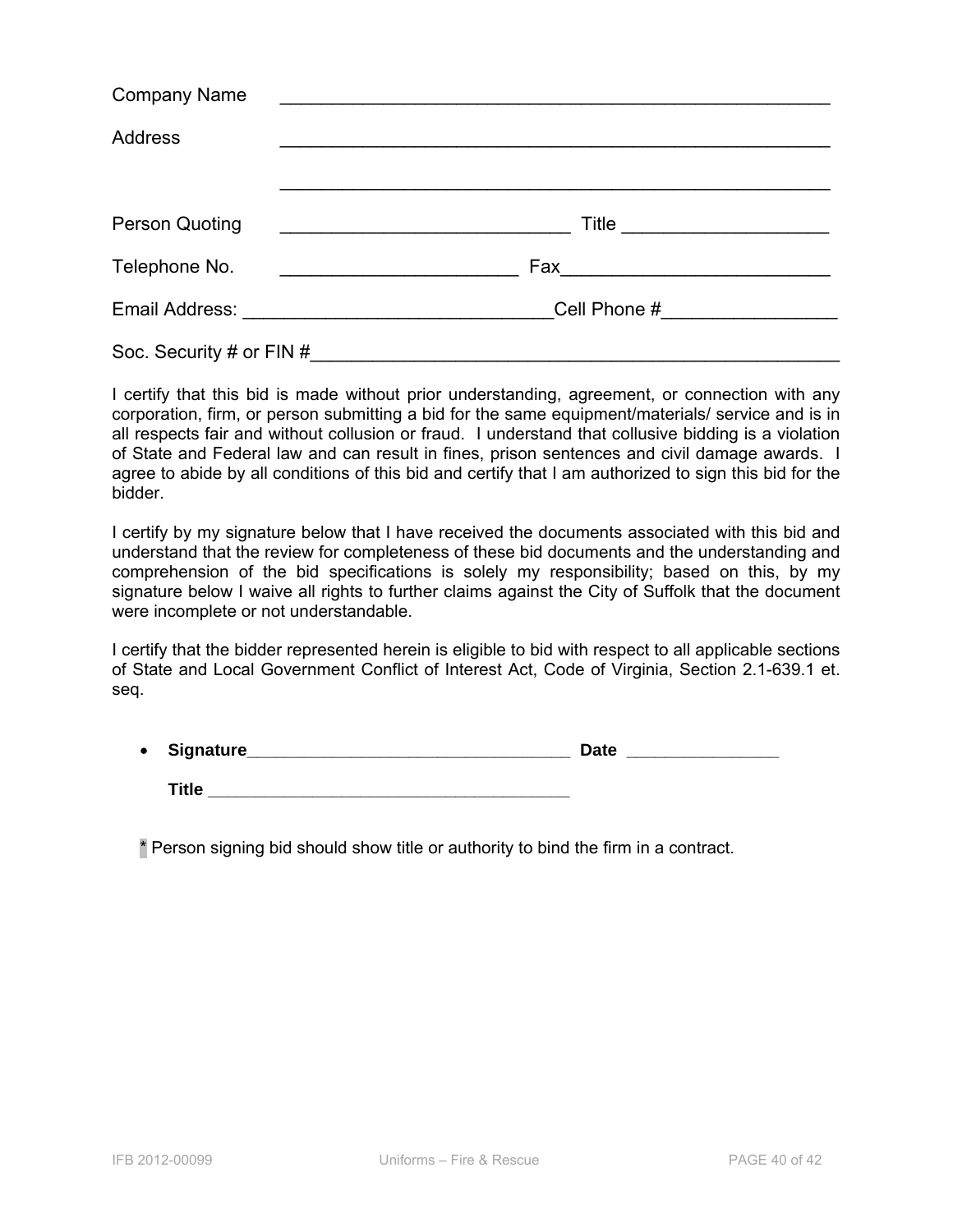# PROOF OF AUTHORITY TO TRANSACT BUSINESS IN VIRGINIA THIS FORM MUST BE SUBMITTED WITH YOUR PROPOSAL/BID, FAILURE TO INCLUDE THIS FORM MAY RESULT IN REJECTION OF YOUR PROPOSAL/BID

Pursuant to Virginia Code §2.2-4311.2 an Offeror/Bidder organized or authorized to transact business in the Commonwealth pursuant to Title 13.1 or Title 50 of the Code of Virginia shall include in its proposal/bid the identification number issued to it by the State Corporation Commission ("SCC"). Any Offeror/Bidder that is not required to be authorized to transact business in the Commonwealth as a foreign business entity under Title 13.1 or Title 50 of the Code of Virginia or as otherwise required by law shall include in its proposal/bid a statement describing why the Offeror/Bidder is not required to be so authorized. Any Offeror/Bidder described herein that fails to provide the required information shall not receive an award unless a waiver of this requirement and the administrative policies and procedures establish to implement this section is granted by the City Manager, as applicable.

If this quote for goods or services is accepted by the City of Suffolk, Virginia the undersigned agrees that the requirements of the Code of Virginia Section §2.2-4311.2 have been met.

Please complete the following by checking the appropriate line that applies and providing the requested information.

A. Cfferor/Bidder is a Virginia business entity organized and authorized to transact business in Virginia by the SCC and such vendor's Identification Number issued to it by the SCC is

B. Come of the Offeror/Bidder is an out-of-state (foreign) business entity that is authorized to transact business in Virginia by the SCC and such vendor's identification Number issued to it by the SCC is

C. C. Citeror/Bidder does not have an Identification Number issued to it by the SCC such vendor is not required to be authorized to transact business in Virginia by the SCC for the following reason(s):

**Please attach additional sheets if you need to explain why such Offeror/Bidder is not required to be authorized to transact business in Virginia.** 

Legal Name of Company (as listed on W-9)

\_\_\_\_\_\_\_\_\_\_\_\_\_\_\_\_\_\_\_\_\_\_\_\_\_\_\_\_\_\_\_\_\_\_\_\_\_\_\_\_\_\_

\_\_\_\_\_\_\_\_\_\_\_\_\_\_\_\_\_\_\_\_\_\_\_\_\_\_\_\_\_\_\_\_\_\_\_\_\_\_\_\_\_\_

\_\_\_\_\_\_\_\_\_\_\_\_\_\_\_\_\_\_\_\_\_\_\_\_\_\_\_\_\_\_\_\_\_\_\_\_\_\_\_\_\_\_

 $\frac{1}{2}$  ,  $\frac{1}{2}$  ,  $\frac{1}{2}$  ,  $\frac{1}{2}$  ,  $\frac{1}{2}$  ,  $\frac{1}{2}$  ,  $\frac{1}{2}$  ,  $\frac{1}{2}$  ,  $\frac{1}{2}$  ,  $\frac{1}{2}$  ,  $\frac{1}{2}$  ,  $\frac{1}{2}$  ,  $\frac{1}{2}$  ,  $\frac{1}{2}$  ,  $\frac{1}{2}$  ,  $\frac{1}{2}$  ,  $\frac{1}{2}$  ,  $\frac{1}{2}$  ,  $\frac{1$ 

 $\frac{1}{2}$  ,  $\frac{1}{2}$  ,  $\frac{1}{2}$  ,  $\frac{1}{2}$  ,  $\frac{1}{2}$  ,  $\frac{1}{2}$  ,  $\frac{1}{2}$  ,  $\frac{1}{2}$  ,  $\frac{1}{2}$  ,  $\frac{1}{2}$  ,  $\frac{1}{2}$  ,  $\frac{1}{2}$  ,  $\frac{1}{2}$  ,  $\frac{1}{2}$  ,  $\frac{1}{2}$  ,  $\frac{1}{2}$  ,  $\frac{1}{2}$  ,  $\frac{1}{2}$  ,  $\frac{1$ 

Legal Name of Offeror/Bidder

Date

Authorized Signature

Print or Type Name and Title

# **RETURN THIS PAGE WITH COPIES OF DOCUMENTATION**